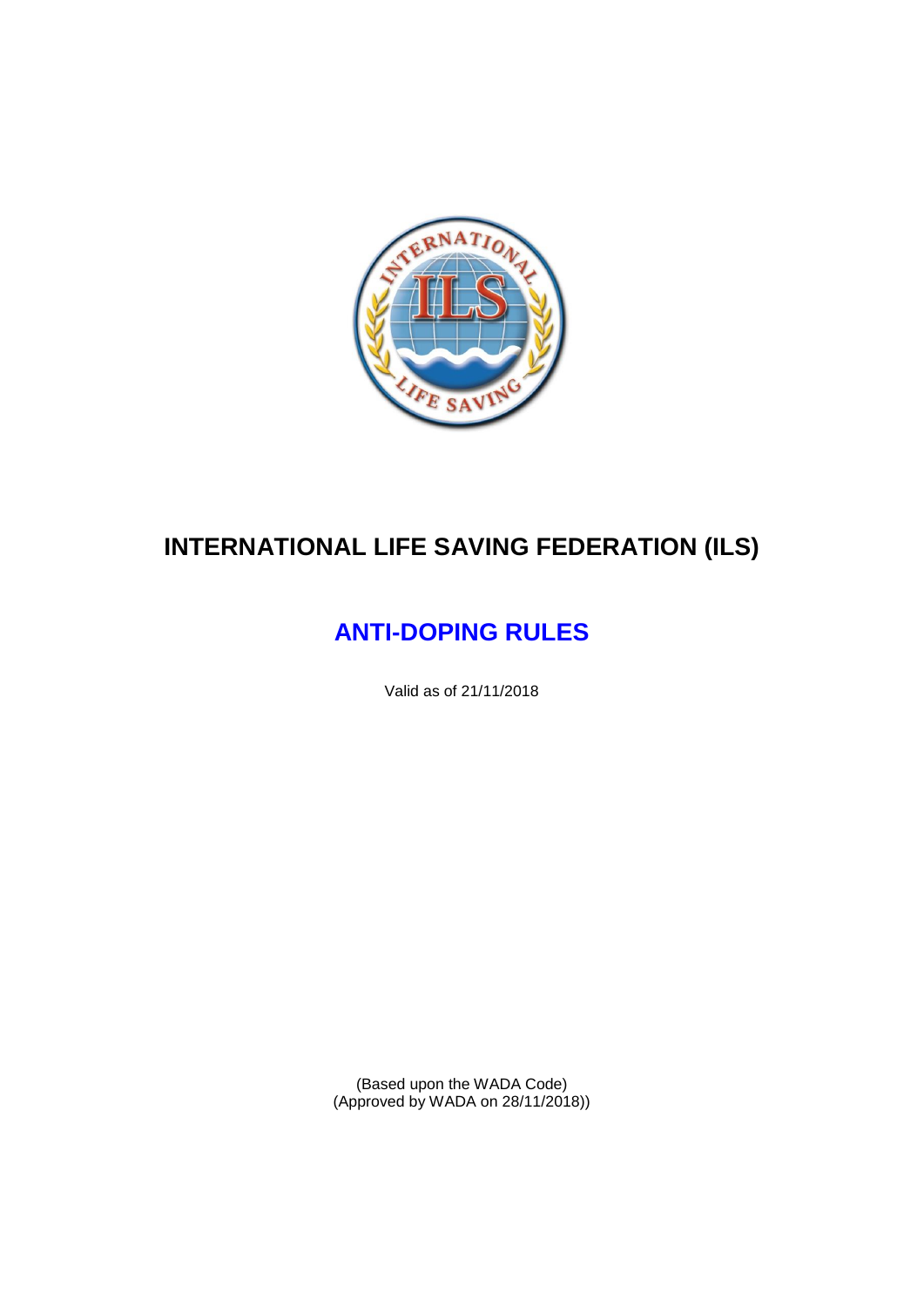# **ILS ANTI-DOPING RULES**

# **TABLE OF CONTENTS**

| <b>INTRODUCTION</b> |                                                           |  |
|---------------------|-----------------------------------------------------------|--|
|                     |                                                           |  |
| <b>ARTICLE 1</b>    |                                                           |  |
| <b>ARTICLE 2</b>    |                                                           |  |
| ARTICLE 3           |                                                           |  |
| <b>ARTICLE 4</b>    |                                                           |  |
| ARTICLE 5           |                                                           |  |
| ARTICLE 6           |                                                           |  |
| <b>ARTICLE 7</b>    |                                                           |  |
| ARTICLE 8           |                                                           |  |
| ARTICLE 9           | AUTOMATIC DISQUALIFICATION OF INDIVIDUAL RESULTS21        |  |
| ARTICLE 10          |                                                           |  |
| <b>ARTICLE 11</b>   |                                                           |  |
| <b>ARTICLE 12</b>   | SANCTIONS AND COSTS ASSESSED AGAINST SPORTING BODIES28    |  |
| <b>ARTICLE 13</b>   |                                                           |  |
| <b>ARTICLE 14</b>   |                                                           |  |
| <b>ARTICLE 15</b>   |                                                           |  |
| <b>ARTICLE 16</b>   | INCORPORATION OF ILS ANTI-DOPING RULES AND OBLIGATIONS OF |  |
|                     |                                                           |  |
| <b>ARTICLE 17</b>   |                                                           |  |
| <b>ARTICLE 18</b>   |                                                           |  |
| ARTICLE 19          |                                                           |  |
| ARTICLE 20          |                                                           |  |
| <b>ARTICLE 21</b>   |                                                           |  |
| <b>ARTICLE 22</b>   | ADDITIONAL ROLES AND RESPONSIBILITIES OF ATHLETES AND     |  |
|                     |                                                           |  |
|                     |                                                           |  |

| APPENDIX 1. | DEFINITIONS APPLICABLE TO DOPING CONTROL RULES |    |
|-------------|------------------------------------------------|----|
| APPENDIX 2  | EXAMPLES OF THE APPLICATION OF ARTICLE 10      | 43 |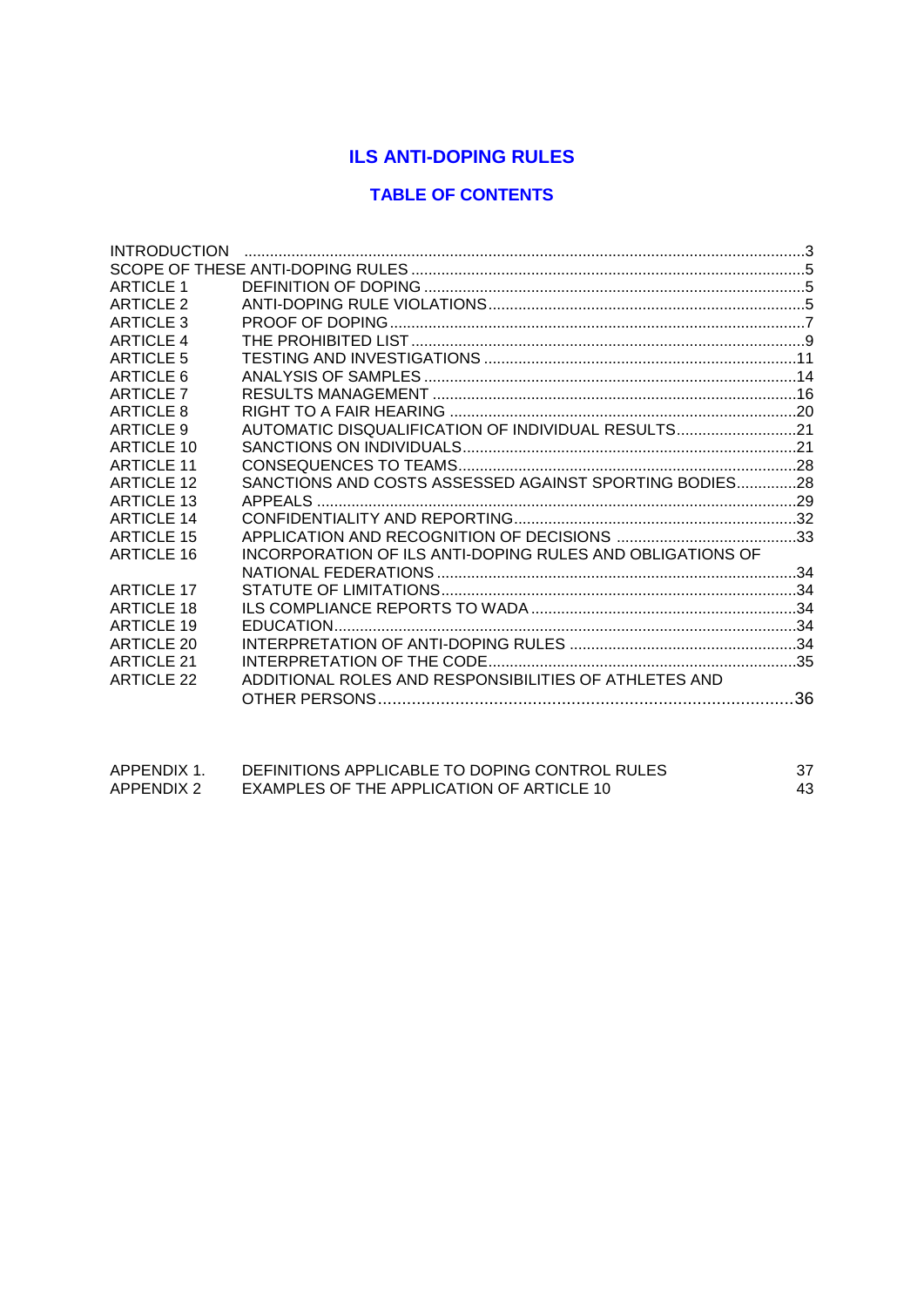



# **INTERNATIONAL LIFE SAVING FEDERATION (ILS)**

## **ILS ANTI-DOPING RULES**

## **INTRODUCTION**

## **Preface**

These Anti-Doping Rules are adopted and implemented in accordance with ILS' responsibilities under the *Code*, and in furtherance of ILS' continuing efforts to eradicate doping in sport.

The ILS Anti-Doping Rules are sport rules governing the conditions under which Lifesaving sport is played. Aimed at enforcing anti-doping principles in a global and harmonised manner, they are distinct in nature from criminal and civil laws, and are not intended to be subject to, or limited by any national requirements and legal standards applicable to criminal or civil proceedings. When reviewing the facts and the law of a given case, all courts, arbitral tribunals and other adjudicating bodies should be aware of and respect the distinct nature of these Anti-Doping Rules implementing the *Code* and the fact that these rules represent the consensus of a broad spectrum of stakeholders around the world as to what is necessary to protect and ensure fair sport.

## **Fundamental Rationale for the Code and ILS's Anti-Doping Rules**

Anti-doping programmes seek to preserve what is intrinsically valuable about sport. This intrinsic value is often referred to as "the spirit of sport". It is the essence of Olympism, the pursuit of human excellence through the dedicated perfection of each person's natural talents. It is how we play true. The spirit of sport is the celebration of the human spirit, body and mind, and is reflected in values we find in and through sport, including:

- Ethics, fair play and honesty.
- Health.
- Excellence in performance.
- Character and education.
- Fun and joy.
- Teamwork.
- Dedication and commitment.
- Respect for rules and laws.
- Respect for self and other *Participants.*
- Courage.
- Community and solidarity.

Doping is fundamentally contrary to the spirit of Lifesaving sport.

## **Scope of these Anti-Doping Rules**

These ILS Anti-Doping Rules shall apply to ILS and to each of its *National Federation*s by virtue of the *Participant's* membership, accreditation, or participation in ILS, its *National Federations*, or their activities or *Events*.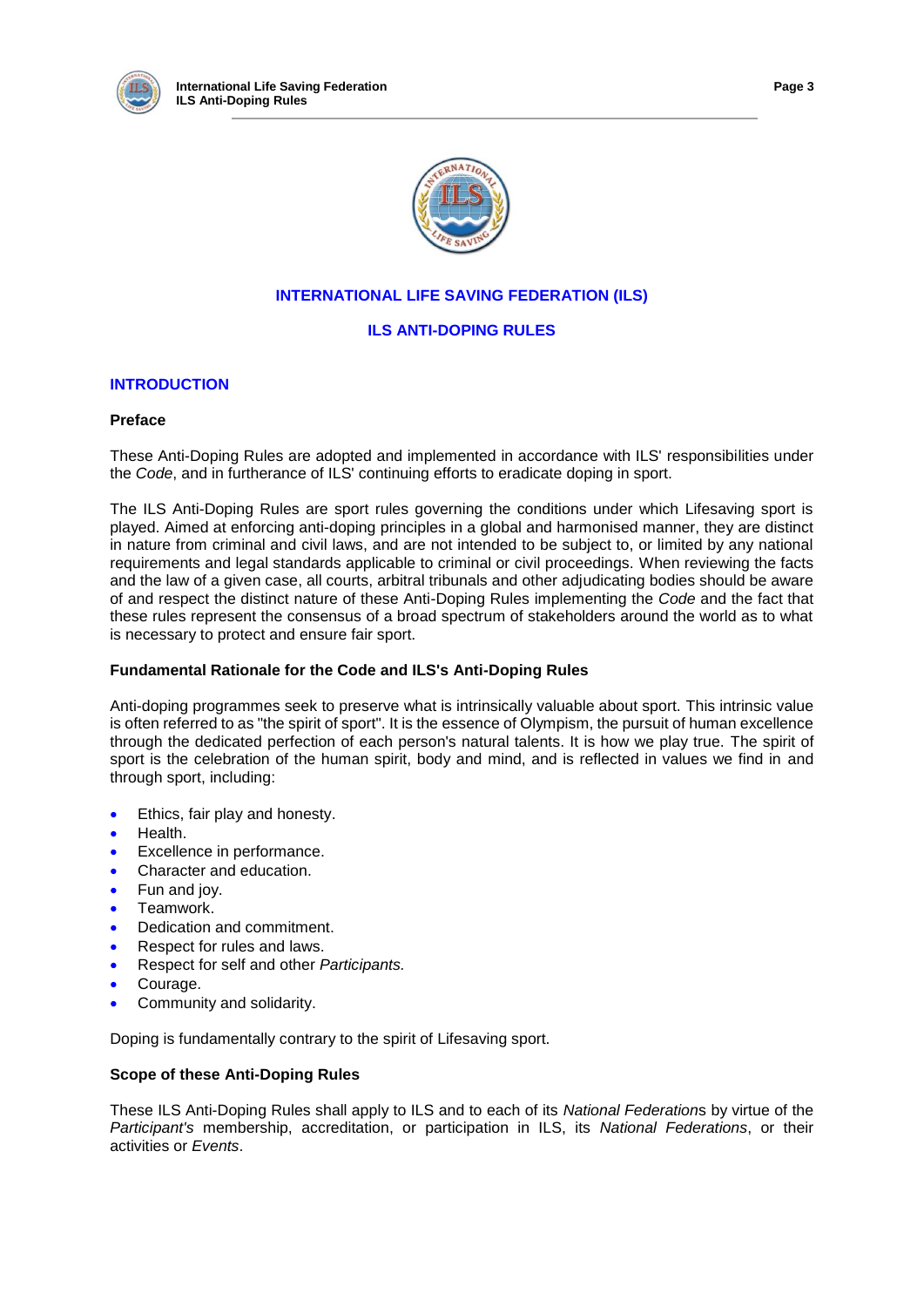

They also apply to all *Athletes* and *Athlete Support Personnel* participating in such capacity in *Events*, *Competitions* and other activities organised, convened, authorised or recognised by ILS.

To be eligible for participation in ILS events, an *Athlete* must be a member in good standing of his or her *National Federation*. All *Athletes* must personally sign Appendix 3 to these Rules (Acknowledgement and Agreement form) as approved by the ILS Board. All forms from under-age applicants must be countersigned by their legal guardians.

National Federations must guarantee that all relevant *Athletes* accept the Rules of the ILS, including these ILS Anti-Doping Rules.

Within the overall pool of *Athletes* set out above who are bound by and required to comply with these Anti-Doping Rules, the following *Athletes* shall be considered to be *International-Level Athletes* for purposes of these Anti-Doping Rules, and therefore the specific provisions in these Anti-Doping Rules applicable to *International-Level Athletes* (as regards *Testing* but also as regards *TUEs*, whereabouts information, results management, and appeals) shall apply to such *Athletes: Athletes* who are members of the top 8 teams in the Team Ranking, each team consisting of maximum 12 athletes.

It is the responsibility of each *National Federation* to ensure that all national-level *Testing* on the *National Federation's Athletes* complies with these ILS Anti-Doping Rules. In some countries, the *National Federation* itself will conduct the *Doping Control* described in these ILS Anti-Doping Rules. In other countries, many of the *Doping Control* responsibilities of the *National Federation* have been delegated or assigned by statute or agreement to a *National Anti-Doping Organisation*. In those countries, references in these ILS Anti-Doping Rules to the *National Federation* shall apply, as appropriate, to the *National Anti-Doping Organisation*.

These ILS Anti-Doping Rules shall apply to all *Doping Controls* over which ILS and its *National Federations* have jurisdiction.

ILS is member or has relations with the following International Sport Organisations:

- International Olympic Committee (IOC): ILS is an IOC recognised International Sport Federation.
- Sportaccord, the International Federation regrouping all International Sports Federations: ILS is a full and voting member of Sportaccord.
- Association of IOC Recognised International Sport Federations (ARISF): ILS is a full and voting member of ARISF.
- International World Games Association (IWGA): ILS is a full and voting Member of IWGA and Lifesaving Sport is on the World Games programme.
- International Masters Games Federation (IMGF): ILS is a co-opted member of the IMGF and Lifesaving Sport is on the Masters Games programme.
- Commonwealth Games Federation (CGF): Lifesaving sport is a recognised sport by the CGF and Commonwealth Lifesaving Championships are organised.
- International Military Sports Council (CISM): Lifesaving is a recognised sport by CISM and is included in the Military World Games and the Military World Championships.

ILS has also official relations with the World Health Organisation (WHO) for drowning prevention activities.

These updated rules come into force on 21/11/218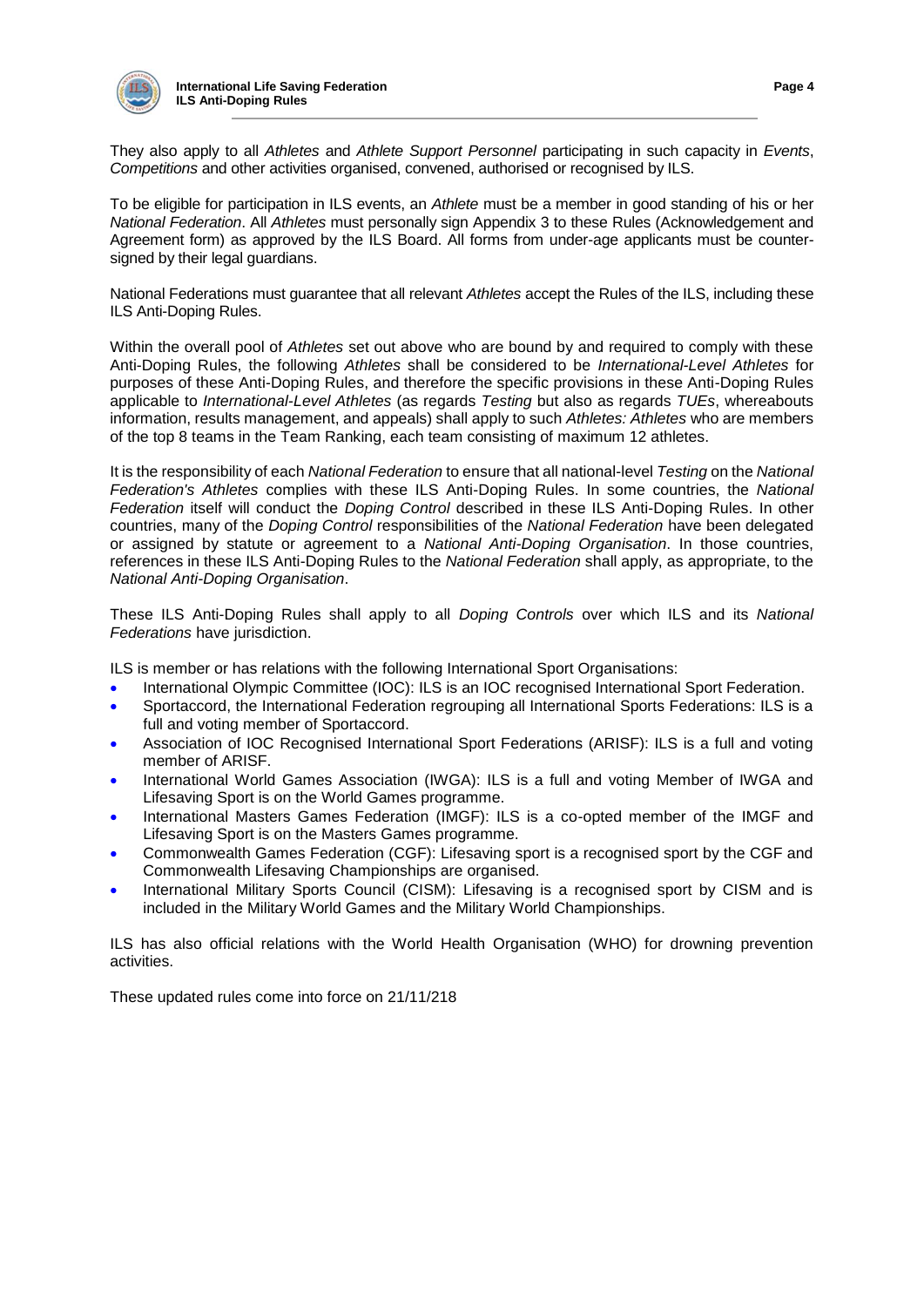

 $\overline{a}$ 

## **ARTICLE 1. DEFINITION OF DOPING**

Doping is defined as the occurrence of one or more of the anti-doping rule violations set out in **Article 2.1** through **Article 2.10** of these ILS Anti-Doping Rules.

## **ARTICLE 2. ANTI-DOPING RULE VIOLATIONS**

The purpose of **Article 2** is to specify the circumstances and conduct which constitute anti-doping rule violations. Hearings in doping cases will proceed based on the assertion that one or more of these specific rules have been violated.

*Athletes* or other *Persons* shall be responsible for knowing what constitutes an anti-doping rule violation and the substances and methods which have been included on the *Prohibited List*.

The following constitute anti-doping rule violations:

#### **2.1 Presence of a** *Prohibited Substance* **or its** *Metabolites* **or** *Markers* **in an** *Athlete's Sample*

- 2.1.1 It is each *Athlete's* personal duty to ensure that no *Prohibited Substance* enters his or her body. *Athletes* are responsible for any *Prohibited Substance* or its *Metabolites* or *Markers* found to be present in their *Samples*. Accordingly, it is not necessary that intent, *Fault*, negligence or knowing *Use* on the *Athlete's* part be demonstrated in order to establish an anti-doping rule violation under **Article 2.1**. 1
- 2.1.2 Sufficient proof of an anti-doping rule violation under **Article 2.1** is established by any of the following: presence of a *Prohibited Substance* or its *Metabolites* or *Markers* in the *Athlete*'s A *Sample* where the *Athlete* waives analysis of the B *Sample* and the B *Sample* is not analysed; or, where the *Athlete*'s B *Sample* is analysed and the analysis of the *Athlete*'s B *Sample* confirms the presence of the *Prohibited Substance* or its *Metabolites* or *Markers* found in the *Athlete*'s A *Sample*; or, where the *Athlete's* B *Sample* is split into two bottles and the analysis of the second bottle confirms the presence of the *Prohibited Substance* or its *Metabolites* or *Markers* found in the first bottle.<sup>2</sup>
- 2.1.3 Excepting those substances for which a quantitative threshold is specifically identified in the *Prohibited List*, the presence of any quantity of a *Prohibited Substance* or its *Metabolites* or *Markers* in an *Athlete's Sample* shall constitute an anti-doping rule violation.
- 2.1.4 As an exception to the general rule of **Article 2.1**, the *Prohibited List* or *International Standards* may establish special criteria for the evaluation of *Prohibited Substances* that can also be produced endogenously.

## **2.2** *Use* **or** *Attempted Use* **by an** *Athlete* **of a** *Prohibited Substance* **or a** *Prohibited Method*<sup>3</sup>

2.2.1 It is each *Athlete's* personal duty to ensure that no *Prohibited Substance* enters his or her body, and that no *Prohibited Method* is *Used*. Accordingly, it is not necessary that intent, *Fault*, negligence or knowing *Use* on the *Athlete's* part be demonstrated in order

<sup>1</sup> Comment to Article 2.1.1: An anti-doping rule violation is committed under this Article without regard to an *Athlete*'s *Fault*. This rule has been referred to in various CAS decisions as "Strict Liability". An *Athlete*'s *Fault* is taken into consideration in determining the *Consequences* of this anti-doping rule violation under Article 10. This principle has consistently been upheld by CAS.

<sup>2</sup> Comment to Article 2.1.2: ILS may at its discretion, choose to have the B Sample analysed even if the Athlete does not request the analysis of the B Sample.

<sup>3</sup> Comment to Article 2.2: It has always been the case that *Use* or *Attempted Use* of a *Prohibited Substance* or *Prohibited Method* may be established by any reliable means. As noted in the Comment to Article 3.2, unlike the proof required to establish an anti-doping rule violation under Article 2.1, *Use* or *Attempted Use* may also be established by other reliable means such as admissions by the *Athlete*, witness statements, documentary evidence, conclusions drawn from longitudinal profiling, including data collected as part of the *Athlete Biological Passport*, or other analytical information which does not otherwise satisfy all the requirements to establish "Presence" of a *Prohibited Substance* under Article 2.1. For example, *Use* may be established based upon reliable analytical data from the analysis of an A *Sample* (without confirmation from an analysis of a B Sample) or from the analysis of a B *Sample* alone where ILS provides a satisfactory explanation for the lack of confirmation in the other *Sample*.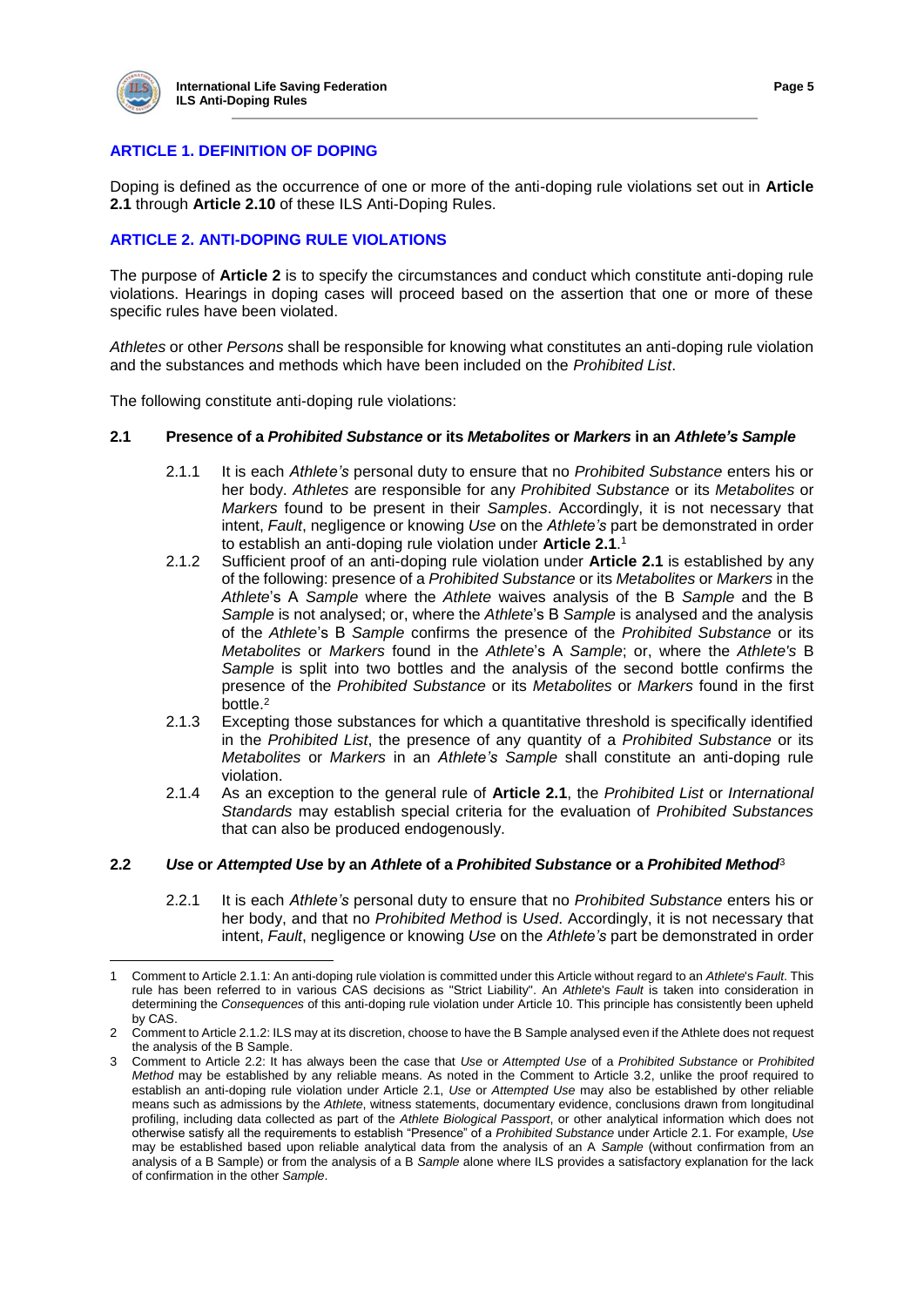

to establish an anti-doping rule violation for *Use* of a *Prohibited Substance* or a *Prohibited Method*.

2.2.2 The success or failure of the *Use* or *Attempted Use* of a *Prohibited Substance* or *Prohibited Method* is not material. It is sufficient that the *Prohibited Substance* or *Prohibited Method* was *Used* or *Attempted* to be *Used* for an anti-doping rule violation to be committed.<sup>4</sup>

## **2.3 Evading, Refusing or Failing to Submit to** *Sample* **Collection**

Evading *Sample* collection, or without compelling justification, refusing or failing to submit to *Sample*  collection after notification as authorised in these ILS Anti-Doping Rules or other applicable antidoping rules.<sup>5</sup>

# **2.4 Whereabouts Failures**

Any combination of three missed tests and/or filing failures, as defined in the International Standard for Testing and Investigations, within a twelve-month period by an *Athlete* in a *Registered Testing Pool*.

## **2.5** *Tampering* **or** *Attempted Tampering* **with any part of** *Doping Control*<sup>6</sup>

Conduct which subverts the *Doping Control* process but which would not otherwise be included in the definition of *Prohibited Methods*. *Tampering* shall include, without limitation, intentionally interfering or attempting to interfere with a *Doping Control* official, providing fraudulent information to an *Anti-Doping Organisation* or intimidating or attempting to intimidate a potential witness.

## **2.6** *Possession* **of a** *Prohibited Substance or a Prohibited Method*<sup>7</sup>

- 2.6.1 *Possession* by an *Athlete In-Competition* of any *Prohibited Substance* or any *Prohibited Method*, or *Possession* by an *Athlete Out-of-Competition* of any *Prohibited Substance*  or any *Prohibited Method* which is prohibited *Out-of-Competition* unless the *Athlete* establishes that the *Possession* is consistent with a Therapeutic Use Exemption ("TUE") granted in accordance with **Article 4.4** or other acceptable justification.
- 2.6.2 *Possession* by an *Athlete Support Person In-Competition* of any *Prohibited Substance* or any *Prohibited Method*, or *Possession* by an *Athlete Support Person Out-of-Competition* of any *Prohibited Substance* or any *Prohibited Method* which is prohibited *Out-of-Competition,* in connection with an *Athlete*, *Competition* or training, unless the *Athlete Support Person* establishes that the *Possession* is consistent with a TUE granted to an *Athlete* in accordance with **Article 4.4** or other acceptable justification.<sup>8</sup>

## **2.7** *Trafficking* **or** *Attempted Trafficking* **in any** *Prohibited Substance* **or** *Prohibited Method*

**2.8 Administration or** *Attempted Administration* **to any** *Athlete In-Competition* of any *Prohibited Substance* or *Prohibited Method*, or *Administration* or *Attempted Administration* to any *Athlete Out-*

 $\overline{a}$ 4 Comment to Article 2.2.2: Demonstrating the "Attempted Use" of a *Prohibited Substance* or a *Prohibited Method* requires proof of intent on the *Athlete's* part. The fact that intent may be required to prove this particular anti-doping rule violation does not undermine the *Strict Liability* principle established for violations of Article 2.1 and violations of Article 2.2 in respect of *Use* of a *Prohibited Substance* or *Prohibited Method*.

An Athlete's "*Use*" of a *Prohibited Substance* constitutes an anti-doping rule violation unless such substance is not prohibited *Out-of-Competition* and the *Athlete*'s *Use* takes place *Out-of-Competition*. (However, the presence of a *Prohibited Substance* or its *Metabolites* or *Markers* in a *Sample* collected *In-Competition* will be a violation of Article 2.1 regardless of when that substance might have been administered).

<sup>5</sup> Comment to Article 2.3: For example, it would be an anti-doping rule violation of "evading Sample collection" if it were established that an *Athlete* was deliberately avoiding a Doping Control official to evade notification or *Testing*. A violation of "failing to submit to Sample collection" may be based on either intentional or negligent conduct of the Athlete, while "evading" or "refusing" *Sample* collection contemplates intentional conduct by the *Athlete*.

<sup>6</sup> Comment to Article 2.5: For example, this Article would prohibit altering identification numbers on a *Doping Control* form during *Testing*, breaking the B bottle at the time of B *Sample* analysis, or altering a Sample by the addition of a foreign substance. Offensive conduct towards a *Doping Control* official or other *Person* involved in *Doping Control* which does not otherwise constitute Tampering shall be addressed in the disciplinary rules of ILS.

<sup>7</sup> Comment to Articles 2.6.1 and 2.6.2: Acceptable justification would not include, for example, buying or possessing a *Prohibited Substance* for purposes of giving it to a friend or relative, except under justifiable medical circumstances where that *Person* had a physician's prescription, e.g., buying Insulin for a diabetic child.

<sup>8</sup> Comment to Article 2.6.2: Acceptable justification would include, for example, a team doctor carrying *Prohibited Substances* for dealing with acute and emergency situations.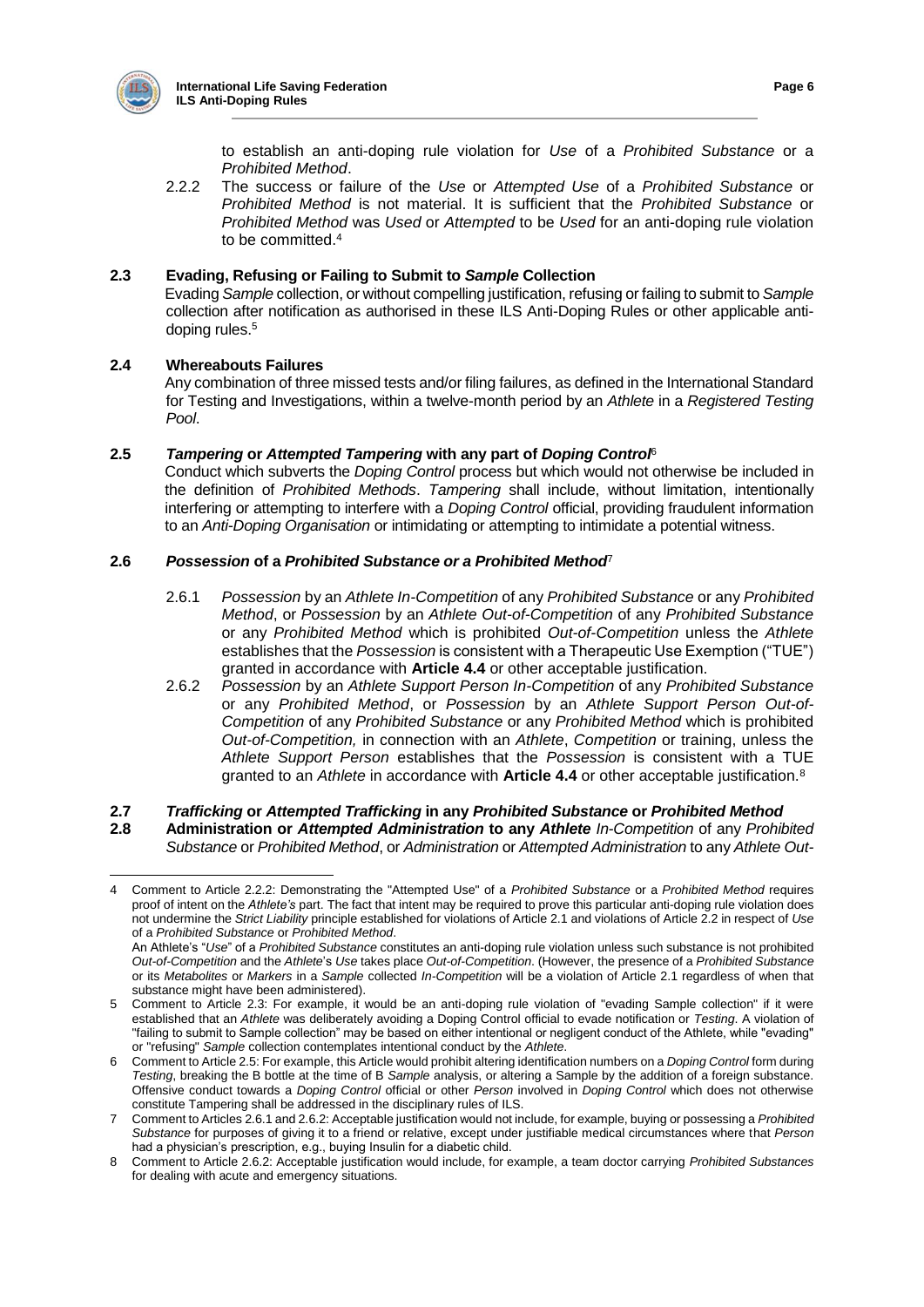

*of-Competition* of any *Prohibited Substance* or any *Prohibited Method* that is prohibited *Out-of-Competition*.

#### **2.9 Complicity**

Assisting, encouraging, aiding, abetting, conspiring, covering up or any other type of intentional complicity involving an anti-doping rule violation, *Attempted* anti-doping rule violation or violation of Article 10.12.1 by another *Person*.

#### **2.10 Prohibited Association**<sup>9</sup>

Association by an *Athlete* or other *Person* subject to the authority of an *Anti-Doping Organisation*  in a professional or sport-related capacity with any *Athlete Support Person* who:

- 2.10.1 If subject to the authority of an *Anti-Doping Organisation*, is serving a period of *Ineligibility*; or
- 2.10.2 If not subject to the authority of an *Anti-Doping Organisation*, and where *Ineligibility* has not been addressed in a results management process pursuant to the *Code*, has been convicted or found in a criminal, disciplinary or professional proceeding to have engaged in conduct which would have constituted a violation of anti-doping rules if *Code*-compliant rules had been applicable to such *Person*. The disqualifying status of such *Person* shall be in force for the longer of six years from the criminal, professional or disciplinary decision or the duration of the criminal, disciplinary or professional sanction imposed; or
- 2.10.3 Is serving as a front or intermediary for an individual described in Article 2.10.1 or 2.10.2.

In order for this provision to apply, it is necessary that the *Athlete* or other *Person* has previously been advised in writing by an *Anti-Doping Organisation* with jurisdiction over the *Athlete* or other *Person*, or by *WADA*, of the *Athlete Support Person's* disqualifying status and the potential *Consequences* of prohibited association and that the *Athlete* or other *Person* can reasonably avoid the association. The *Anti-Doping Organisation* shall also use reasonable efforts to advise the *Athlete Support Person* who is the subject of the notice to the *Athlete* or other *Person* that the *Athlete Support Person* may, within 15 days, come forward to the *Anti-Doping Organisation* to explain that the criteria described in Articles 2.10.1 and 2.10.2 do not apply to him or her. (Notwithstanding Article 17, this Article applies even when the *Athlete Support Person's*  disqualifying conduct occurred prior to the effective date provided in Article 20.7.)

The burden shall be on the *Athlete* or other *Person* to establish that any association with *Athlete Support Personnel* described in Article 2.10.1 or 2.10.2 is not in a professional or sport-related capacity.

*Anti-Doping Organisations* that are aware of *Athlete Support Personnel* who meet the criteria described in Article 2.10.1, 2.10.2 or 2.10.3 shall submit that information to *WADA*.

## **ARTICLE 3. PROOF OF DOPING**

#### **3.1 Burdens and Standards of Proof**

ILS *and its Member Federations* shall have the burden of establishing that an anti-doping rule violation has occurred. The standard of proof shall be whether ILS *or the Member Federation* has established an anti-doping rule violation to the comfortable satisfaction of the hearing panel bearing in mind the seriousness of the allegation which is made. This standard of proof in all cases is greater than a mere balance of probability but less than proof beyond a reasonable doubt. Where these ILS Anti-Doping Rules place the burden of proof upon the *Athlete* or other *Person* alleged to have

<sup>9</sup> Comment to Article 2.10: Athletes and other *Persons* must not work with coaches, trainers, physicians or other *Athlete Support Personnel* who are *Ineligible* on account of an anti-doping rule violation or who have been criminally convicted or professionally disciplined in relation to doping. Some examples of the types of association which are prohibited include: obtaining training, strategy, technique, nutrition or medical advice; obtaining therapy, treatment or prescriptions; providing any bodily products for analysis; or allowing the *Athlete Support Person* to serve as an agent or representative. Prohibited association need not involve any form of compensation.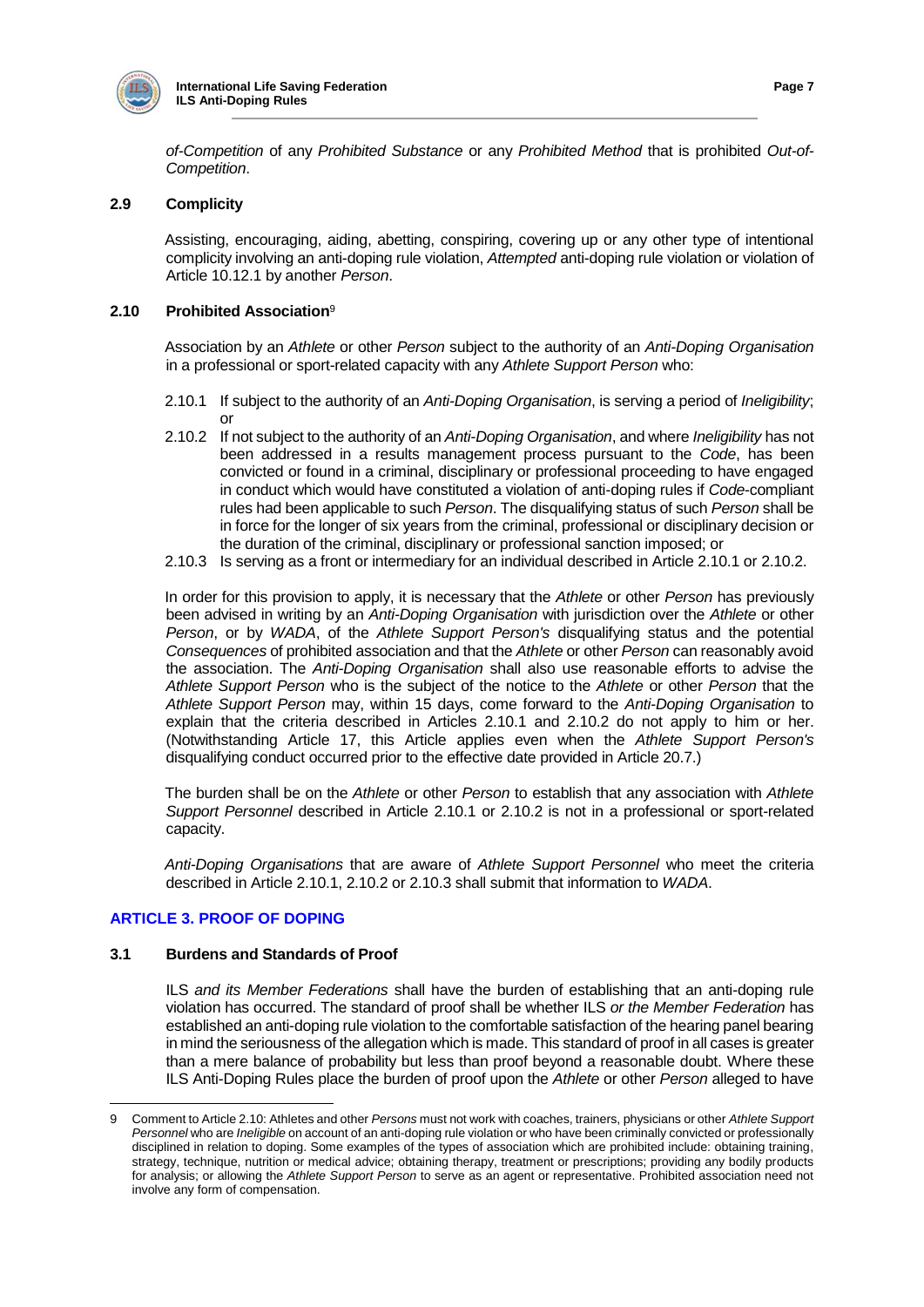

committed an anti-doping rule violation to rebut a presumption or establish specified facts or circumstances, the standard of proof shall be by a balance of probability.<sup>10</sup>

## **3.2 Methods of Establishing Facts and Presumptions**

Facts related to anti-doping rule violations may be established by any reliable means, including admissions. The following rules of proof shall be applicable in doping cases:<sup>11</sup>

- 3.2.1 Analytical methods or decision limits approved by *WADA* after consultation within the relevant scientific community and which have been the subject of peer review are presumed to be scientifically valid. Any *Athlete* or other *Person* seeking to rebut this presumption of scientific validity shall, as a condition precedent to any such challenge, first notify *WADA* of the challenge and the basis of the challenge. *CAS*, on its own initiative, may also inform *WADA* of any such challenge*.* At *WADA*'s request, the *CAS*  panel shall appoint an appropriate scientific expert to assist the panel in its evaluation of the challenge. Within 10 days of *WADA*'s receipt of such notice, and *WADA*'s receipt of the *CAS* file, *WADA* shall also have the right to intervene as a party, appear amicus curiae or otherwise provide evidence in such proceeding.
- 3.2.2 *WADA*-accredited laboratories, and other laboratories approved by *WADA*, are presumed to have conducted *Sample* analysis and custodial procedures in accordance with the *International Standard* for Laboratories. The *Athlete* or other *Person* may rebut this presumption by establishing that a departure from the *International Standard* for Laboratories occurred which could reasonably have caused the *Adverse Analytical Finding*.

If the *Athlete* or other *Person* rebuts the preceding presumption by showing that a departure from the *International Standard* for Laboratories occurred which could reasonably have caused the *Adverse Analytical Finding*, then ILS shall have the burden to establish that such departure did not cause the *Adverse Analytical Finding*. 12

- 3.2.3 Departures from any other *International Standard* or other anti-doping rule or policy set forth in the *Code* or these Anti-Doping Rules which did not cause an *Adverse Analytical Finding* or other anti-doping rule violation shall not invalidate such evidence or results. If the *Athlete* or other *Person* establishes a departure from another *International Standard* or other anti-doping rule or policy which could reasonably have caused an anti-doping rule violation based on an *Adverse Analytical Finding* or other anti-doping rule violation, then ILS shall have the burden to establish that such a departure did not cause the *Adverse Analytical Finding* or the factual basis for the anti-doping rule violation.
- 3.2.4 The facts established by a decision of a court or professional disciplinary tribunal of competent jurisdiction which is not the subject of a pending appeal shall be irrefutable evidence against the *Athlete* or other *Person* to whom the decision pertained of those facts unless the *Athlete* or other *Person* establishes that the decision violated principles of natural justice.
- 3.2.5 The hearing panel in a hearing on an anti-doping rule violation may draw an inference adverse to the *Athlete* or other *Person* who is asserted to have committed an antidoping rule violation based on the *Athlete's* or other *Person*'s refusal, after a request made in a reasonable time in advance of the hearing, to appear at the hearing (either in person or telephonically as directed by the hearing panel) and to answer questions

 10 Comment to Article 3.1: This standard of proof required to be met by ILS or its *National Federations* is comparable to the standard which is applied in most countries to cases involving professional misconduct.

<sup>11</sup> Comment to Article 3.2: For example, ILS or its *National Federations* may establish an anti-doping rule violation under Article 2.2 based on the *Athlete*'s admissions, the credible testimony of third *Persons*, reliable documentary evidence, reliable analytical data from either an A or B *Sample* as provided in the *Comments* to Article 2.2, or conclusions drawn from the profile of a series of the *Athlete*'s blood or urine *Samples*, such as data from the *Athlete Biological Passport*.

<sup>12</sup> Comment to Article 3.2.2: The burden is on the *Athlete* or other *Person* to establish, by a balance of probability, a departure from the *International Standard* that could reasonably have caused the *Adverse Analytical Finding*. If the *Athlete* or other *Person* does so, the burden shifts to ILS or its *National Federation* to prove to the comfortable satisfaction of the hearing panel that the departure did not cause the *Adverse Analytical Finding*.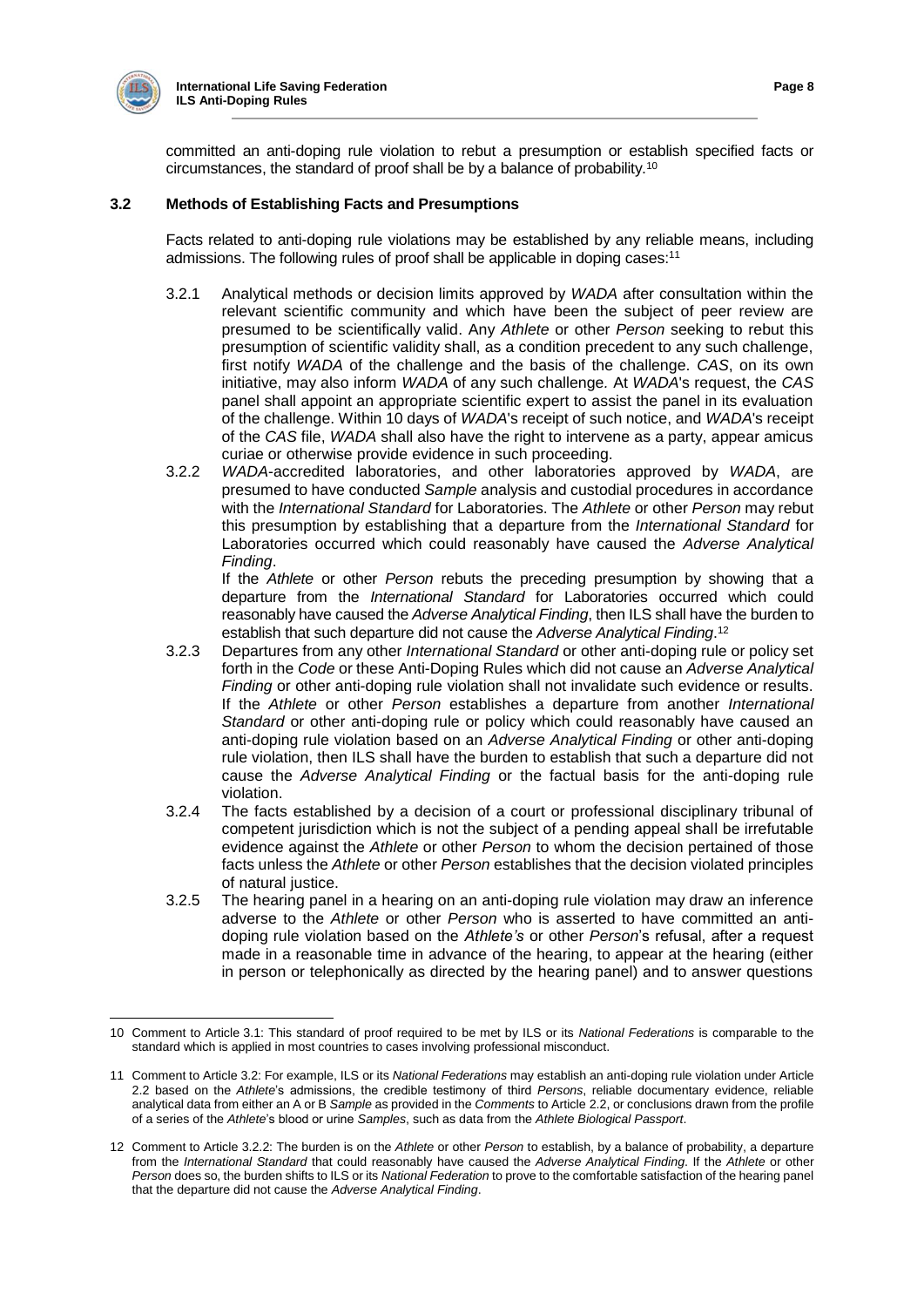

from the hearing panel or from ILS or its *Member Federation* asserting the anti-doping rule violation.

## **ARTICLE 4. THE PROHIBITED LIST**

## **4.1 Incorporation of the** *Prohibited List*

These Anti-Doping Rules incorporate the *Prohibited List* which is published and revised by *WADA* as described in Article 4.1 of the *Code*. 13

#### **4.2** *Prohibited Substances* **and** *Prohibited Methods* **Identified on the** *Prohibited List*

#### 4.2.1 *Prohibited Substances* and *Prohibited Methods*

Unless provided otherwise in the *Prohibited List* and/or a revision, the *Prohibited List* and revisions shall go into effect under these ILS Anti-Doping Rules three months after publication by *WADA,* without requiring any further action by ILS or its *National Federations.* All *Athletes* and other *Persons* shall be bound by the *Prohibited List*, and any revisions thereto, from the date they go into effect, without further formality. It is the responsibility of all *Athletes* and other *Persons* to familiarise themselves with the most upto-date version of the *Prohibited List* and all revisions thereto.

- 4.2.2 Specified Substances<sup>14</sup> For purposes of the application of **Article 10**, all *Prohibited Substances* shall be *Specified Substances* except substances in the classes of anabolic agents and hormones and those stimulants and hormone antagonists and modulators so identified on the *Prohibited List*. The category of *Specified Substances* shall not include *Prohibited Methods*.
- 4.2.3 New Classes of *Prohibited Substances* If *WADA* expands the *Prohibited List* by adding a new class of *Prohibited Substances* in accordance with Article 4.1 of the *Code*, *WADA*'s Executive Committee shall determine whether any or all *Prohibited Substances* within the new class of *Prohibited Substances* shall be considered Specified Substances under **Article 4.2.2**.

## **4.3** *WADA***'s Determination of the** *Prohibited List*

*WADA's* determination of the *Prohibited Substances* and *Prohibited Methods* that will be included on the *Prohibited List*, the classification of substances into categories on the *Prohibited List,* and the classification of a substance as prohibited at all times or *In-Competition* only, is final and shall not be subject to challenge by an *Athlete* or other *Person* based on an argument that the substance or method was not a masking agent or did not have the potential to enhance performance, represent a health risk or violate the spirit of sport.

## **4.4 Therapeutic Use Exemptions ("TUEs")**

- 4.4.1 The presence of a *Prohibited Substance* or its *Metabolites* or *Markers*, and/or the *Use*  or *Attempted Use, Possession* or *Administration* or *Attempted Administration* of a *Prohibited Substance* or *Prohibited Method*, shall not be considered an anti-doping rule violation if it is consistent with the provisions of a *TUE* granted in accordance with the International Standard for Therapeutic Use Exemptions.
- 4.4.2 If an *International-Level Athlete* is using a *Prohibited Substance* or a *Prohibited Method*  for therapeutic reasons:
	- 4.4.2.1 Where the *Athlete* already has a *TUE* granted by his or her *National Anti-Doping Organisation* for the substance or method in question, that *TUE* is not automatically valid for international-level *Competition*. However, the *Athlete*  may apply to ILS to recognise that *TUE*, in accordance with Article 7 of the International Standard for Therapeutic Use Exemptions. If that *TUE* meets the criteria set out in the International Standard for Therapeutic Use Exemptions,

 13 Comment to Article 4.1: The current *Prohibited List* is available on WADA's website at www.wada-ama.org.

<sup>14</sup> Comment to Article 4.2.2: The Specified Substances identified in Article 4.2.2 should not in any way be considered less important or less dangerous than other doping substances. Rather, they are simply substances which are more likely to have been consumed by an Athlete for a purpose other than the enhancement of sport performance.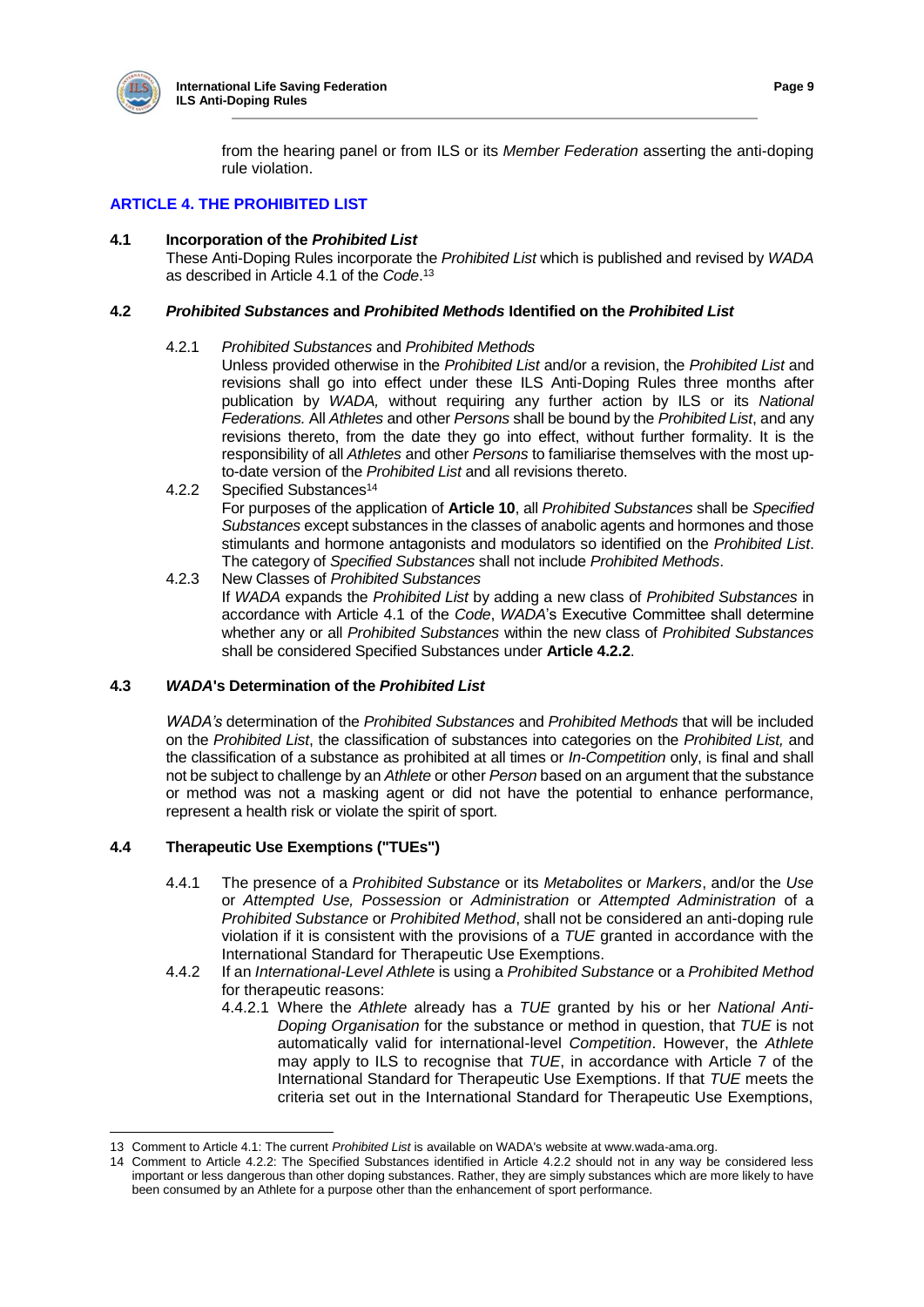

 $\overline{a}$ 

then ILS shall recognise it for purposes of international-level *Competition* as well. If ILS considers that the *TUE* does not meet those criteria and so refuses to recognise it, ILS shall notify the *Athlete* and his or her *National Anti-Doping Organisation* promptly, with reasons. The *Athlete* and the *National Anti-Doping Organisation* shall have 21 days from such notification to refer the matter to *WADA* for review in accordance with Article 4.4.6. If the matter is referred to *WADA* for review, the *TUE* granted by the *National Anti-Doping Organisation*  remains valid for national-level *Competition* and *Out-of-Competition Testing*  (but is not valid for international-level *Competition*) pending *WADA*'s decision. If the matter is not referred to *WADA* for review, the *TUE* becomes invalid for any purpose when the 21-day review deadline expires.<sup>15</sup>

- 4.4.2.2 If the *Athlete* does not already have a *TUE* granted by his/her *National Anti-Doping Organisation* for the substance or method in question, the *Athlete* must apply directly to ILS for a *TUE* in accordance with the process set out in the International Standards for Therapeutic Use Exemptions (using the form posted on the ILS website [http://www.ilsf.org/lifesaving-sport/rules/anti-doping\)](http://www.ilsf.org/lifesaving-sport/rules/anti-doping). If ILS denies the *Athlete*'s application, it must notify the *Athlete* promptly, with reasons. If ILS grants the *Athlete*'s application, it shall notify not only the *Athlete*  but also his/her *National Anti-Doping Organisation.* If the *National Anti-Doping Organisation* considers that the *TUE* granted by ILS does not meet the criteria set out in the International Standard for Therapeutic Use Exemptions, it has 21 days from such notification to refer the matter to *WADA* for review in accordance with Article 4.4.6. If the *National Anti-Doping Organisation* refers the matter to *WADA* for review, the *TUE* granted by ILS remains valid for international-level *Competition* and *Out-of-Competition Testing* (but is not valid for national-level *Competition*) pending WADA's decision. If the *National Anti-Doping Organisation* does not refer the matter to *WADA* for review, the *TUE*  granted by ILS becomes valid for national-level *Competition* as well when the 21-day review deadline expires.
- 4.4.3 The only exception to **Article 4.4.2** is that, in accordance with Article 7.13 of the *International Standard* for Therapeutic Use Exemptions, *Athletes* not in ILS' *Registered Testing Pool* who inhale glucocorticosteroids and/or formoterol, salbutamol, salmeterol or terbutaline to treat asthma or one of its clinical variants do not need a *TUE* in advance of participating in an *International Event* unless so specified by ILS. Instead, if necessary, any such *Athlete* may apply for a Retroactive *TUE* after the *Event* in accordance with Article 7.13 of the *International Standard* for Therapeutic Use Exemptions and **Article 7.13** of the *International Standard* for Therapeutic Use Exemptions and Article 7.1.3 of these ILS Anti-Doping Rules.
- 4.4.4 *TUEs* granted by ILS shall be reported to the *Athlete's National Federation* and to *WADA*. Other *Athletes* subject to *Testing* who need to use a *Prohibited Substance* or a *Prohibited Method* for therapeutic reasons must obtain a *TUE* from their *National Anti-Doping Organisation* or other body designated by their *National Federation*, as required under the rules of the *National Anti-Doping Organisation* or other body designated by their *National Federation*. *National Federations* shall promptly report any such *TUEs* to ILS and *WADA*.
- 4.4.5 The ILS Board shall appoint a panel of physicians to consider requests for *TUEs* (**"TUE Panel"**). Upon ILS' receipt of a *TUE* request, the Chair of the TUE Panel shall appoint one or more members of the TUE Panel (which may include the Chair) to consider such request. The TUE Panel member(s) so designated shall promptly evaluate such request in accordance with the International Standard for Therapeutic Use Exemptions and render a decision on such request, which shall be the final decision of ILS.

<sup>15</sup> Comment to Article 4.4.2.1: Further to Articles 5.6 and 7.1(a) of the *International Standard* for *Therapeutic Use Exemptions*, ILS may publish notice on its website [<www.ilsf.org>](http://www.ilsf.org/) that it will automatically recognise TUE decisions (or categories of such decisions, e.g. as to particular substances or methods) made by National Anti-Doping Organisations. If an Athlete's *TUE* falls into a category of automatically recognised *TUEs*, then he/she does not need to apply to ILS for recognition of that *TUE*. If ILS refuses to recognise a *TUE* granted by a National Anti-Doping Organisation only because medical records or other information are missing that are needed to demonstrate satisfaction of the criteria in the International Standard for Therapeutic Use Exemptions, the matter should not be referred to *WADA*. Instead, the file should be completed and re-submitted to ILS.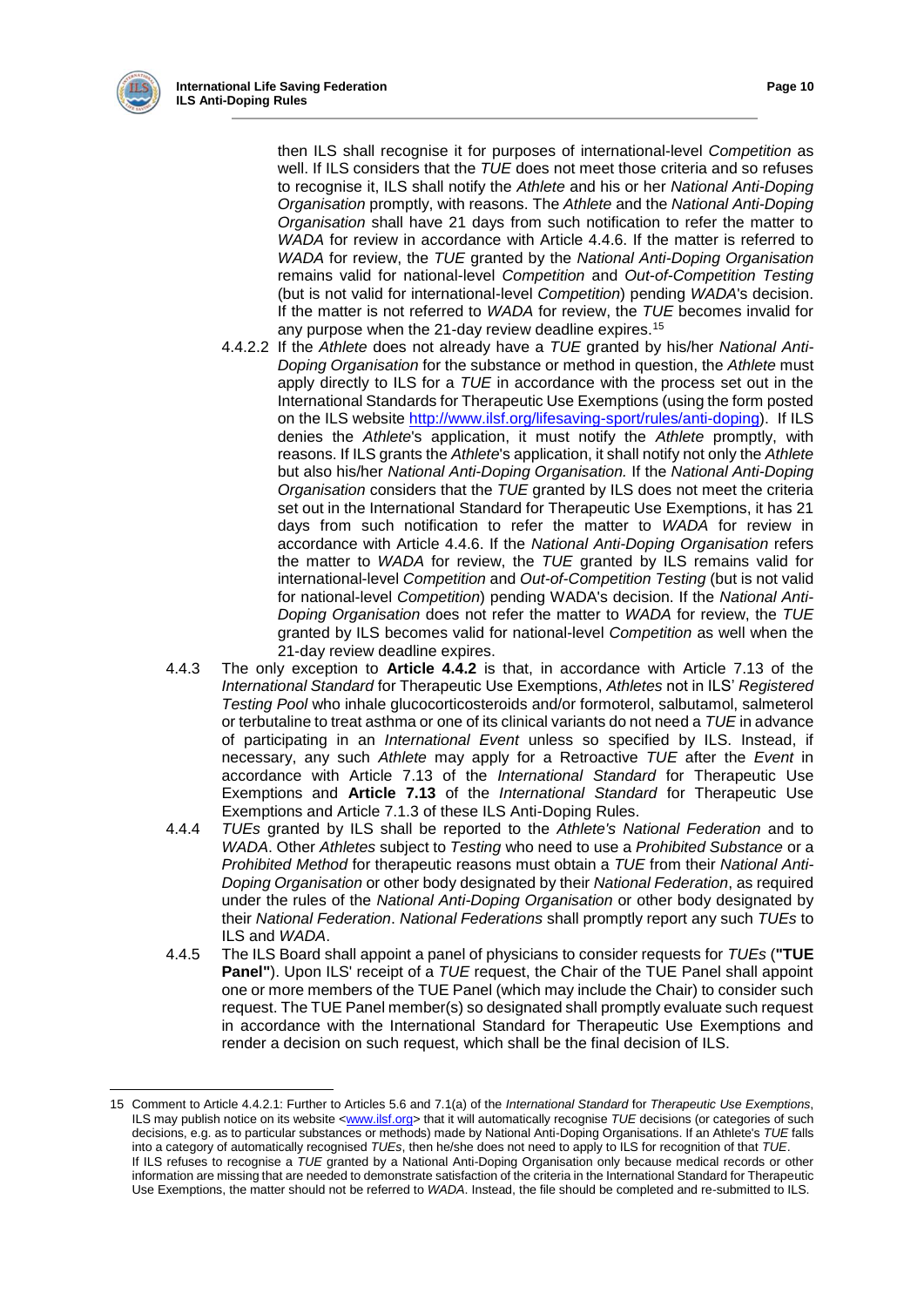

- 4.4.5.1 *International-Level Athletes* who are included in ILS' *Registered Testing Pool* should apply to ILS for the *TUE* at the same time the Athlete first provides whereabouts information to ILS and, except in emergency situations, no later than 21 days before the *Athlete's* participation at an *International Event*.
- 4.4.5.2 *Athletes* participating in International Events who are not included in ILS' *Registered Testing Pool* must, except in emergency situations, request a *TUE* from ILS no later than 21 days before the Athlete's participation at an *International Event*.
- 4.4.6 *WADA*, at the request of an *Athlete* or on its own initiation, may review the granting or denial of any *TUE* by ILS. If *WADA* determines that the granting or denial of a *TUE* did not comply with the International Standard for Therapeutic Use Exemptions in force at the time then *WADA* may reverse that decision. Decisions on *TUEs* are subject to further appeal as provided in **Article 13**.

## **ARTICLE 5. TESTING AND INVESTIGATIONS**

## **5.1 Purpose of** *Testing* **and Investigations**

Testing and investigation shall only be undertaken for anti-doping purposes. They shall be conducted in conformity with the provisions of the International Standard for Testing and Investigations and any protocols of ILS supplementing that International Standard.

- 5.1.1 Testing shall be undertaken to obtain analytical evidence as to the Athlete's compliance (or non-compliance) with the strict Code prohibition on the presence/Use of a Prohibited Substance or Prohibited Method.
- 5.1.2 Investigations shall be undertaken:
	- 5.1.2.1 in relation to Atypical Findings and Adverse Passport Findings, in accordance with article 7.2 and 7.3 respectively, gathering intelligence or evidence (including, in particular, analytical evidence) in order to determine whether an anti-doping rule violation has occurred under article 2.1 and/or article 2.2; and
	- 5.1.2.2 in relation to other indications of potential anti-doping rule violations, in accordance with article 7.4 and 7.5, gathering intelligence or evidence (including, in particular, non-analytical evidence) in order to determine whether an anti-doping rule violation has occurred under any of article 2.2 to 2.10.
- 5.1.3 ILS may obtain, assess and process anti-doping intelligence from all available sources, to inform the development of an effective, intelligent and proportionate test distribution plan, to plan Target Testing, and/or to form the basis of an investigation into a possible antidoping rule violation(s).

## **5.2 Scope of Testing**

- 5.2.1 Each *National Anti-Doping Organisation* shall have *In-Competition* and *Out-of-Competition Testing* authority over all *Athletes* who are nationals, residents, license-holders or members of Member organisations of that country or who are present in that *National Anti-Doping Organisation's* country.
- 5.2.2 Subject to the jurisdictional limitations for Competition Testing set out in Article 5.3 of the Code, ILS shall have In-Competition and Out-of-Competition Testing authority over all of the Athletes specified in the Introduction to these Anti-Doping Rules (under the heading "Scope").
- 5.2.3 WADA shall have In-Competition and Out-of-Competition Testing authority as set out in Article 20.7.8 of the Code.
- 5.2.4 ILS may require any *Athlete* over whom it has Testing authority to provide a Sample at any time and at any place, including Athletes serving a period of *Ineligibility*. 16
- 5.2.5 If ILS delegates or contracts any part of Testing to a *National Anti-Doping Organisation* (directly or through a Member Federation), that *National Anti-Doping Organisation* may collect additional Samples or direct the laboratory to perform additional types of analysis at the *National Anti-Doping Organisation's expense*. If additional Samples are collected or additional types of analysis are performed, ILS shall be notified.

## **5.3 Event/Competition Testing**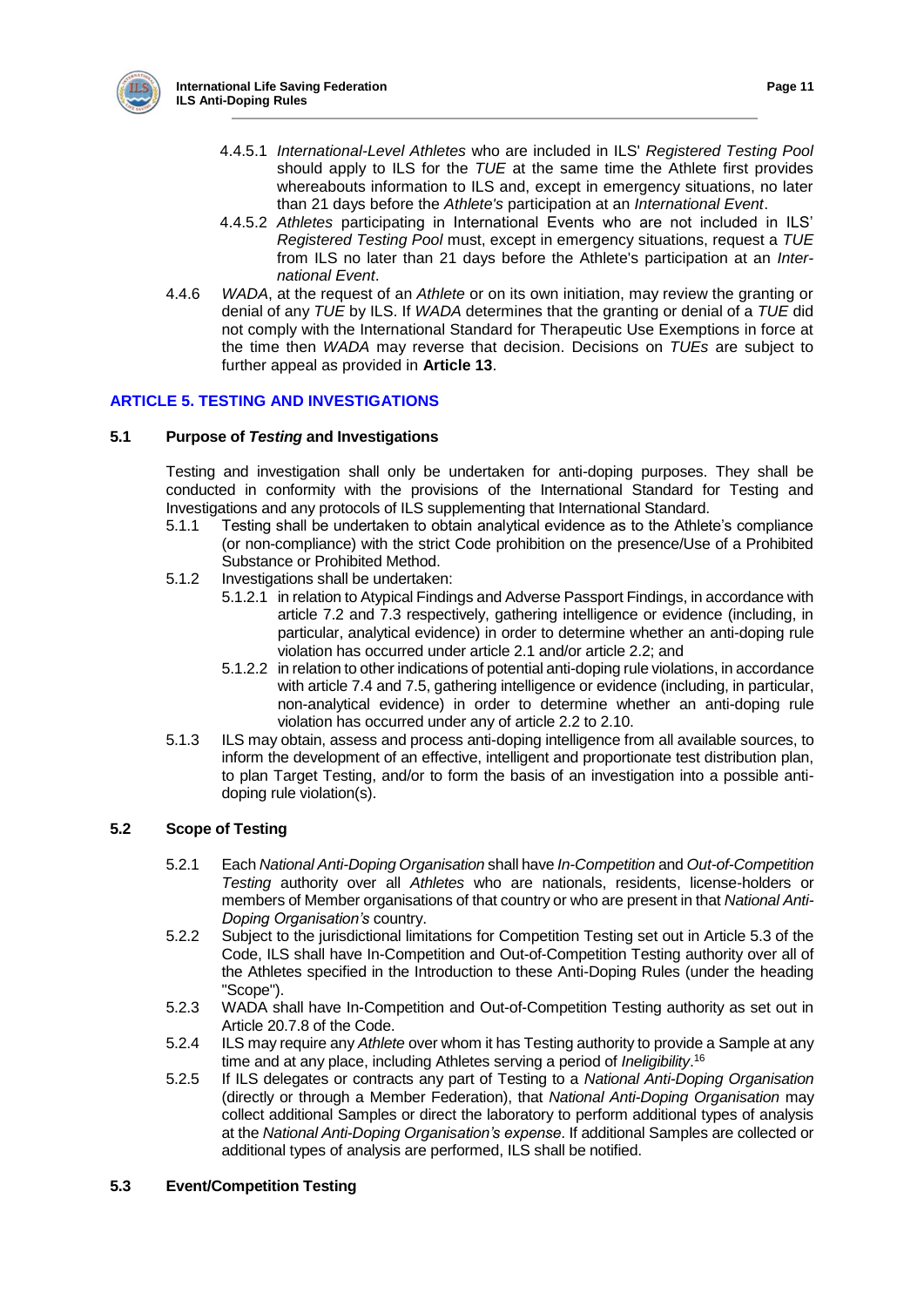

*Testing* conducted by ILS and its *National Federations* shall be in substantial conformity with the *International Standard* for *Testing* in force at the time of *Testing*.

- 5.3.1 Except as otherwise provided below, only a single organisation should be responsible for initiating and directing *Testing* at *Event Venues* during an *Event Period*. At I*nternational Events*, the collection of Samples shall be initiated and directed by the international organisation which is the ruling body for the Event (e.g. ILS for the Lifesaving World Championships, IWGA for the World Games). At *National Events*, the collection of Samples shall be initiated and directed by the *National Anti-Doping Organisation* of that country. At the request of the ruling body for an *Event*, any Testing during the *Event Period* outside of the *Event Venues* shall be coordinated with that ruling body.
- 5.3.2 If an *Anti-Doping Organisation* which would otherwise have *Testing* authority but is not responsible for initiating and directing *Testing* at an *Event* desires to conduct *Testing* of *Athletes* at the *Event Venues* during the *Event Period*, the *Anti-Doping Organisation* shall first confer with the ruling body of the *Event* to obtain permission to conduct and coordinate such *Testing*. If the *Anti-Doping Organisation* is not satisfied with the response from the ruling body of the *Event*, the *Anti-Doping Organisation* may, in accordance with procedures published by *WADA*, ask *WADA* for permission to conduct *Testing* and to determine how to coordinate such *Testing*. WADA shall not grant approval for such Testing before consulting with and informing the ruling body for the *Even*t.*WADA's* decision shall be final and not subject to appeal. Unless otherwise provided in the authorisation to conduct *Testing*, such tests shall be considered *Out-of-Competition* tests. Results management for any such test shall be the responsibility of the Anti-Doping Organization initiating the test unless provided otherwise in the rules of the ruling body of the *Event*.

## **5.4 Test Distribution Planning**

ILS will develop and implement an effective, intelligent and proportionate test distribution plan that prioritises appropriately between disciplines, categories of Athletes, types of Testing, types of Samples collected, and types of Sample analysis, all in compliance with the requirements of the International Standard for Testing and Investigations. ILS will provide WADA upon request with a copy of its current test distribution plan.

Where reasonably feasible, Testing shall be coordinated through ADAMS or another system approved by WADA, in order to maximize the effectiveness of the combined Testing effort and to avoid unnecessary repetitive Testing.

## **5.5 Testing Requirements**

All Testing shall be conducted in conformity with the International Standard for Testing and

Investigations.<br>5.5.1 The D The DCO shall use a Doping Control Station which, at a minimum, ensures the Athlete's privacy and where possible is used solely as a Doping Control Station for the duration of the Sample Collection Session. The DCO shall record any significant deviations from these criteria.

The Sample Collection Authority shall establish criteria for who may be authorised to be present during the Sample Collection Session in addition to the Sample Collection Personnel. At a minimum, the criteria shall include:

- a) An Athlete's entitlement to be accompanied by a representative and/or interpreter during the Sample Collection Session, except when the Athlete is passing a urine Sample;
- b) A Minor Athlete's entitlement (as provided for in Annex C of *WADA's International Standard for Testing and Investigations (ISTI)* – Modifications for Athletes who are Minors), and the witnessing DCO/Chaperone's entitlement to have a representative observe the witnessing DCO/Chaperone when the Minor Athlete is passing a urine Sample, but without the representative directly observing the passing of the Sample unless requested to do so by the Minor Athlete;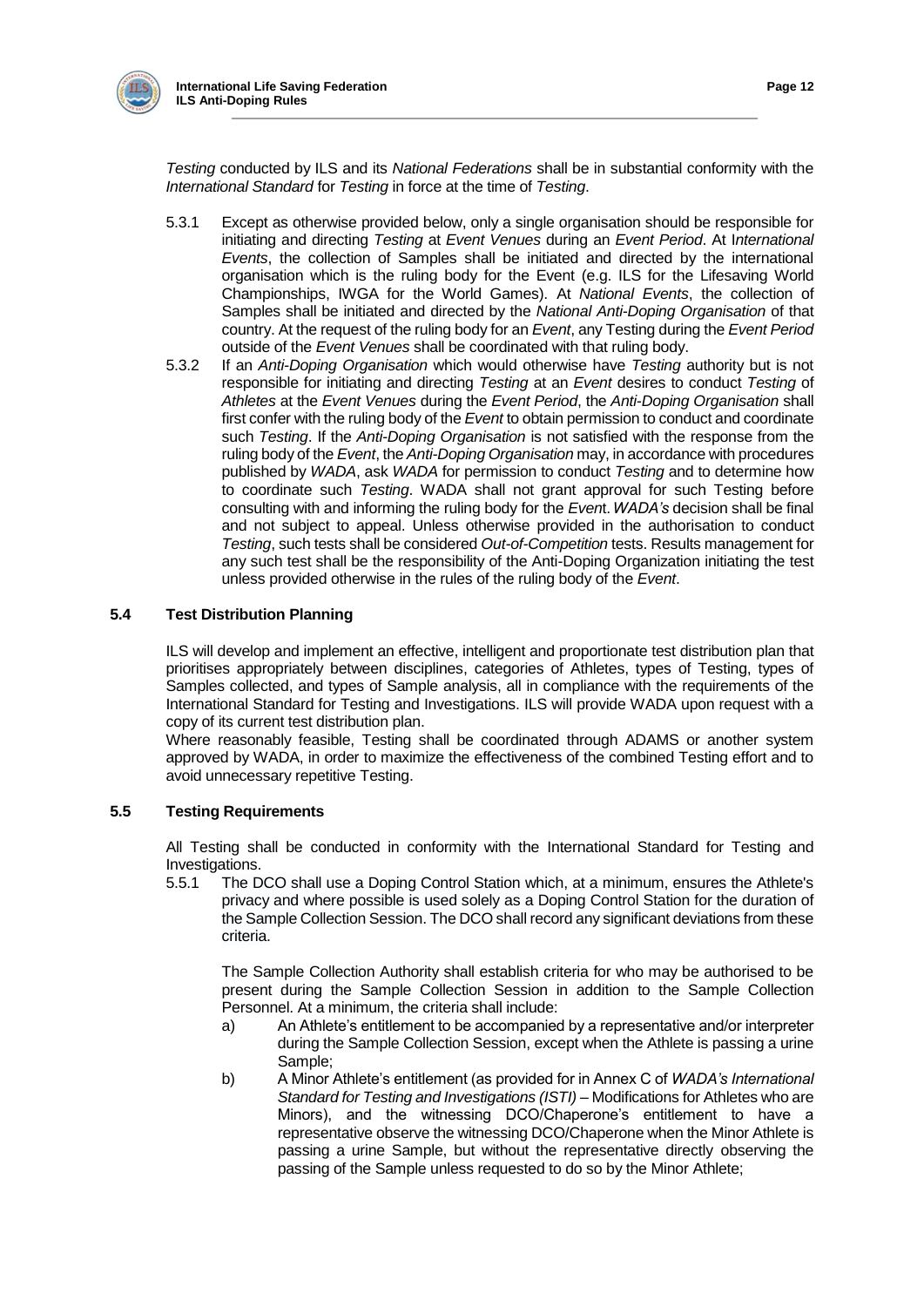

- c) A WADA observer where applicable under the Independent Observer Program. The WADA observer shall not directly observe the passing of a urine Sample.
- 5.5.2 Urine samples that do not meet the requirements for Suitable Specific Gravity for Analysis:

The *Sample* Collection Authority is responsible for establishing procedures to ensure that a suitable *Sample* is collected. If the original *Sample* collected does not meet the requirement for Suitable Specific Gravity for Analysis, the DCO is responsible for collecting additional *Samples* until a suitable *Sample* is obtained. Procedure to be followed according WADA ISTI Annex G

- 5.5.3 Blood (or other non-urine) *Samples* may be used to detect *Prohibited Substances* or *Prohibited Methods*, for screening procedure purposes, or for longitudinal hematological profiling ("the passport"). If the *Sample* is collected for screening only, it will have no consequences for the *Athlete* other than to identify him/her for a urine test under these Anti-Doping Rules. In these circumstances, the ILS may decide at its own discretion which blood parameters are to be measured in the screening *Sample* and what levels of those parameters will be used to indicate that an *Athlete* should be selected for a urine test. If however, the *Sample* is collected for longitudinal hematological profiling ("the passport"), it may be used for anti-doping purposes in accordance with Article 2.2 of the *Code.*
- 5.5.4. Investigation of a Possible Failure to Comply:
	- The *Testing* Authority is responsible for ensuring that:
		- a) when the possible Failure to Comply comes to its attention, it notifies *WADA*, and instigates an investigation of the possible Failure to Comply based on all relevant information and documentation;
		- b) the *Athlete* or other party is informed of the possible Failure to Comply in writing and has the opportunity to respond;
		- c) the investigation is conducted without unnecessary delay and the evaluation process is documented; and
		- d) the final determination (i.e., whether or not to assert the commission of an anti-doping rule violation), with reasons, is made available without delay to *WADA* and other *Anti-Doping Organizations* in accordance with *Code* Articles 7.10 and 14.1.4.
		- The DCO is responsible for:
		- a) informing the *Athlete* or other party of the *Consequences* of a possible Failure to Comply;
		- b) completing the *Athlete's Sample* Collection Session where possible; and
	- c) providing a detailed written report of any possible Failure to Comply.
	- Sample Collection Personnel are responsible for:
	- a) informing the *Athlete* or other party of the *Consequences* of a possible Failure to Comply; and
	- b) reporting to the DCO any possible Failure to Comply.

## **5.6** *Athlete* **Whereabouts Information**

- 5.6.1 ILS shall establish an ILS *Registered Testing Pool* of those *Athletes* who are required to comply with the whereabouts requirements of Annex I the *International Standard* for *Testing and* Investigations*.* ILS should coordinate with National Anti-Doping Organisations the identification of such Athletes and the collection of their whereabouts information. ILS shall review and update as necessary its criteria for including Athletes in its Registered Testing Pool and shall revise the membership of its Registered Testing Pool from time to time as appropriate in accordance with the set criteria. All Athletes included or removed from the Registered Testing Pool and the Member Federations to which they belong shall receive written information about the inclusion or exclusion of an Athlete in the ILS Registered Testing Pool.
- 5.6.2 For the purposes of Article 2.4, an *Athlete's* failure to comply with the requirements of the *International Standard for Testing and Investigations* shall be deemed a filing failure or a missed test (as defined in the *International Standard for Testing and Investigations*)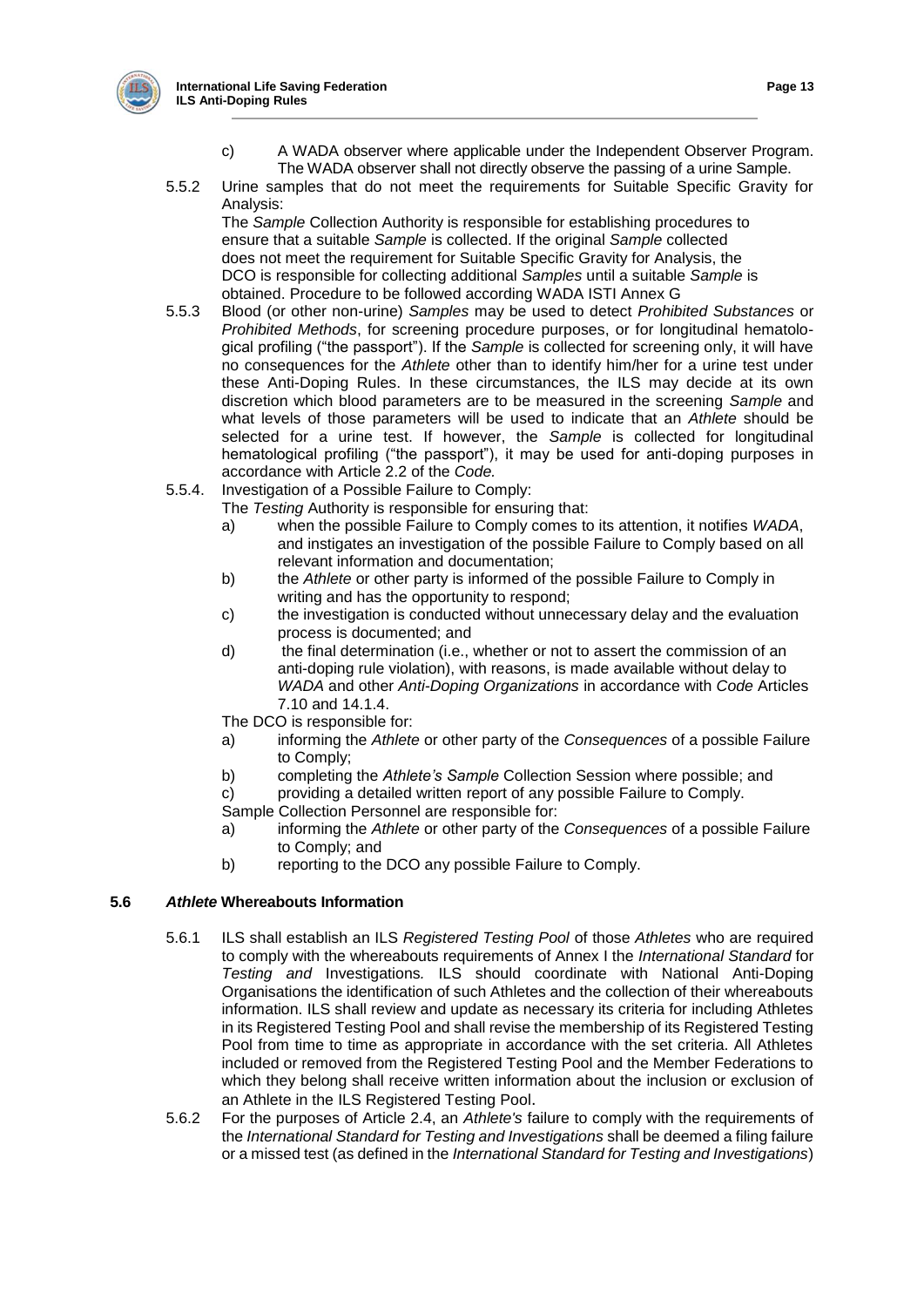

where the conditions set forth in the *International Standard for Testing and Investigations* for declaring a filing failure or missed test are met.

- 5.6.3 For the purpose of applying Article 2.4, each Member Federation shall report to ILS each missed test or failure by an Athlete to file required whereabouts information within 14 days after the Member Federation becomes aware of the missed test or filing failure.
- 5.6.4 An *Athlete* in ILS' *Registered Testing Pool* shall continue to be subject to the obligation to comply with the whereabouts requirements of Annex I to the *International Standard for Testing and Investigations* unless and until (a) the *Athlete* gives written notice to ILS that he/she has retired or (b) ILS has informed him or her that he/she no longer satisfies the criteria for inclusion in ILS' *Registered Testing Pool*.
- 5.6.5 Whereabouts information relating to an *Athlete* shall be shared (through ADAMS) with *WADA* and other *Anti-Doping Organisations* having authority to test that *Athlete*, shall be maintained in strict confidence at all times, shall be used exclusively for the purposes set out in Article 5.6 of the *Code*, and shall be destroyed in accordance with the International Standard for the Protection of Privacy and Personal Information once it is no longer relevant for these purposes.

## **5.7 Retired** *Athletes* **and Returning to Competition**

- 5.7.1 If an International- or National-Level Athlete in a Registered Testing Pool retires and then wishes to return to active participation in sport, the Athlete shall not compete in International Events or National Events until the Athlete has made himself or herself available for Testing, by giving six months prior written notice to ILS and his/her National Anti-Doping Organisation. WADA, in consultation with ILS and the National Anti-Doping Organisation, may grant an exemption to the six-month written notice rule where the strict application of that rule would be manifestly unfair to an Athlete. This decision may be appealed under Article 13.
	- Any competitive results obtained in violation of this Article 5.6.1 shall be Disqualified.
- 5.7.2 If an Athlete retires from sport while subject to a period of Ineligibility and then wishes to return to active competition in sport, the Athlete shall not compete in International Events or National Events until the Athlete has made himself or herself available for Testing by giving six months prior written notice (or notice equivalent to the period of Ineligibility remaining as of the date the Athlete retired, if that period was longer than six months) to ILS and to his/her National Anti-Doping Organisation.

## **5.8 Investigation and Intelligence Gathering**

ILS will ensure to be able to do each of the following, as applicable and in accordance with the International Standard for Testing and Investigations:

- 5.8.1 Obtain, assess and process anti-doping intelligence from all available sources to inform the development of an effective, intelligent and proportionate test distribution plan, to plan *Target Testing*, and/or to form the basis of an investigation into a possible antidoping rule violation(s); and
- 5.8.2 Investigate *Atypical Findings* and *Adverse Passport Findings*, in accordance with Articles 7.4 and 7.5 respectively; and
- 5.8.3 Investigate any other analytical or non-analytical information or intelligence that indicates a possible anti-doping rule violation(s), in accordance with Articles 7.6 and 7.7, in order either to rule out the possible violation or to develop evidence that would support the initiation of an anti-doping rule violation proceeding.

## **ARTICLE 6. ANALYSIS OF SAMPLES**

*Samples* shall be analysed in accordance with the following principles:

## **6.1 Use of Accredited and Approved Laboratories**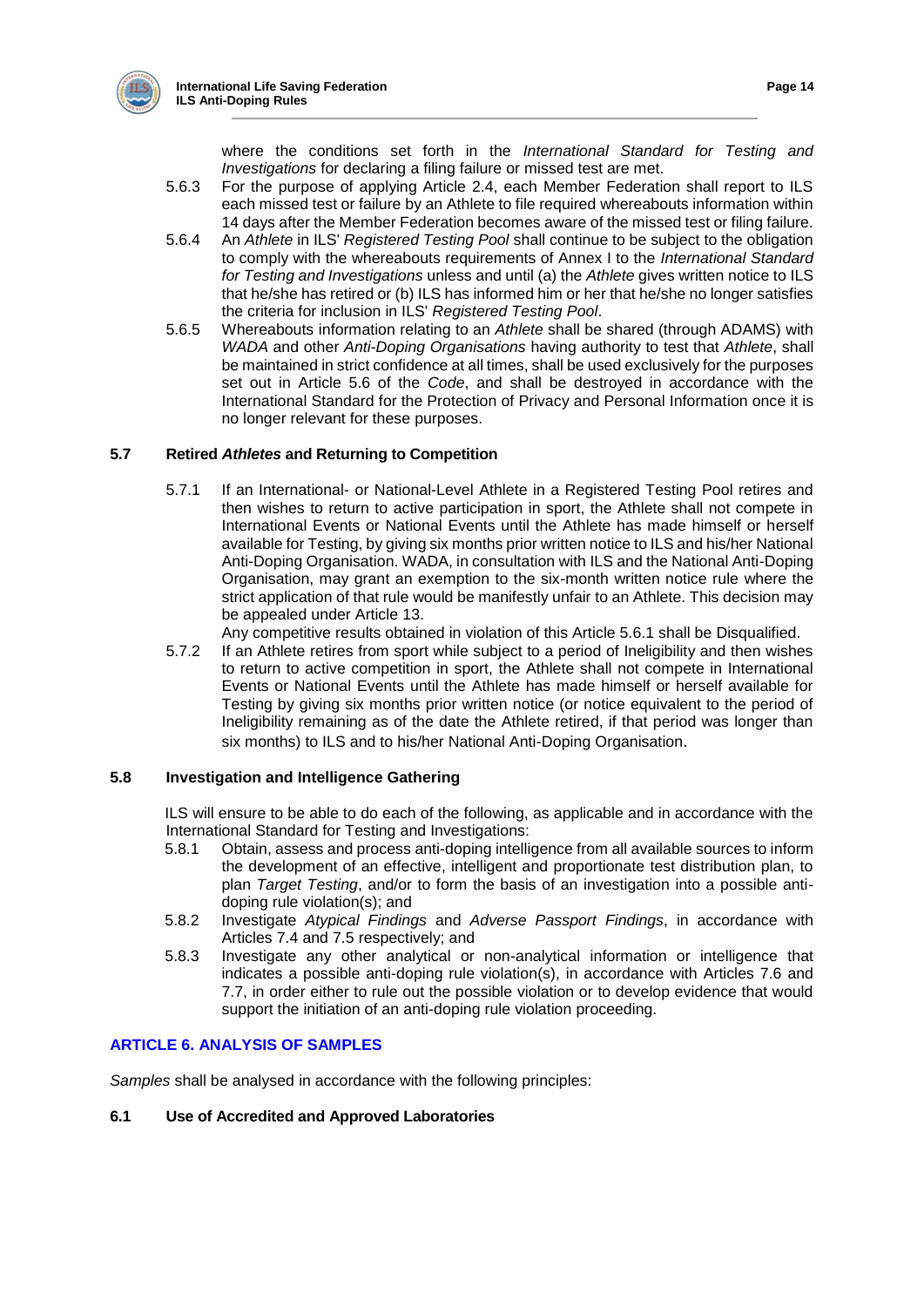

For the purposes of Article 2.1, *Samples* shall be analysed only in laboratories accredited or otherwise approved by *WADA*. The choice of the *WADA*-accredited or *WADA*-approved laboratory used for the *Sample* analysis shall be determined exclusively by the ILS.<sup>16</sup>

## **6.2 Purpose of Analysis of** *Samples*

- 6.2.1 *Samples* shall be analysed to detect *Prohibited Substances* and *Prohibited Methods* and other substances as may be directed by *WADA* under the Monitoring Programme described in Article 4.5 of the *Code*; or to assist ILS in profiling relevant parameters in an *Athlete*'s urine, blood or other matrix, including DNA or genomic profiling; or for any other legitimate anti-doping purpose.<sup>17</sup> *Samples* may be collected and stored for future analysis.
- 6.2.2 ILS shall ask laboratories to analyse *Samples* in conformity with Article 6.4 of the *Code* and Article 4.7 of the International Standard for Testing and Investigations.

## **6.3 Research on** *Samples*

No *Sample* may be used for research without the *Athlete's* written consent. *Samples* used for purposes other than **Article 6.2** shall have any means of identification removed such that they cannot be traced back to a particular *Athlete*.

## **6.4 Standards for** *Sample* **Analysis and Reporting**<sup>18</sup>

Laboratories shall analyse Samples and report results in conformity with the International Standard for Laboratories. To ensure effective *Testing*, the Technical Document referenced at Article 5.4.1 of the *Code* will establish risk assessment-based *Sample* analysis menus appropriate for particular sports and sports disciplines, and laboratories shall analyse Samples in conformity with those menus, except as follows:

- 6.4.1 ILS may request that laboratories analyse its Samples using more extensive menus than those described in the Technical Document.
- 6.4.2 ILS may request that laboratories analyse its Samples using less extensive menus than those described in the Technical Document only if it has satisfied WADA that, because of the particular circumstances of its sport, as set out in its test distribution plan, less extensive analysis would be appropriate.
- 6.4.3 As provided in the International Standard for Laboratories, laboratories at their own initiative and expense may analyse Samples for Prohibited Substances or Prohibited Methods not included on the Sample analysis menu described in the Technical Document or specified by the Testing authority. Results from any such analysis shall be reported and have the same validity and consequence as any other analytical result.

## **6.5 Further Analysis of** *Samples*

Any *Sample* may be stored and subsequently subjected to further analysis for the purposes set out in Article 6.2: (a) by *WADA* at any time; and/or (b) by ILS at any time before both the A and B *Sample* analytical results (or A *Sample* result where B *Sample* analysis has been waived or will not be performed) have been communicated by ILS to the *Athlete* as the asserted basis for an Article 2.1 anti-doping rule violation. Such further analysis of *Samples* shall conform with the requirements of the International Standard for Laboratories and the International Standard for Testing and Investigations.

 16 Comment to Article 6.1: Violations of Article 2.1 may be established only by *Sample* analysis performed by a laboratory accredited or otherwise approved by *WADA*. Violations of other Articles may be established using analytical results from other laboratories so long as the results are reliable.

<sup>17</sup> Comment to Article 6.2.1: For example, relevant profile information could be used to direct *Target Testing* or to support an anti-doping rule violation proceeding under Article 2.2, or both.

<sup>18</sup> Comment to Article 6.4: The objective of this Article is to extend the principle of "intelligent Testing" to the *Sample* analysis menu so as to most effectively and efficiently detect doping. It is recognised that the resources available to fight doping are limited and that increasing the *Sample* analysis menu may, in some sports and countries, reduce the number of *Samples* which can be analysed.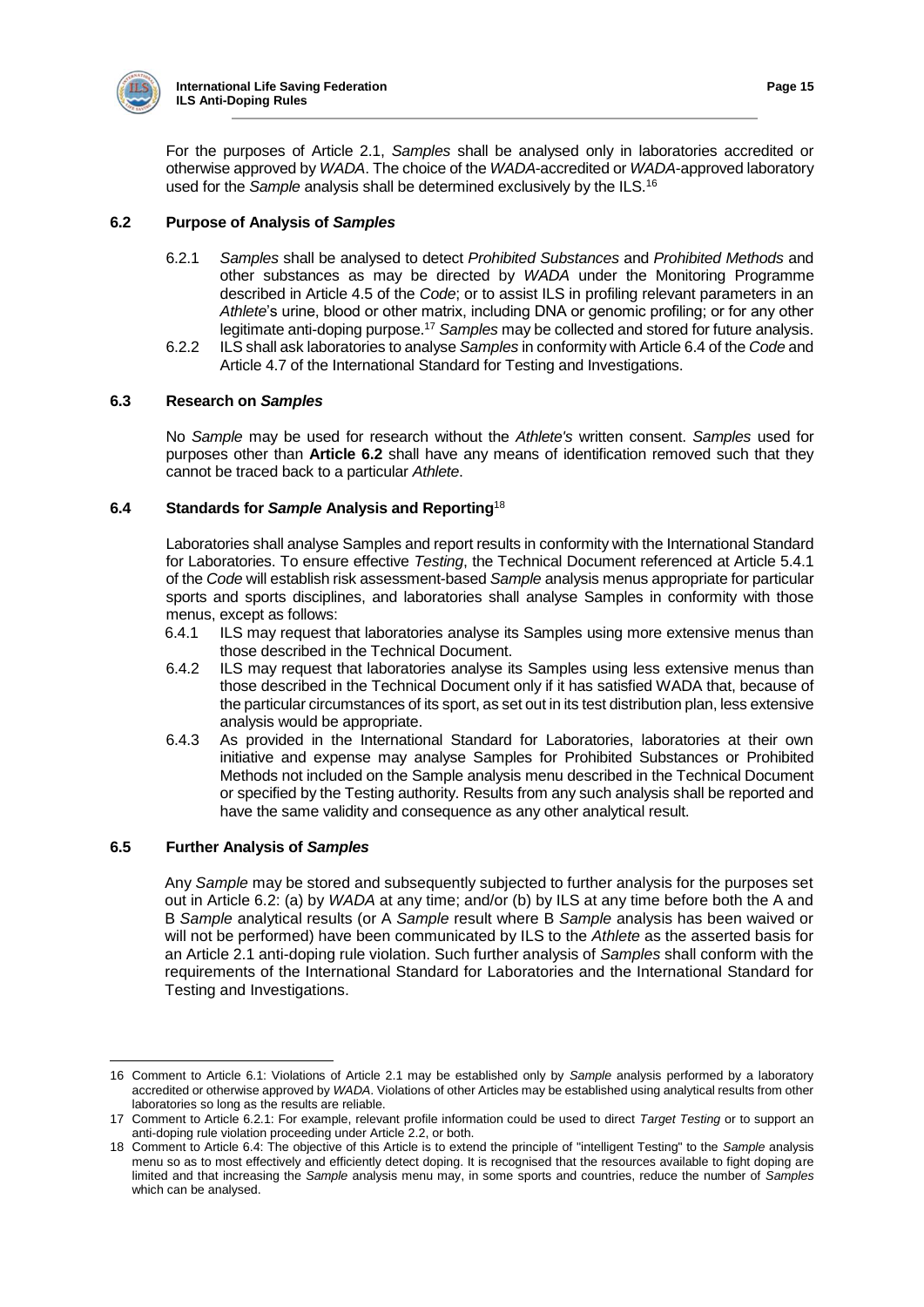

# **ARTICLE 7. RESULTS MANAGEMENT**

## **7.1 Responsibility for Conducting Results Management**

The circumstances in which ILS shall take responsibility for conducting results management in respect of anti-doping rule violations involving *Athletes* and other *Persons* under its jurisdiction shall be determined by reference to and in accordance with Article 7 of the *Code.*

## **7.2 Review of** *Adverse Analytical Findings* **from Tests Initiated by ILS**

Results management in respect of the results of tests initiated by ILS (including tests performed by *WADA* pursuant to agreement with ILS) shall proceed as follows:

- 7.2.1 The results from all analyses must be sent to ILS in encoded form, in a report signed by an authorised representative of the laboratory. All communication must be conducted in confidentiality and in conformity with *ADAMS.*
- 7.2.2 Upon receipt of an *Adverse Analytical Finding*, the ILS Anti-Doping Administrator shall conduct a review to determine whether: (a) the *Adverse Analytical Finding* is consistent with an applicable *TUE*, or (b) there is any apparent departure from the International Standard for Testing and Investigations or International Standard for Laboratories that caused the *Adverse Analytical Finding*.
- 7.2.3 In the following circumstances:
	- (a) the *Adverse Analytical Finding* is for a Glucocorticosteroid, formoterol, salbutamol, salmeterol or terbutaline; and
	- (b) the *Sample* in question was provided by an *Athlete* who is not in ILS' *Registered Testing Pool*, during his/her participation in an *International Event* for which (in accordance with Article 7.13 of the *International Standard* for Therapeutic Use Exemptions and **Article 4.4.3**, ILS does not require a TUE for asthma medication in advance; then, before the matter is referred to the ILS Anti-Doping Administrator under **Article 7.1.2**, the *Athlete* shall be given an opportunity to apply to the *TUE* Committee for a *Retroactive TUE* in accordance with Article 7.13 of the *International Standard* for Therapeutic Use Exemptions. The result of that application shall be forwarded to ILS for consideration in its review of the *Adverse Analytical Finding* under **Article 7.1.2**.

## **7.3 Notification After Review Regarding** *Adverse Analytical Findings*

- 7.3.1 If the initial review of an *Adverse Analytical Finding* under **Article 7.2.2** does not reveal an applicable *TUE*, or departure from the International Standard for Testing and Investigations or the International Standard for Laboratories that caused the *Adverse Analytical Finding*, ILS shall promptly notify the *Athlete* and simultaneously the *Athlete's National Anti-Doping Organisation* and *WADA* in the manner set out in Article 14 of: (a) the *Adverse Analytical Finding*; (b) the anti-doping rule violated; (c) the *Athlete's* right to promptly request the analysis of the B *Sample* or, failing such request, that the B *Sample* analysis may be deemed waived; (d) the scheduled date, time and place for the B *Sample* analysis (which shall be within the time period specified in the *International Standard* for Laboratories) if the *Athlete* or ILS chooses to request an analysis of the B *Sample*; (e) the opportunity for the *Athlete* and/or the *Athlete's* representative to attend the B *Sample* opening and analysis at the scheduled date, time and place if such analysis is requested; and (f) the *Athlete's* right to request copies of the A and B *Sample* laboratory documentation package which includes information as required by the *International Standard* for Laboratories. ILS shall also notify the *Athlete*'s *National Anti-Doping Organisation* and *WADA*. If ILS decides not to bring forward the *Adverse Analytical Finding* as an anti-doping rule violation, it shall so notify the *Athlete*, the *Athlete*'s *National Anti-Doping Organisation* and *WADA*.
- 7.3.2 Where requested by the *Athlete* or ILS, arrangements shall be made to analyse the B *Sample* in accordance with the International Standard for Laboratories. An *Athlete* may accept the A *Sample* analytical results by waiving the requirement for B *Sample* analysis. ILS may nonetheless elect to proceed with the B *Sample* analysis.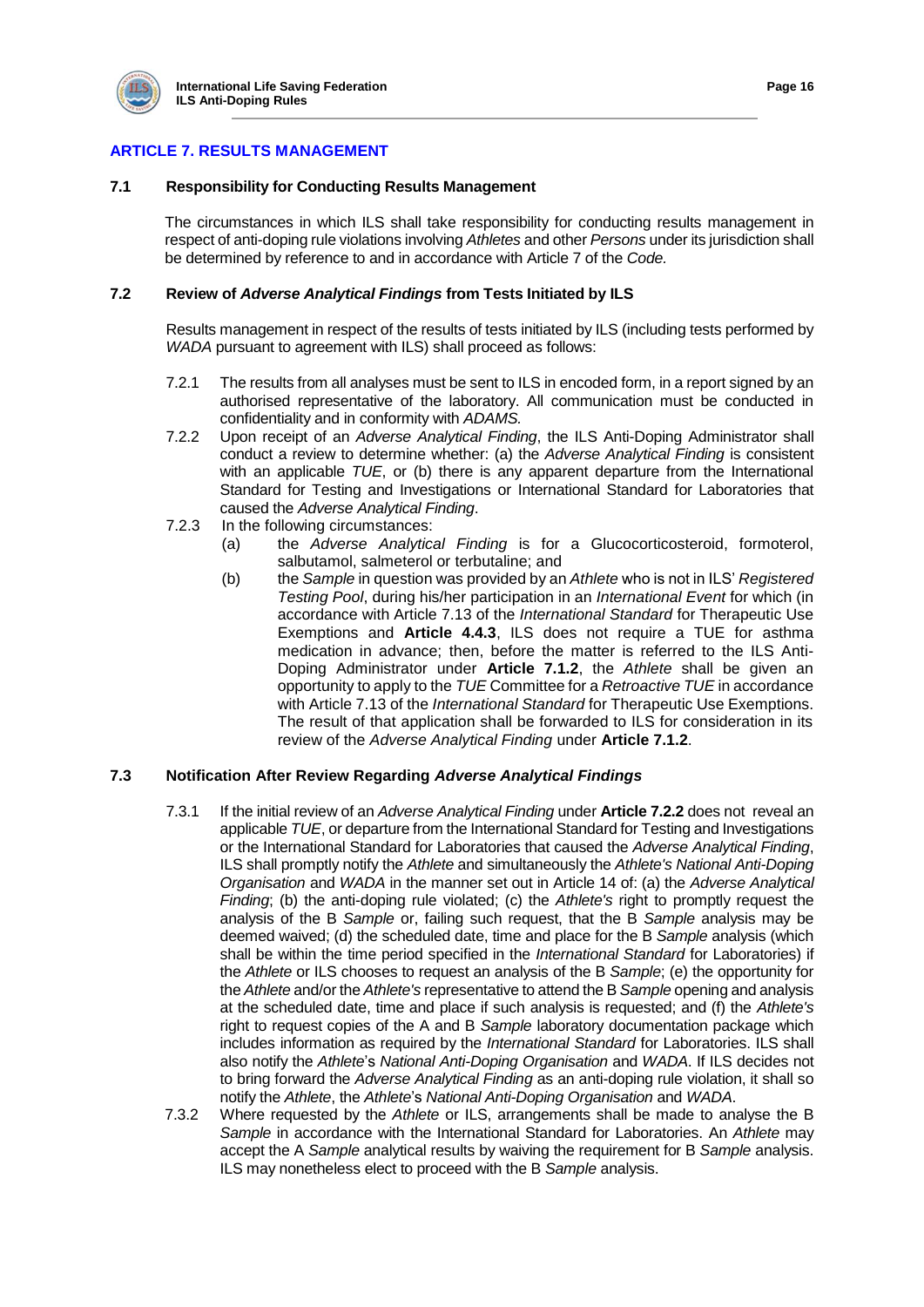

- 7.3.3 The *Athlete* and/or his or her representative shall be allowed to be present at the analysis of the B *Sample*. Also a representative of the *Athlete*'s *National Federation* as well as a representative of ILS shall be allowed to be present.
- 7.3.4 If the B *Sample* analysis does not confirm the A *Sample* analysis, then (unless ILS takes the case forward as an anti-doping rule violation under **Article 2.2**) the entire test shall be considered negative and the *Athlete*, the *Athlete's National Anti-Doping Organisation* and *WADA* ILS shall be so informed.
- 7.3.5 If the B *Sample* analysis confirms the A *Sample* analysis, the findings shall be reported to the *Athlete,* the *Athlete's National Anti-Doping Organisation* and to *WADA*.

## **7.4 Review of** *Atypical Findings*

- 7.4.1 As provided in the International Standard for Laboratories, in certain circumstances laboratories are directed to report the presence of *Prohibited Substances* that may also be produced endogenously as *Atypical Findings, e.g.* as findings that are subject to further investigation.
- 7.4.2 Upon receipt of an *Atypical Finding*, the ILS Anti-Doping Administrator shall conduct a review to determine whether: (a) an applicable *TUE* has been granted or will be granted as provided in the International Standard for Therapeutic Use Exemptions, or (b) there is any apparent departure from the International Standard for Testing and Investigations or International Standard for Laboratories that caused the *Atypical Finding*.
- 7.4.3 If the initial review of an *Atypical Finding* under **Article 7.4.2** reveals an applicable TUE or a departure from the International Standard for Testing and Investigations or the International Standard for Laboratories that caused the *Atypical Finding*, the entire test shall be considered negative and the *Athlete*, the athlete's *National Federation* and ILS shall be so informed.
- 7.4.4 If that review does not reveal an applicable *TUE* or a departure from the International Standard for Testing and Investigations or the International standard for Laboratories that caused the *Atypical Finding*, ILS shall conduct the required investigation or cause it to be conducted. After the investigation is completed, either the *Atypical Finding* will be brought forward as an *Adverse Analytical Finding*, in accordance with Article 7.3.1, or else the *Athlete,* the *Athlete's National Anti-Doping Organisation* and *WADA* shall be notified that the *Atypical Finding* will not be brought forward as an *Adverse Analytical Finding*.
- 7.4.5 ILS will not provide notice of an *Atypical Finding* until it has completed its investigation and has decided whether it will bring the *Atypical Finding* forward as an *Adverse Analytical Finding* unless one of the following circumstances exists:<br>7.4.5.1 If ILS determines the B *Sample* should be analy
	- 7.4.5.1 If ILS determines the B *Sample* should be analysed prior to the conclusion of its follow-up investigation, it may conduct the B *Sample* analysis after notifying the *Athlete*, with such notice to include a description of the *Atypical Finding* and the information described in **Article 7.3.1(c) to (f)**.
	- 7.4.5.2 If asked (a) by a *Major Event Organisation* shortly before one of its *International Events,* or (b) by a sports organisation responsible for meeting an imminent deadline for selecting team members for an *International Event*, to disclose whether any *Athlete* identified on a list provided but the *Major Event Organisation*  or sports organisation has a pending *Atypical Finding*, ILS shall so advise the *Major Event Organisation* or sports organisation after first providing notice of the *Atypical Finding* to the *Athlete.*

## **7.5 Review of** *Atypical Passport Findings* **and** *Adverse Passport Findings*

Review of *Atypical Passport Findings* and *Adverse Passport Findings* shall take place as provided in the International Standard for Testing and Investigations and International Standard for Laboratories. At such time as ILS is satisfied that an anti-doping rule violation has occurred, it shall promptly give the *Athlete* (and simultaneously the *Athlete*'s *National Anti-Doping Organisation* and *WADA*) notice of the anti-doping rule violation asserted and the basis of that assertion.

## **7.6 Review of Whereabouts Failures**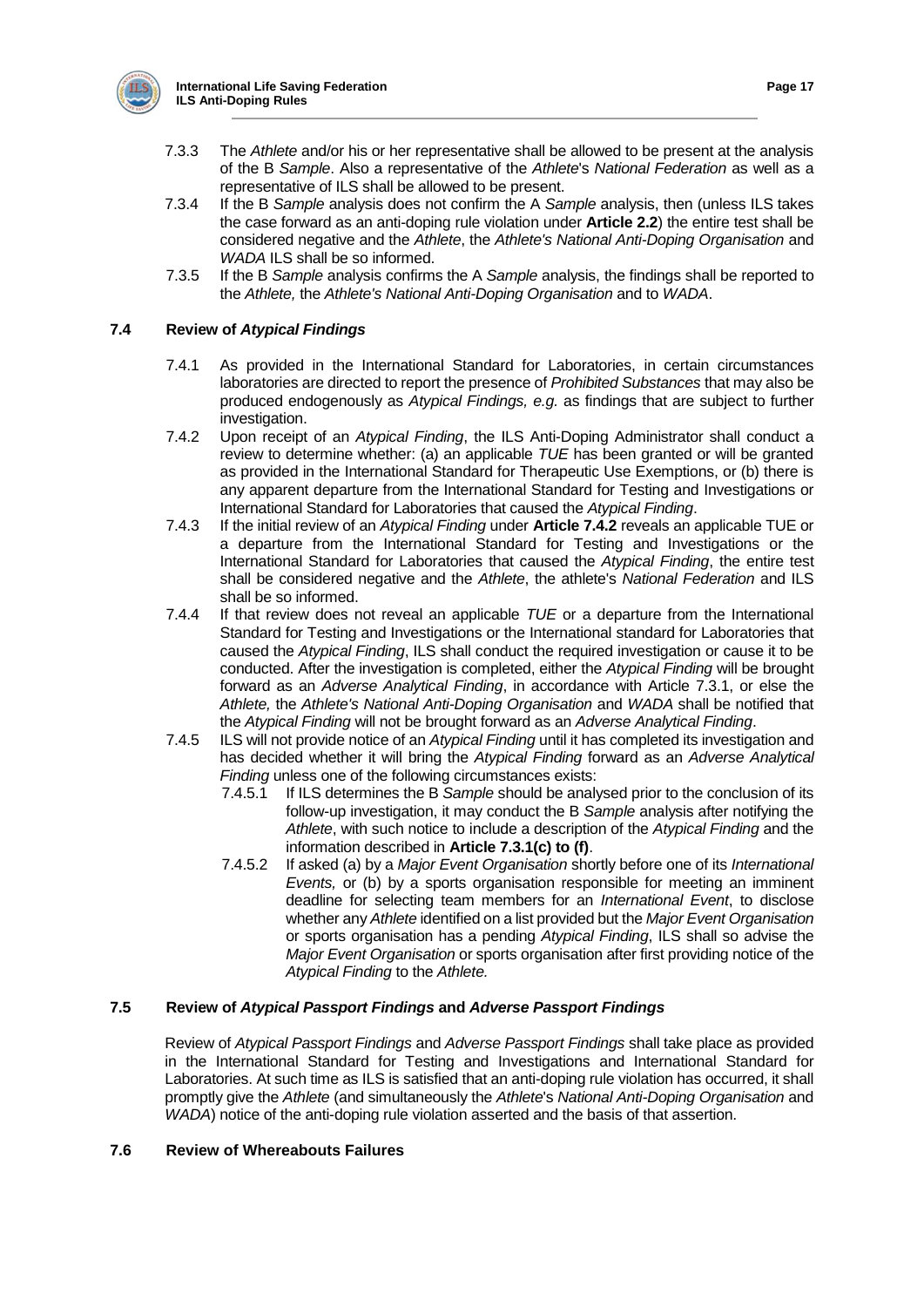

*IL*S shall review potential filing failures and missed tests, as defined in the International Standard for Testing and Investigations, in respect of *Athletes* who file their whereabouts information with ILS, in accordance with Annex I to the International Standard for Testing and Investigations. At such time as ILS is satisfied that an Article 2.4 anti-doping rule violation has occurred, it shall promptly give the *Athlete* (and simultaneously the *Athlete's National Anti-Doping Organisation* and *WADA*) notice that it is asserting a violation of Article 2.4 and the basis of that assertion.

## **7.7 Review of Other Anti-Doping Rule Violations Not Covered by Articles 7.2-7.6**

ILS shall conduct any follow-up investigation required into a possible anti-doping rule violation not covered by Articles 7.2-7.6. At such time as ILS is satisfied that an anti-doping rule violation has occurred, it shall promptly give the *Athlete* or other *Person* (and simultaneously the *Athlete's* or other *Person's National Anti-Doping Organisation* and *WADA*) notice of the anti-doping rule violation asserted and the basis of that assertion.

## **7.8 Identification of Prior Anti-Doping Rule Violation**

Before giving an *Athlete* or other *Person* notice of an asserted anti-doping rule violation as provided above, ILS shall refer to *ADAMS* and contact *WADA* and other relevant *Anti-Doping Organisations*  to determine whether any prior anti-doping rule violation exists.

## **7.9 Provisional Suspensions<sup>19</sup>**

## 7.9.1 **Mandatory Provisional Suspension**

If analysis of an A *Sample* has resulted in an *Adverse Analytical Finding* for a *Prohibited Substance* that is not a *Specified Substance*, or for a *Prohibited* Method, and a review in accordance with **Article 7.2.2** does not reveal an applicable TUE or departure from the International Standard for Testing and Investigations or the International Standard for Laboratories that caused the *Adverse Analytical Finding*, ILS shall impose a *Provisional Suspension* on the *Athlete* pending the hearing panel's determination of whether he/she has committed an anti-doping rule violation after the notification described in Articles 7.2, 7.3 or 7.5.

## 7.9.2 **Optional** *Provisional Suspension*

In the case of an *Adverse Analytical Finding* for a *Specified Substance*, or in the case of any other anti-doping rule violations not covered by **Article 7.9.1**, ILS may impose a *Provisional Suspension* on the *Athlete* or other *Person* against whom the anti-doping rule violation is asserted at any time after the review and notification described in Articles 7.2 - 7.7 and prior to the final hearing as described in Article 8.

7.9.3 Where a *Provisional Suspension* is imposed pursuant to **Article 7.9.1** or **Article 7.9.2**, the *Athlete* or other *Person* shall be given either (a) an opportunity for a *Provisional Hearing*  before or on a timely basis after imposition of the *Provisional Suspension*; or (b) an opportunity for an expedited final hearing in accordance with **Article 8** on a timely basis after imposition of the *Provisional Suspension.* Furthermore, the *Athlete* or other *Person*  has a right to appeal from the *Provisional Suspension* in accordance with Article 13.2 (save as set out in Article 7.9.3.1).

**7.9.3.1** The *Provisional Suspension* may be lifted if the *Athlete* demonstrates to the hearing panel that the violation is likely to have involved a *Contaminated Product*. A hearing panel's decision not to lift a mandatory *Provisional Suspension* on account of the *Athlete's* assertion regarding a *Contaminated Product* shall not be appealable.

<sup>19</sup> Comment to Article 7.9: Before a *Provisional Suspension* can be unilaterally imposed by an *Anti-Doping Organisation*, the internal review specified in the *Code* must first be completed. In addition, a *Signatory* imposing a *Provisional Suspension* is required to give the *Athlete* an opportunity for a *Provisional Hearing* either before or promptly after the imposition of the *Provisional Suspension*, or an expedited final hearing under Article 8 promptly after imposition of the *Provisional Suspension*. The *Athlete* has a right to appeal under Article 13.2.

In the rare circumstance where the B *Sample* analysis does not confirm the A *Sample* finding, the *Athlete* who had been provisionally suspended will be allowed, where circumstances permit, to participate in subsequent *Competitions* during the *Event*. Similarly, depending upon the relevant rules of the International Federation in a *Team Sport*, if the team is still in *Competition*, the *Athlete* may be able to take part in future *Competitions*.

Athletes shall receive credit for a *Provisional Suspension* against any period of *Ineligibility* which is ultimately imposed as provided in Article 10.11.3.1 and 10.11.3.2.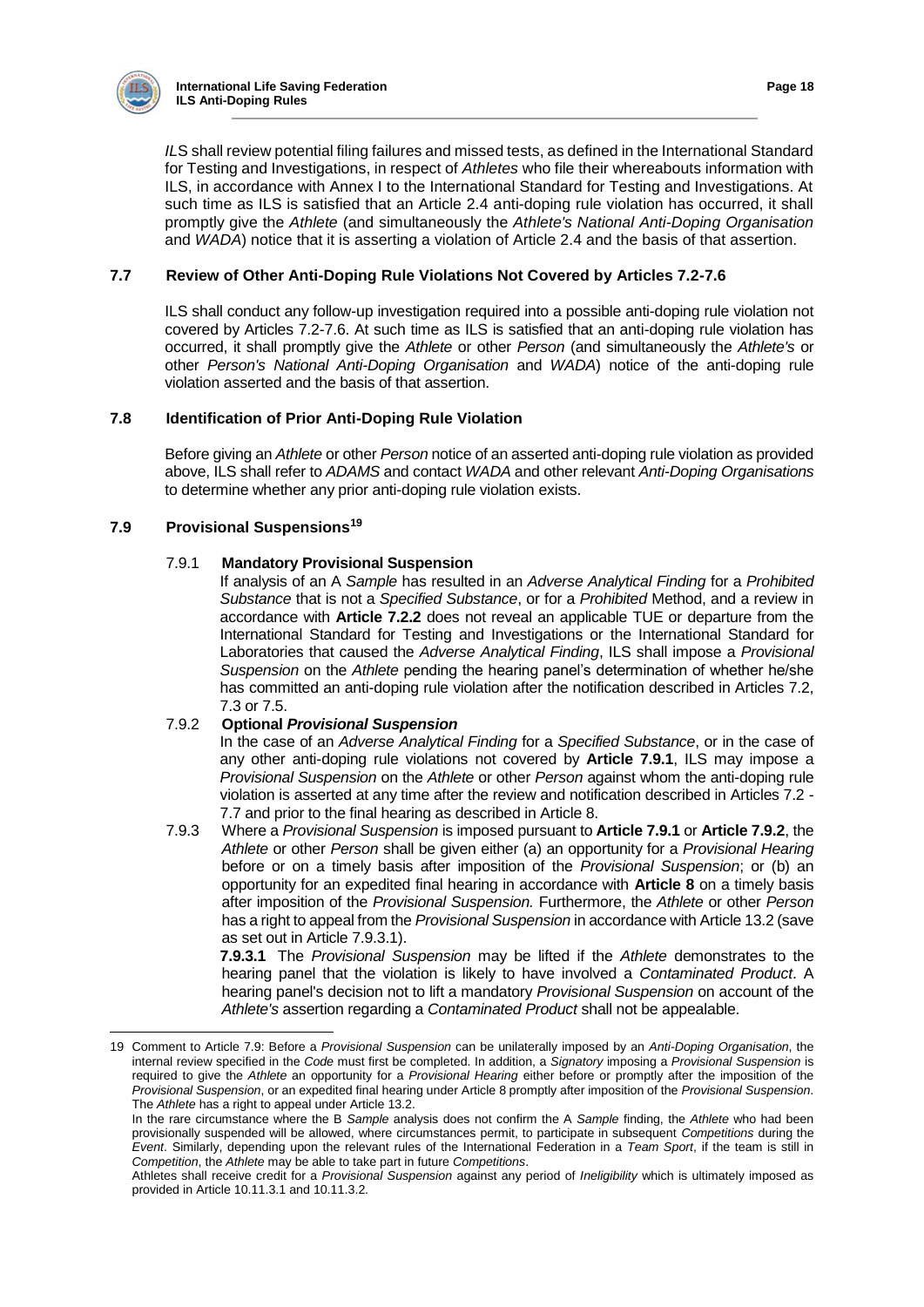

- 7.9.4 If a *Provisional Suspension* is imposed based on an *Adverse Analytical Finding* in respect of an A *Sample*, and subsequent analysis of the B *Sample* analysis does not confirm the A *Sample* analysis, then the *Athlete* shall not be subject to any further *Provisional Suspension* on account of a violation of Article 2.. In circumstances where the *Athlete* (or the *Athlete's* team) has been removed from a *Competition* based on a violation of **Article 2.1** and the subsequent B *Sample* analysis does not confirm the A *Sample* finding, then if, it is still possible for the *Athlete* or team to be reinserted, without otherwise affecting the *Competition*, the *Athlete* or team may continue to take part in the *Competition*. In addition, the *Athlete* or team may thereafter take part in other *Competitions* in the same *Event*.
- 7.9.5 In all cases where an *Athlete* or other *Person* has been notified of an anti-doping rule violation but a *Provisional Suspension* has not been imposed on him or her, the *Athlete*  or other *Person* shall be offered the opportunity to accept a *Provisional Suspension*  voluntarily pending the resolution of the matter.

## **7.10 Resolution Without a Hearing**

- 7.10.1 An *Athlete* or other *Person* against whom an anti-doping rule violation is asserted may admit that violation at any time, waive a hearing, and accept the *Consequences* that are mandated by these ILS Anti-Doping Rules or (where some discretion as to *Consequences* exists under these ILS Anti-Doping Rules) that have been offered by ILS.
- 7.10.2 Alternatively, if the *Athlete* or other *Person* against whom an anti-doping rule violation is asserted fails to dispute that assertion within the deadline specified in the notice sent by ILS asserting the violation, the he/she shall be deemed to have admitted the violation, to have waived a hearing, and to have accepted the *Consequences* that are mandated by these ILS Anti-Doping Rules or (where some discretion as to *Consequences* exists under these ILS Anti-Doping Rules) that have been offered by ILS.
- 7.10.3 In cases where Article 7.10.1 or Article 7.10.2 applies, a hearing before a hearing panel shall not be required. Instead ILS shall promptly issue a written decision confirming the commission of the anti-doping rule violation and the *Consequences* imposed as a result, and setting out the full reasons for any period of *Ineligibility* imposed, including (if applicable) a justification for why the maximum potential period of *Ineligibility* was not imposed. ILS shall send copies of that decision to other *Anti-Doping Organisations* with a right to appeal under Article 13.2.3, and shall *Publicly Disclose* that decision in accordance with Article 14.3.2.

## **7.11 Notification of Results Management Decisions**

In all cases where ILS has asserted the commission of an anti-doping rule violation, withdrawn the assertion of an anti-doping rule violation, imposed a *Provisional Suspension*, or agreed with an *Athlete* or other *Person* on the imposition of Consequences without a hearing, ILS shall give notice thereof in accordance with Article 14.2.1 to other *Anti-Doping Organisations* with a right to appeal under Article 13.2.3.

#### **7.12 Retirement from Sport<sup>20</sup>**

If an *Athlete* or other *Person* retires while ILS is conducting the results management process, ILS retains jurisdiction to complete its results management process. If an *Athlete* or other *Person*  retires before any results management process has begun and ILS would have had results management authority over the *Athlete* or other *Person* at the time the *Athlete* or other *Person* committed an anti-doping rule violation, ILS has authority to conduct results management in respect of that anti-doping rule violation.

 20 Comment to Article 7.7: Conduct by an *Athlete* or other *Person* before the *Athlete* or other *Person* was subject to the jurisdiction of any Anti-Doping Organisation would not constitute an anti-doping rule violation but could be a legitimate basis for denying the Athlete or other *Person* membership in a sports organisation.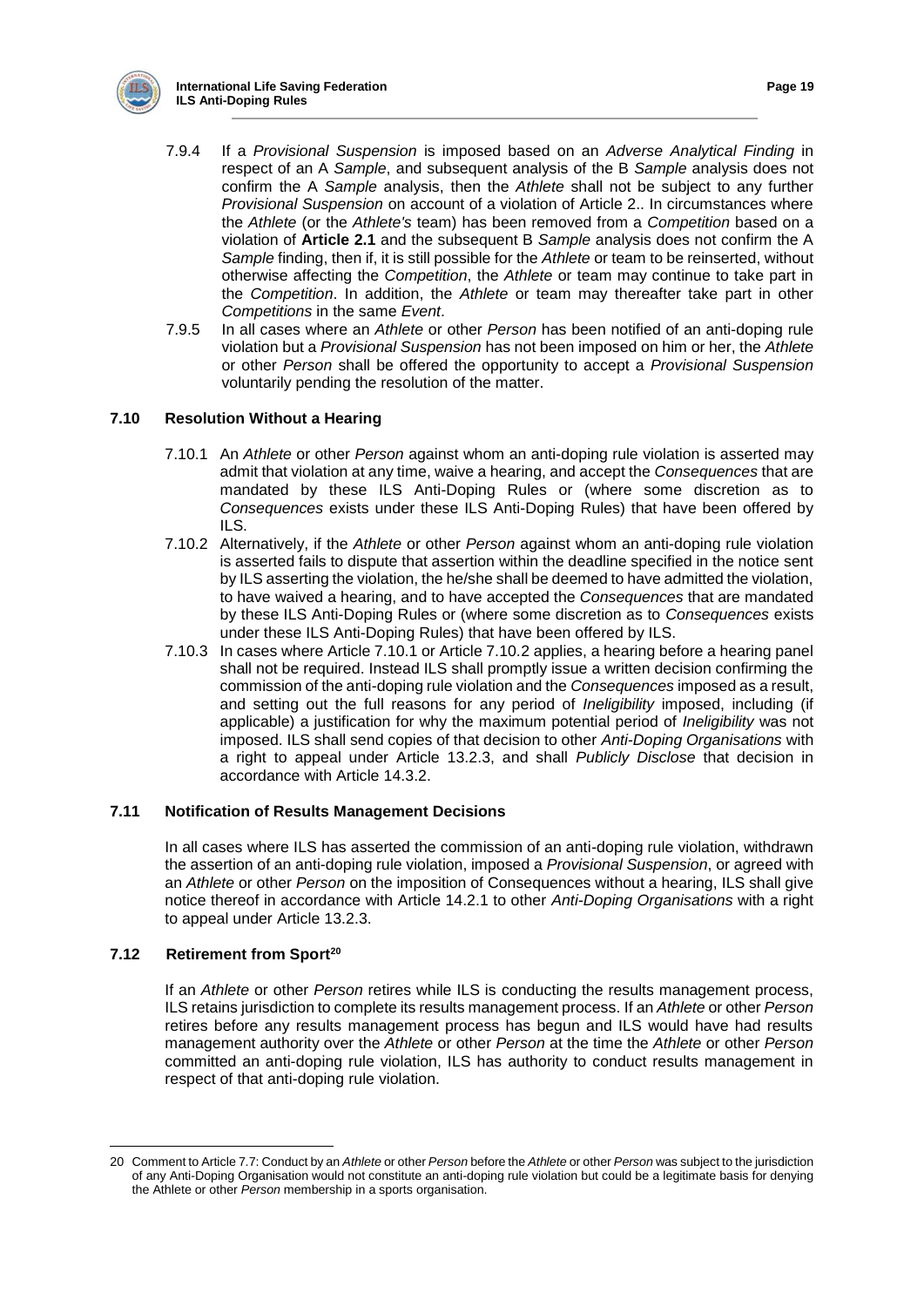

# **ARTICLE 8. RIGHT TO A FAIR HEARING**

## **8.1 Principles for a Fair Hearing**

- 8.1.1 When ILS sends a notice to an *Athlete* or other *Person* asserting an anti-doping rule violation, and the *Athlete* or other *Person* does not waive a hearing in accordance with **Article 7**, then the case shall be referred to the ILS Doping Hearing Panel for hearing and adjudication.
- 8.1.2 Hearings shall be scheduled and completed within a reasonable time. Hearings held in connection with *Events* that are subject to these Anti-Doping Rules may be conducted by an expedited process where permitted by the hearing panel. If the completion of the hearing is delayed beyond three months, ILS may elect, if the *Athlete* is an *International Level Athlete,* to bring the case directly to a single arbitrator from the Court of Arbitration for Sport ("CAS"). The case before CAS shall be handled in accordance with the CAS appeal procedure without reference to any time limit for appeal. If the completion of the hearing is delayed beyond three months, and the *Athlete* is not an *International Level Athlete*, ILS may elect to bring the case directly to the national level appellate body referenced in **Article 13.2.3**. In either case, the hearing shall proceed at the responsibility of and the expense of the *National Federation*. In either case the appeal from such decision shall be to CAS.<sup>21</sup>
- 8.1.3 The ILS Doping Hearing Panel shall determine the procedure to be followed at the hearing.
- 8.1.4 *National Federations* shall keep ILS fully apprised as to the status of pending cases and the results of all hearings.
- 8.1.5 WADA, ILS and the *National Federation* of the *Athlete* may attend the hearing as observers.
- 8.1.6 The ILS Doping Hearing Panel shall act in a fair and impartial manner towards all parties at all times.

#### **8.2 Decisions**

- 8.2.1 At the end of the hearing, or on a timely basis thereafter, the ILS Doping Hearing Panel shall issue a written decision that includes the full reasons for the decision and for any period of *Ineligibility* imposed, including (if applicable) a justification for why the greatest potential *Consequences* were not imposed.
- 8.2.2 The decision may be appealed to the *CAS* as provided in Article 13. Copies of the decision shall be provided to the *Athlete* or other *Person* and to other *Anti-Doping Organisations* with a right to appeal under Article 13.
- 8.2.3 If no appeal is brought against the decision, then (a) if the decision is that an anti-doping rule violation was committed, the decision shall be *Publicly Disclosed* as provided in Article 14; but (b) if the decision is that no anti-doping rule violation was committed, then the decision shall only be *Publicly Disclosed* with the consent of the *Athlete* or other *Person* who is the subject of the decision. ILS shall use reasonable efforts to obtain such consent, and if consent is obtained, shall *Publicly Disclose* the decision in its entirety or in such redacted form as the *Athlete* or other *Person* may approve. The principles contained at Article 14.3.6 shall be applied in cases involving a *Minor.*

#### **8.3 Single Hearing Before** *CAS*

Cases asserting anti-doping rule violations may be heard directly at *CAS*, with no requirement for a prior hearing, with the consent of the *Athlete*, ILS, *WADA*, and any other *Anti-Doping Organisation* that would have had a right to appeal a first instance hearing decision to *CAS*. 22

 21 Comment to Article 8.1.2: For example, a hearing could be expedited on the eve of a major Event where the resolution of the anti-doping rule violation is necessary to determine the Athlete's eligibility to participate in the Event or during an Event where the resolution of the case will affect the validity of the Athlete's results or continued participation in the Event.

<sup>22</sup> Comment to Article 8.3: Where all of the parties identified in this Article are satisfied that their interests will be adequately protected in a single hearing, there is no need to incur the extra expense of two hearings. An *Anti-Doping Organisation* that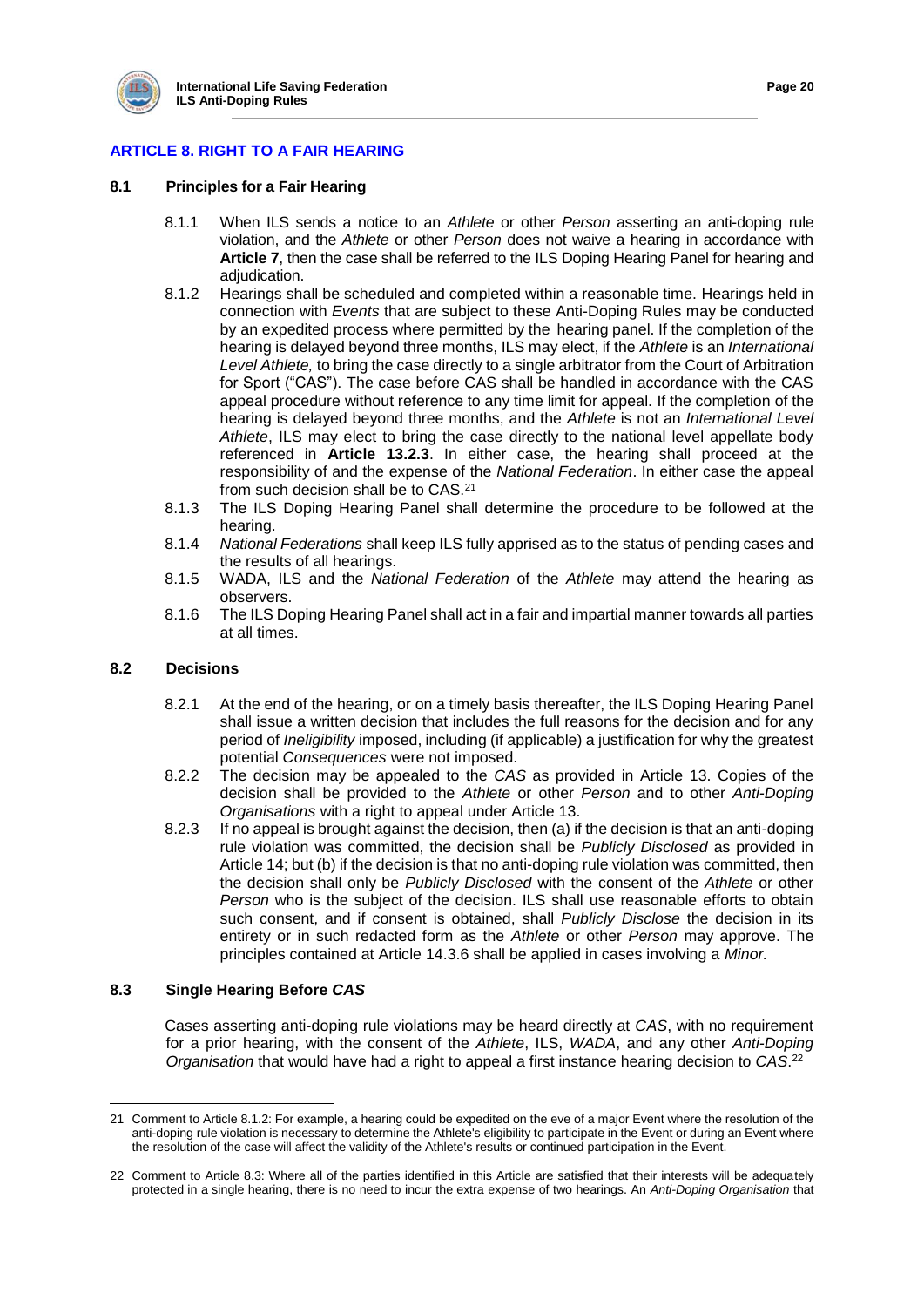

 $\overline{a}$ 

## **ARTICLE 9. AUTOMATIC DISQUALIFICATION OF INDIVIDUAL RESULTS**

An anti-doping rule violation in *Individual Sports* in connection with an *In-Competition* test automatically leads to *Disqualification* of the result obtained in that *Competition* with all resulting *Consequences*, including forfeiture of any medals, points and prizes.<sup>23</sup>

## **ARTICLE 10. SANCTIONS ON INDIVIDUALS**<sup>24</sup>

## **10.1** *Disqualification* **of Results in the** *Event* **during which an** *Anti-Doping Rule* **Violation Occurs**

An anti-doping rule violation occurring during or in connection with an *Event,* upon the decision of the ruling body of the Event, may lead to *Disqualification* of all of the *Athlete's* individual results obtained in that *Event* with all *Consequences*, including forfeiture of all medals, points and prizes, except as provided in Article 10.1.1.<sup>25</sup> Factors to be included in considering whether to *Disqualify*  other results in an *Event* might include, for example, the seriousness of the *Athlete*'s anti-doping rule violation and whether the *Athlete* tested negative in the other *Competitions.*

10.1.1 If the *Athlete* establishes that he or she bears *No Fault or Negligence* for the violation, the *Athlete's* individual results in the other *Competitions* shall not be *Disqualified* unless the *Athlete's* results in *Competitions* other than the *Competition* in which the anti-doping rule violation occurred were likely to have been affected by the *Athlete's* anti-doping rule violation.

## **10.2** *Ineligibility* **for Presence,** *Use* **or** *Attempted Use***, or** *Possession* **of a** *Prohibited Substance*  **or** *Prohibited Method*

The period of *Ineligibility* for a violation of Articles 2.1, 2.2 or 2.6 shall be as follows, subject to potential reduction or suspension pursuant to Articles 10.4, 10.5 or 10.6:

- 10.2.1 The period of *Ineligibility* shall be four years where:
	- The anti-doping rule violation does not involve a *Specified Substance*, unless the *Athlete* or other *Person* can establish that the anti-doping rule violation was not intentional
	- 10.2.1.2 The anti-doping rule violation involves a *Specified Substance* and ILS can establish that the anti-doping rule violation was intentional.
- 10.2.2 If Article 10.2.1 does not apply, the period of *Ineligibility* shall be two years.
- 10.2.3 As used in Articles 10.2 and 10.3, the term "intentional" is meant to identify those *Athletes* who cheat. The term therefore requires that the *Athlete* or other *Person*  engaged in conduct which he or she knew constituted an anti-doping rule violation or knew that there was a significant risk that the conduct might constitute or result in an anti-doping rule violation and manifestly disregarded that risk. An anti-doping rule

wants to participate in the CAS hearing as a party or as an observer may condition its approval of a single hearing on being granted that right.

<sup>23</sup> Comment to Article 9: For *Team Sports*, any awards received by individual players will be *Disqualified*. However, disqualification of the team will be as provided in Article 11. In sports which are not *Team Sports* but where awards are given to teams, *Disqualification* or other disciplinary action against the team when one or more team members have committed an anti-doping rule violation shall be as provided in the applicable rules of the International Federation.

<sup>24</sup> Comment to Article 10: Harmonisation of sanctions has been one of the most discussed and debated areas of anti-doping. Harmonisation means that the same rules and criteria are applied to assess the unique facts of each case. Arguments against requiring harmonisation of sanctions are based on differences between sports including, for example, the following: in some sports the *Athletes* are professionals making a sizable income from the sport and in others the *Athletes* are true amateurs; in those sports where an *Athlete*'s career is short, a standard period of *Ineligibility* has a much more significant effect on the *Athlete* than in sports where careers are traditionally much longer. A primary argument in favor of harmonisation is that it is simply not right that two *Athletes* from the same country who test positive for the same *Prohibited Substance* under similar circumstances should receive different sanctions only because they participate in different sports. In addition, flexibility in sanctioning has often been viewed as an unacceptable opportunity for some sporting organisations to be more lenient with dopers. The lack of harmonisation of sanctions has also frequently been the source of jurisdictional conflicts between International Federations and National Anti-Doping Organisations.

<sup>25</sup> Comment to Article 10.1: Whereas Article 9 (Automatic Disqualification of Individual Results) *Disqualifies* the result in a single *Competition* in which the *Athlete* tested positive, this Article may lead to *Disqualification* of all results in all races during the *Event*.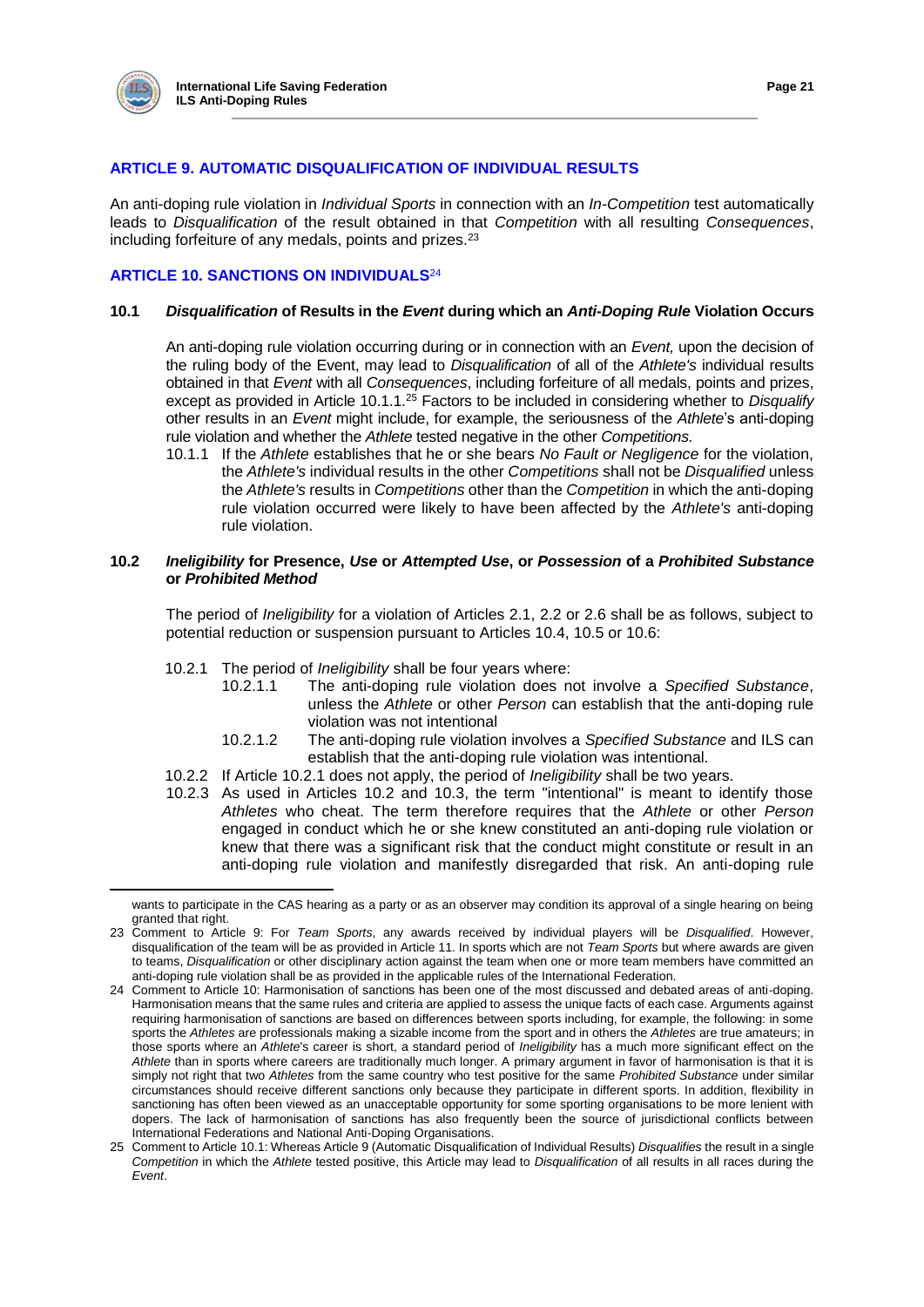

violation resulting from an *Adverse Analytical Finding* for a substance which is only prohibited *In-Competition* shall be reputably presumed to be not intentional if the substance is a *Specified Substance* and the *Athlete* can establish that the *Prohibited Substance* was *Used Out-of-Competition*. An anti-doping rule violation resulting from an *Adverse Analytical Finding* for a substance which is only prohibited *In-Competition* shall not be considered intentional if the substance is not a *Specified Substance* and the *Athlete* can establish that the *Prohibited Substance* was *Used Out-of-Competition*  in a context unrelated to sport performance.

## **10.3** *Ineligibility* **for Other** *Anti-Doping Rule* **Violations**

The period of *Ineligibility* for anti-doping rule violations other than as provided in **Article 10.2** shall be as follows, unless Articles 10.5 or 10.6 are applicable:

- 10.3.1 For violations of **Article 2.3** or **Article 2.5**, the *Ineligibility* period shall be four years unless in the case of failing to submit to *Sample* collection, the *Athlete* can establish that the commission of the anti-doping rule violation was not intentional (as defined in Article 10.2.3), in which case the period of *Ineligibility* shall be two years.
- 10.3.2 For violations of **Article 2.7** or **Article 2.8**, the period of *Ineligibility* imposed shall be a minimum of four years up to lifetime *Ineligibility,* depending on the seriousness of the violation. An Article 2.7 or Article 2.8 violation involving a *Minor* shall be considered a particularly serious violation, and, if committed by *Athlete Support Personnel* for violations other than for *Specified Substances* shall result in lifetime *Ineligibility* for such *Athlete Support Personnel*. In addition, significant violations of such Article 2.7 or 2.8 which also violate non-sporting laws and regulations shall be reported to the competent administrative, professional or judicial authorities.<sup>26</sup>
- 10.3.3 For violations of **Article 2.4** the period of *Ineligibility* shall be two years, subject to reduction down to a minimum of one year, depending on the *Athlete'*s degree of *Fault*. The flexibility between two years and one year of *Ineligibility* in this Article is not available to *Athletes* where a pattern of last-minute whereabouts changes or other conduct raises a serious suspicion that the *Athlete* was trying to avoid being available for *Testing*.
- 10.3.4 For violations of Article 2.9, the period of *Ineligibility* imposed shall be a minimum of two years, up to four years, depending on the seriousness of the violation.
- 10.3.5 For violations of Article 2.10, the period of *Ineligibility* shall be two years, subject to reduction down to a minimum of one year, depending on the *Athlete* or other *Person*'s degree of *Fault* and other circumstances of the case.<sup>27</sup>

## **10.4 Elimination of the Period of** *Ineligibility* **where there is** *No Fault or Negligence*

If an *Athlete* or other *Person* establishes in an individual case that he or she bears *No Fault or Negligence*, then the otherwise applicable period of *Ineligibility* shall be eliminated.<sup>28</sup>

## **10.5 Reduction of the Period of** *Ineligibility* **based on** *No Significant Fault or Negligence*

 $\overline{a}$ 26 Comment to Article 10.3.2: Those who are involved in doping *Athletes* or covering up doping should be subject to sanctions which are more severe than the *Athletes* who test positive. Since the authority of sport organisations is generally limited to Ineligibility for accreditation, membership and other sport benefits, reporting *Athlete Support Personnel* to competent authorities is an important step in the deterrence of doping.

<sup>27</sup> Comment to Article 10.3.5: Where the "other *Person*" referenced in Article 2.10 is an entity and not an individual, that entity may be disciplined as provided in Article 12.

<sup>28</sup> Comment to Article 10.4: This Article and Article 10.5.2 apply only to the imposition of sanctions; they are not applicable to the determination of whether an anti-doping rule violation has occurred. They will only apply in exceptional circumstances, for example where an *Athlete* could prove that, despite all due care, he or she was sabotaged by a competitor. Conversely, *No Fault* or *Negligence* would not apply in the following circumstances: (a) a positive test resulting from a mislabelled or contaminated vitamin or nutritional supplement (*Athletes* are responsible for what they ingest (Article 2.1.1) and have been warned against the possibility of supplement contamination); (b) the *Administration* of a *Prohibited Substance* by the *Athlete*'s personal physician or trainer without disclosure to the *Athlete* (*Athletes* are responsible for their choice of medical personnel and for advising medical personnel that they cannot be given any *Prohibited Substance*); and (c) sabotage of the *Athlete*'s food or drink by a spouse, coach or other *Person* within the *Athlete*'s circle of associates (*Athletes* are responsible for what they ingest and for the conduct of those *Persons* to whom they entrust access to their food and drink). However, depending on the unique facts of a particular case, any of the referenced illustrations could result in a reduced sanction under Article 10.5 based on *No Significant Fault* or *Negligence*.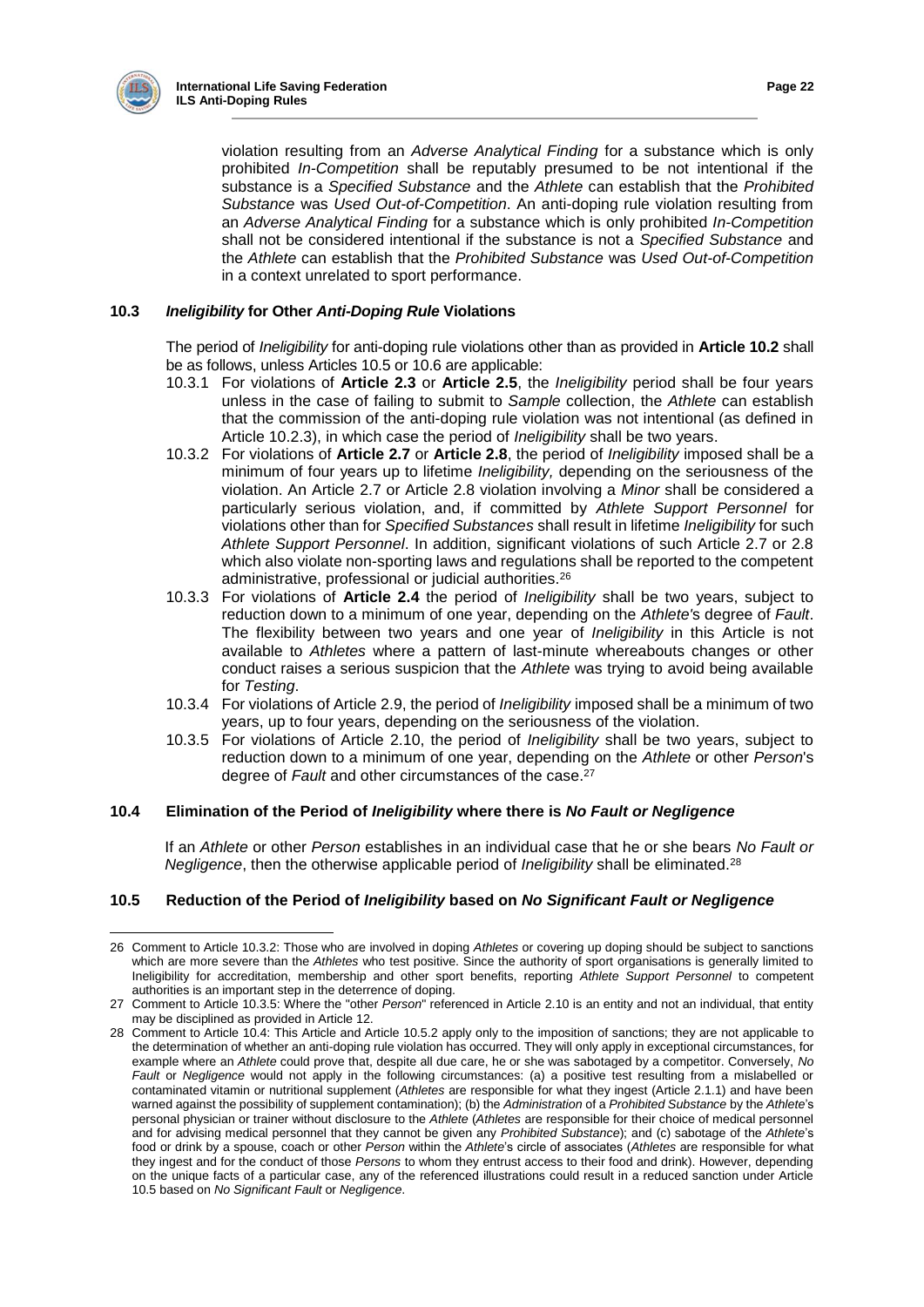

- 10.5.1 Reduction of Sanctions for *Specified Substances* or *Contaminated Products* for Violations of Article 2.1, 2.2 or 2.6
	- 10.5.1.1 *Specified Substances*

Where the anti-doping rule violation involves a *Specified Substance* and the *Athlete* or other *Person* can establish *No Significant Fault or Negligence*, then the period of *Ineligibility* shall be, at a minimum, a reprimand and no period of *Ineligibility,* and at a maximum, two years of *Ineligibility*, depending on the *Athlete'*s or other *Person*'s degree of *Fault*.

10.5.1.2 *Contaminated Products*<sup>29</sup>

In cases where the *Athlete* or other *Person* can establish *No Significant Fault or Negligence* and that the detected *Prohibited Substance* came from a *Contaminated Product*, then the period of *Ineligibility* shall be, at a minimum, a reprimand and no period of *Ineligibility*, and at a maximum, two years of *Ineligibility*, depending on the *Athlete*'s or other *Person*'s degree of *Fault.*

10.5.2 Application of *No Significant Fault or Negligence* beyond the Application of Article10.5.1

If an *Athlete* or other *Person* establishes in an individual case where Article 10.5.1 is not applicable that he or she bears *No Significant Fault or Negligence*, then, subject to further reduction or elimination as provided in Article 10.6, the otherwise applicable period of *Ineligibility* may be reduced based on the *Athlete* or other *Person*'s degree of *Fault*, but the reduced period of *Ineligibility* may not be less than one-half of the period of *Ineligibility* otherwise applicable. If the otherwise applicable period of *Ineligibility* is a lifetime, the reduced period under this Article may be no less than eight years.<sup>30</sup>

## **10.6 Elimination, Reduction, or Suspension of Period of** *Ineligibility* **or other** *Consequences* **for Reasons Other than** *Fault*

#### 10.6.1 *Substantial Assistance* in Discovering or Establishing Anti-Doping Rule Violations<sup>31</sup>

10.6.1.1 The ILS Board may, prior to a final appellate decision under **Article 13** or the expiration of the time to appeal, suspend a part of the period of *Ineligibility* imposed in an individual case in which it has results management authority where the *Athlete* or other *Person* has provided *Substantial Assistance* to an *Anti-Doping Organisation*, criminal authority or professional disciplinary body which results in: (i) the *Anti-Doping Organisation* discovering or bringing forward an anti-doping rule violation by another *Person,* or (ii) which results in a criminal or disciplinary body discovering bringing forward a criminal offense or the breach of professional rules committed by another *Person* and the information provided by the *Person* providing *Substantial Assistance* is made available to ILS. After a final appellate decision under **Article 13** or the expiration of time to appeal, ILS may only suspend a part of the applicable period of *Ineligibility* with the approval of *WADA*. The extent to which the otherwise applicable period of *Ineligibility* may be suspended shall be based on the seriousness of the anti-doping rule violation committed by the *Athlete* or other *Person* and the significance of the *Substantial Assistance* provided by the *Athlete* or other *Person* to the effort to eliminate doping in sport. No more than three-quarters of the otherwise applicable period of *Ineligibility* may be suspended. If the otherwise applicable period of *Ineligibility* is a lifetime, the non-suspended period under this Article must be no less than 8 years. If

<sup>29</sup> Comment to Article 10.5.1.2: In assessing that *Athlete*'s degree of *Fault*, it would, for example, be favourable for the *Athlete* if the Athlete had declared the product which was subsequently determined to be contaminated on his or her *Doping Control* form.

<sup>30</sup> Comment to Article 10.5.2: Article 10.5.2 may be applied to any anti-doping rule violation except those Articles where intent is an element of the anti-doping rule violation (eg Article 2.5, 2.7, 2.8 or 2.9) or an element of a particular sanction (e.g. Article 10.2.1) or a range of Ineligibility is already provided in an Article based on the Athlete or other *Person's* degree of *Fault*.

<sup>31</sup> Comment to Article 10.6.1: The cooperation of *Athletes*, *Athlete Support* Per*s*onnel and other *Persons* who acknowledge their mistakes and are willing to bring other anti-doping rule violations to light is important to clean sport. This is the only circumstance under the *Code* where the suspension of an otherwise applicable period of Ineligibility is authorised.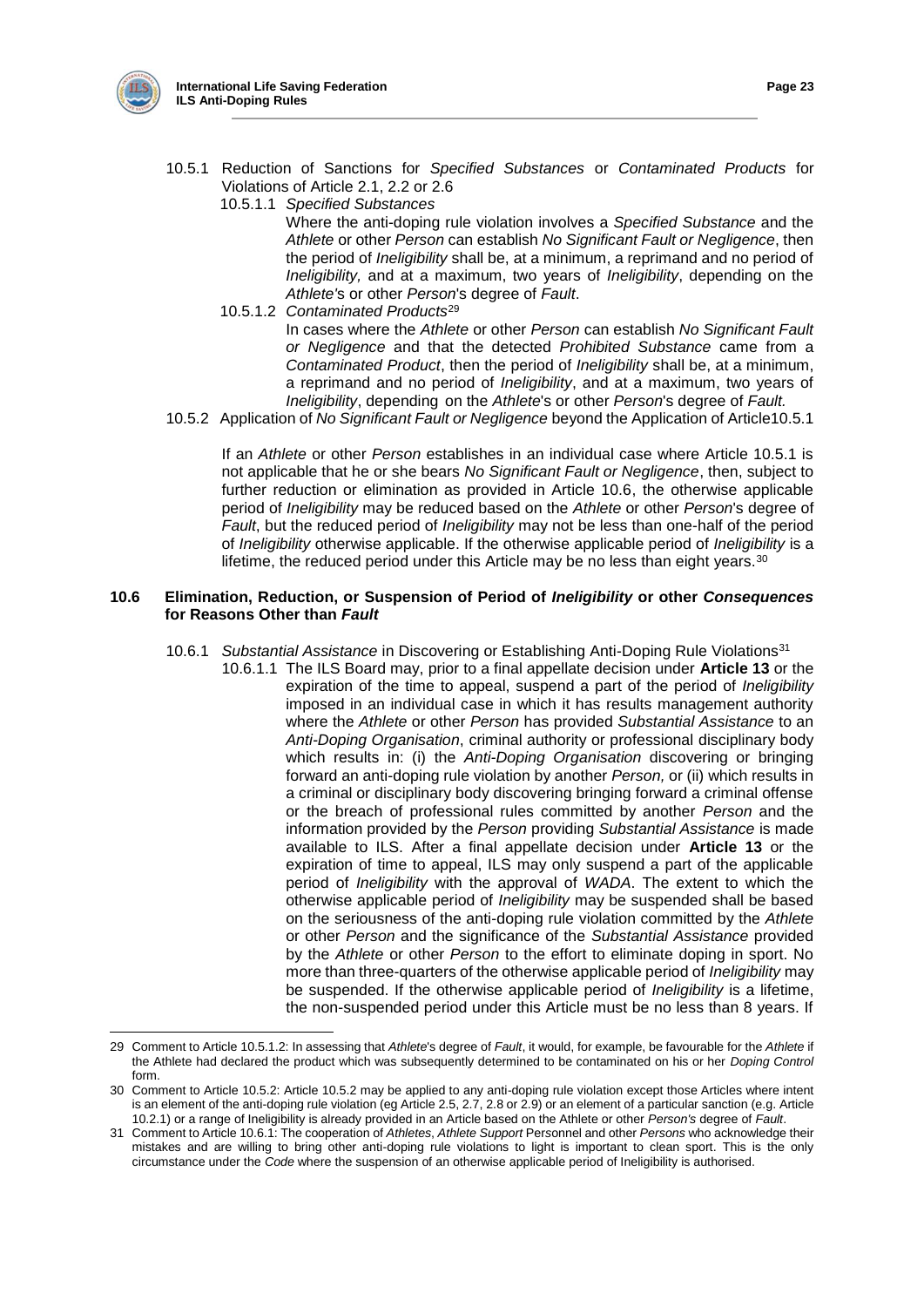the *Athlete* or other *Person* fails to continue to cooperate and to provide the complete and credible *Substantial Assistance* upon which a suspension of the period of *Ineligibility* was based, ILS shall reinstate the original period of *Ineligibility.* If ILS decides to reinstate a suspended period of *Ineligibility* or decides not to reinstate a suspended period of *Ineligibility*, that decision may be appealed by any *Person* entitled to appeal under Article 13.

- 10.6.1.2 To further encourage *Athlete*s and other *Persons* to provide *Substantial Assistance* to *Anti-Doping Organisations*, at the request of ILS or at the request of the *Athlete* or other *Person* who has (or has been asserted to have) committed an anti-doping rule violation, *WADA* may agree at any stage of the results management process, including after a final appellate decision under Article 13, to what it considers to be an appropriate suspension of the otherwise-applicable period of *Ineligibility* and other *Consequences*. In exceptional circumstances, *WADA* may agree to suspensions of the period of *Ineligibility* and other *Consequences* for *Substantial Assistance* greater than those otherwise provided in this Article, or even no period of *Ineligibility*, and/or no return of prize money or payment of fines or costs. *WADA*'s approval shall be subject to reinstatement of sanction, as otherwise provided in this Article. Notwithstanding Article 13, *WADA*'s decisions in the context of this Article may not be appealed by any other *Anti-Doping Organisation*.
- 10.6.1.3 If ILS suspends any part of an otherwise applicable sanction because of *Substantial Assistance*, then notice providing justification for the decision shall be provided to the other *Anti-Doping Organisations* with a right to appeal under Article 13.2.3 as provided in Article 14.2. In unique circumstances where *WADA* determines that it would be in the best interest of anti-doping, *WADA* may authorise ILS to enter into appropriate confidentiality agreements limiting or delaying the disclosure of the *Substantial Assistance* agreement or the nature of *Substantial Assistance* being provided.
- 10.6.2 Admission of an Anti-Doping Rule Violation in the Absence of Other Evidence Where an *Athlete* or other *Person* voluntarily admits the commission of an anti-doping rule violation before having received notice of a *Sample* collection which could establish an anti-doping rule violation (or, in the case of an anti-doping rule violation other than **Article 2.1**, before receiving first notice of the admitted violation under **Article 7**) and that admission is the only reliable evidence of the violation at the time of admission, then the period of *Ineligibility* may be reduced, but not below one-half of the period of *Ineligibility* otherwise applicable.<sup>32</sup>
- 10.6.3 Prompt Admission of an Anti-Doping Rule Violation after being Confronted with a Violation Sanctionable under Article 10.2.1 or Article 10.3.1 An *Athlete* or other *Person* potentially subject to a four-year sanction under Article 10.2.1 of 10.3.1 (for evading or refusing *Sample Collection* or *Tampering* with *Sample Collection*), by promptly admitting the asserted anti-doping rule violation after being confronted by ILS, and also upon the approval and at the discretion of both *WADA* and ILS, may receive a reduction in the period of *Ineligibility* down to a minimum of two years, depending on the seriousness of the violation and the *Athlete* or other *Person*'s degree of *Fault*.
- 10.6.4 Application of Multiple Grounds for Reduction of a Sanction

 $\overline{a}$ 

Where an *Athlete* or other *Person* establishes entitlement to reduction in sanction under more than one provision of Article 10.4, 10.5 or 10.6, before applying any reduction or suspension under **Articles 10.6**, the otherwise applicable period of *Ineligibility* shall be determined in accordance with **Articles 10.2, 10.3, 10.4 and 10.5**. If the *Athlete* or other *Person* establishes entitlement to a reduction or suspension of the period of *Ineligibility*

<sup>32</sup> Comment to Article 10.6.2: This Article is intended to apply when an *Athlete* or other *Person* comes forward and admits to an anti-doping rule violation in circumstances where no Anti-Doping Organisation is aware that an anti-doping rule violation might have been committed. It is not intended to apply to circumstances where the admission occurs after the *Athlete* or other *Person* knows he or she is about to be caught. The amount by which Ineligibility is reduced should be based on the likelihood that the *Athlete* or other *Person* would have been caught had he/she not come forward voluntarily.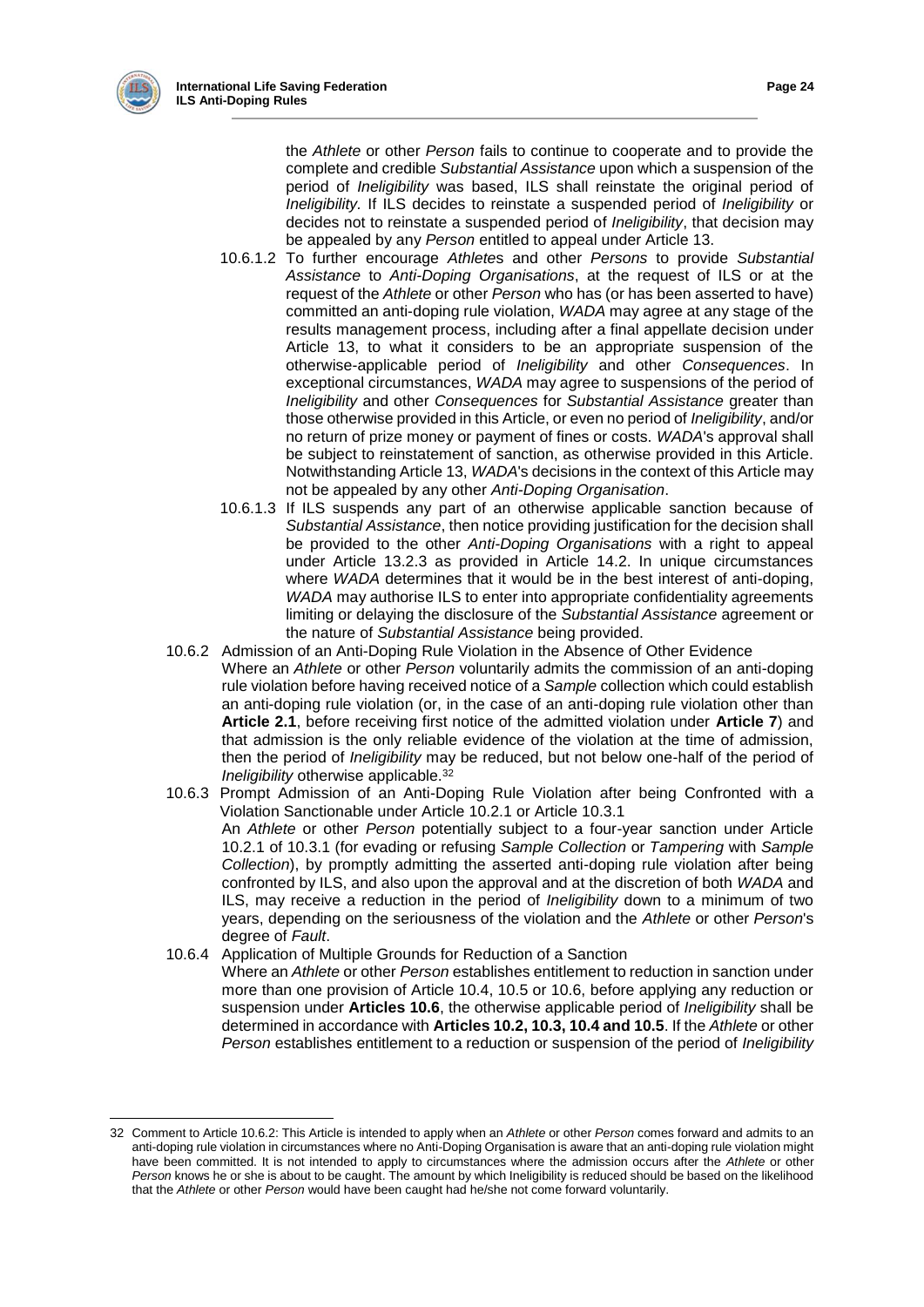

under Article 10.6, then the period of *Ineligibility* may be reduced or suspended, but not below one-quarter of the otherwise applicable period of *Ineligibility*. 33

## **10.7 Multiple Violations**

10.7.1 Second Anti-Doping Rule Violation

For an *Athlete* or other *Person*'s second anti-doping rule violation, the period of *Ineligibility* shall be the greater of:

- (a) six months;<br>(b) one half of the
- (b) one half of the period of *Ineligibility* imposed for the first anti-doping rule violation without taking into account any reduction under Article 10.6; or
- (c) twice the period of *Ineligibility* otherwise applicable to the second anti-doping rule violation treated as if it were a first violation, without taking into account any reduction under Article 10.6.

The period of *Ineligibility* established above may then be further reduced by the application of Article 10.6.

- 10.7.2 A third anti-doping rule violation will always result in a lifetime period of *Ineligibility*, except if the third violation fulfils the condition for elimination or reduction of the period of *Ineligibility* under **Article 10.4 or 10.5,** or involves a violation of **Article 2.4**. In these particular cases, the period of *Ineligibility* shall be from eight years to lifetime *Ineligibility*.
- 10.7.3 An anti-doping rule violation for which an *Athlete* or other *Person* has established *No Fault or Negligence* shall not be considered a prior violation for purposes of this Article.
- 10.7.4 Additional Rules for Certain Potential Multiple Violations
	- 10.7.4.1 For purposes of imposing sanctions under **Article 10.7**, an anti-doping rule violation will only be considered a second violation if ILS (or its *National Federation*) can establish that the *Athlete* or other *Person* committed the second anti-doping rule violation after the *Athlete* or other *Person* received notice under **Article 7**, or after ILS made reasonable efforts to give notice of the first anti-doping rule violation. If ILS cannot establish this, the violations shall be considered together as one single first violation, and the sanction imposed shall be based on the violation that carries the more severe sanction.
	- 10.7.4.2 If, after the imposition of a sanction for a first anti-doping rule violation, ILS discovers facts involving an anti-doping rule violation by the *Athlete* or other *Person* which occurred prior to notification regarding the first violation, then ILS shall impose an additional sanction based on the sanction that could have been imposed if the two violations had been adjudicated at the same time. Results in all *Competitions* dating back to the earlier anti-doping rule violation will be *Disqualified* as provided in **Article 10.8**.
- 10.7.5 Multiple Anti-Doping Rule Violations during Ten-Year Period For purposes of **Article 10.7**, each anti-doping rule violation must take place within the same ten- year period in order to be considered multiple violations.

## **10.8** *Disqualification* **of Results in** *Competitions* **Subsequent to** *Sample* **Collection or Commission of an Anti-Doping Rule Violation**

In addition to the automatic *Disqualification* of the results in the *Competition* which produced the positive *Sample* under **Article 9**, all other competitive results of the *Athlete* obtained from the date a positive *Sample* was collected (whether *In-Competition* or *Out-of-Competition*), or other antidoping rule violation occurred, through the commencement of any *Provisional Suspension* or

<sup>33</sup> Comment to Article 10.6.4: The appropriate sanction is determined in a sequence of four steps. First, the hearing panel determines which of the basic sanctions (Article 10.2, Article 10.3, Article 10.4 or Article 10.5) apply to the particular antidoping rule violation. Second, if the basic sanction provides for a range of sanctions, the hearing panel must determine the applicable sanction with that range according to the *Athlete* or other *Person*'s degree of *Fault*. In a third step, the hearing panel establishes whether there is a basis for elimination, suspension or reduction of the sanction (Article 10.6). Finally, the hearing panel decides on the commencement of the period of Ineligibility under Article 10.11. Several examples of how Article 10 is to be applied are found in Appendix 2.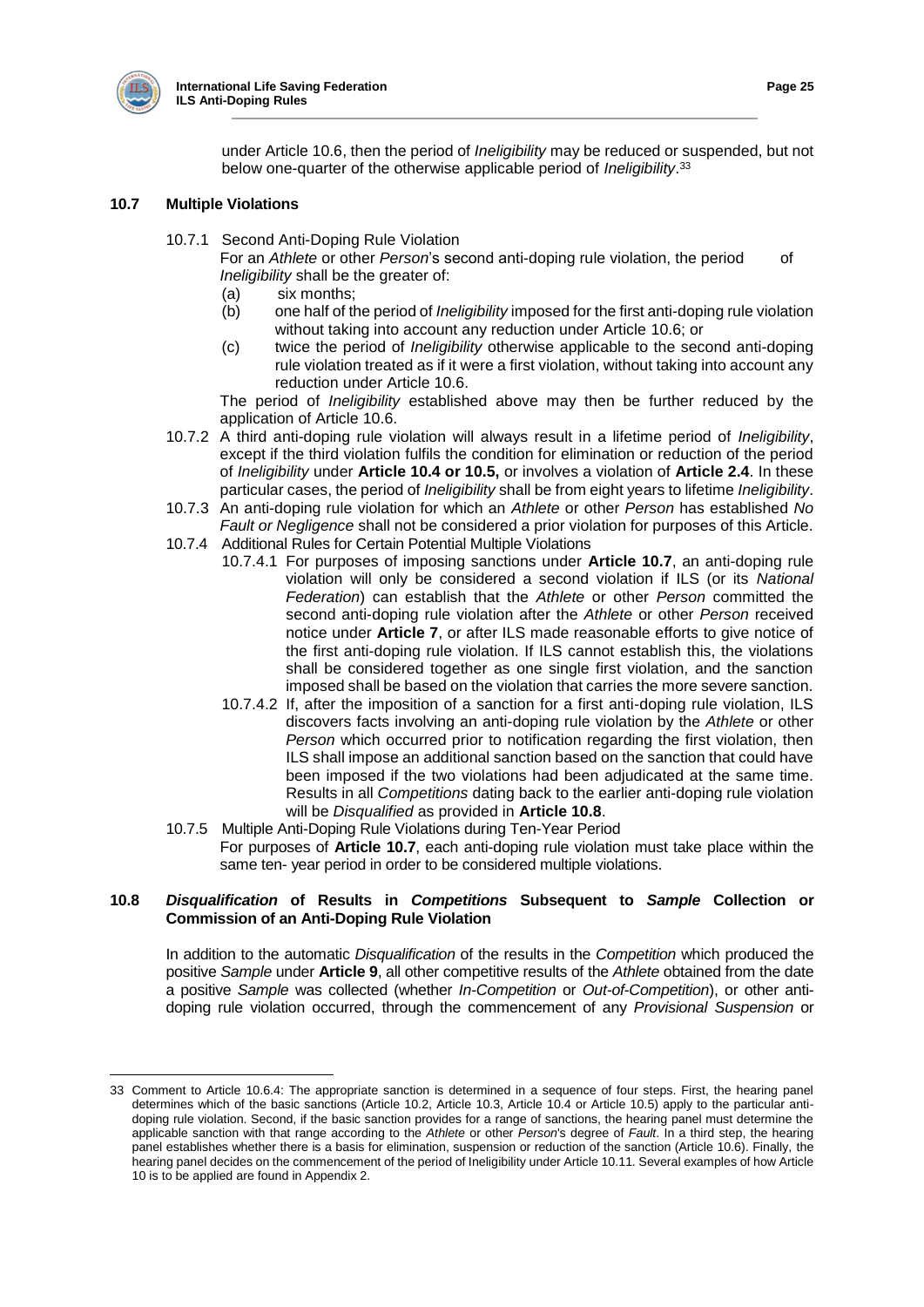

*Ineligibility* period, shall, unless fairness requires otherwise, be *Disqualified* with all of the resulting consequences including forfeiture of any medals, points and prizes. <sup>34</sup>

## **10.9 Allocation of** *CAS* **Cost Awards and Forfeited Prize Money**

The priority for repayment of *CAS* cost awards and forfeited prize money shall be: first, payment of costs awarded by *CAS*; and second, reimbursement of the expenses of ILS.

#### **10.10 Financial Consequences**

Where an *Athlete* or other *Person* commits an anti-doping rule violation, ILS may, in its discretion and subject to the principle of proportionality, elect to (a) recover from the *Athlete* or other *Person*  costs associated with the anti-doping rule violation, regardless of the period of *Ineligibility* imposed and/or (b) fine the *Athlete* or other *Person* in an amount up to 5,000 US Dollars, only in cases where the maximum period of *Ineligibility* otherwise applicable has already been imposed.

The imposition of a financial sanction or ILS' recovery of costs shall not be considered a basis for reducing the *Ineligibility* or other sanction which would otherwise be applicable under these Anti-Doping Rules or the *Code*.

#### **10.11 Commencement of** *Ineligibility* **Period**<sup>35</sup>

Except as provided below, the period of *Ineligibility* shall start on the date of the final hearing decision providing for *Ineligibility* or, if the hearing is waived or there is no hearing, on the date *Ineligibility* is accepted or otherwise imposed.

10.11.1 Delays Not Attributable to the *Athlete* or other *Person*

Where there have been substantial delays in the hearing process or other aspects of *Doping Control* not attributable to the *Athlete* or other *Person*, the *ILS* or *Anti-Doping Organisation* imposing the sanction may start the period of *Ineligibility* at an earlier date commencing as early as the date of *Sample* collection or the date on which another antidoping rule violation last occurred. All competitive results achieved during the period of *Ineligibility,* including retroactive *Ineligibility*, shall be *Disqualified*. 36

10.11.2 Timely Admission

Where the *Athlete* or other *Person* promptly (which, in all events, for an *Athlete* means before the *Athlete* competes again) admits the anti-doping rule violation after being confronted with the anti-doping rule violation by ILS, the period of *Ineligibility* may start as early as the date of *Sample* collection or the date on which another anti-doping rule violation last occurred. In each case, however, where this Article is applied, the *Athlete* or other *Person* shall serve at least one-half of the period of *Ineligibility* going forward from the date the *Athlete* or other *Person* accepted the imposition of a sanction, the date of a hearing decision imposing a sanction, or the date the sanction is otherwise imposed. This Article shall not apply where the period of *Ineligibility* has already been reduced under Article 10.6.3.

- 10.11.3 Credit for *Provisional Suspension* or Period of *Ineligibility* Served
	- 10.11.3.1 If a *Provisional Suspension* is imposed and respected by the *Athlete* or other *Person*, then the *Athlete* or other *Person* shall receive a credit for such period of *Provisional Suspension* against any period of *Ineligibility* which may ultimately be imposed. If a period of *Ineligibility* is served pursuant to a decision that is subsequently appealed, then the *Athlete* or other *Person*  shall receive a credit for such period of *Ineligibility* served against any period of *Ineligibility* which may ultimately be imposed on appeal.

<sup>34</sup> Comment to Article 10.8: Nothing in ILS' Anti-Doping Rules precludes clean *Athletes* or other *Persons* who have been damaged by the actions of a *Person* who has committed an anti-doping rule violation from pursuing any right which they would otherwise have to seek damages from such *Person*.

<sup>35</sup> Comment to Article 10.11: Article 10.11 has been revised to make clear that delays not attributable to the *Athlete*, timely admission by the *Athlete* and *Provisional Suspension* are the only justifications for starting the period of Ineligibility earlier than the date of the final hearing decision.

<sup>36</sup> Comment to Article 10.11.1: In cases of anti-doping rule violations other than under Article 2.1, the time required for an Anti-Doping Organisation to discover and develop facts sufficient to establish an anti-doping rule violation may be lengthy, particularly where the *Athlete* or other *Person* has taken affirmative action to avoid detection. In these circumstances, the flexibility provided in this Article to start the sanction at an earlier date should not be used.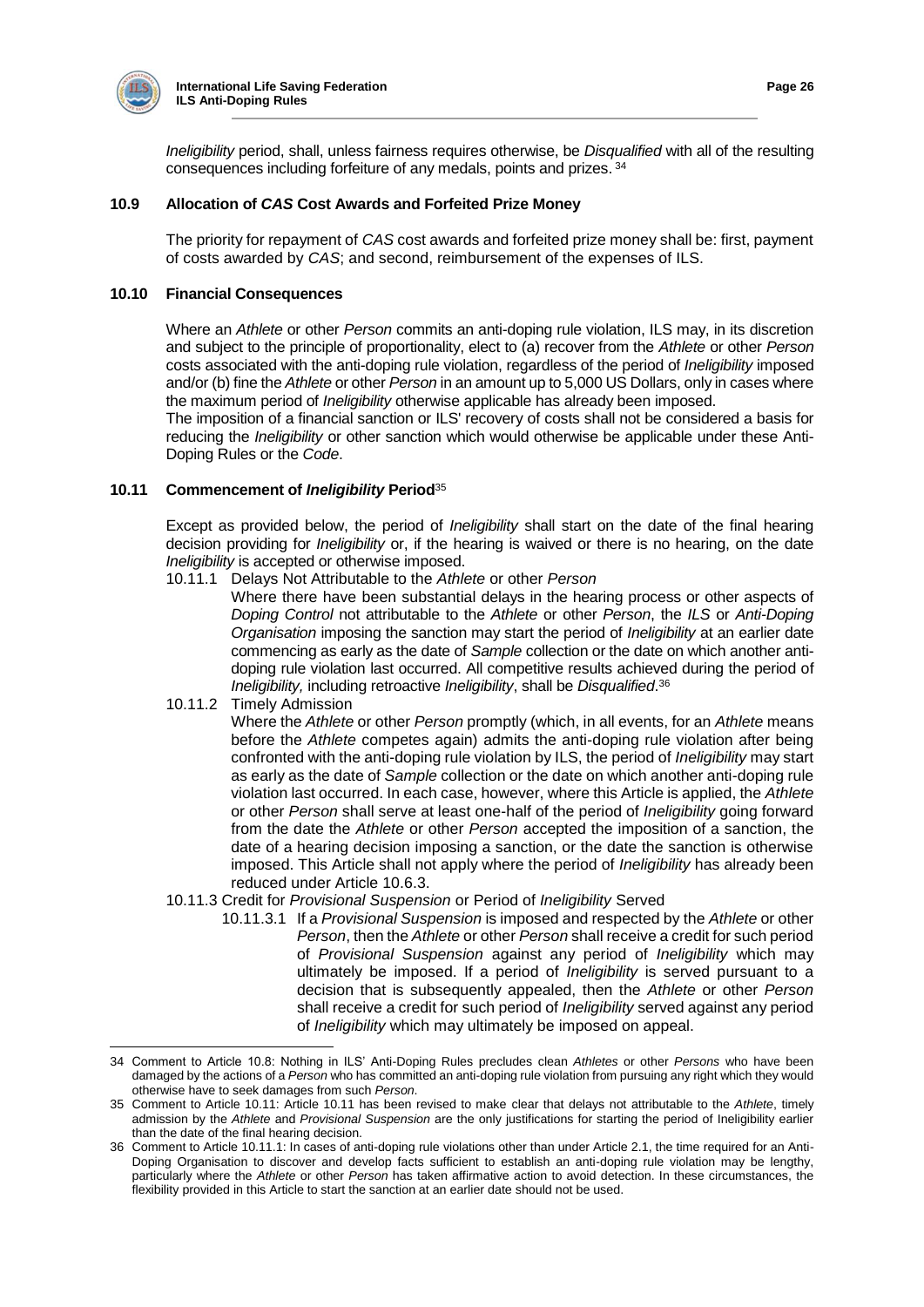

- 10.11.3.2 If an *Athlete* or other *Person* voluntarily accepts a *Provisional Suspension* in writing from ILS and thereafter respects the *Provisional Suspension*, the *Athlete* or other *Person* shall receive a credit for such period of voluntary *Provisional Suspension* against any period of *Ineligibility* which may ultimately be imposed. A copy of the *Athlete* or other *Person*'s voluntary acceptance of a *Provisional Suspension* shall be provided promptly to each party entitled to receive notice of an asserted anti-doping rule violation under **Article 14.1**. 37
- 10.11.3.3 No credit against a period of *Ineligibility* shall be given for any time period before the effective date of the *Provisional Suspension* or voluntary *Provisional Suspension* regardless of whether the *Athlete* elected not to compete or was suspended by his or her team.
- 10.11.3.4 In *Team Sports*, where a period of *Ineligibility* is imposed upon a team, unless fairness requires otherwise, the period of *Ineligibility* shall start on the date of the final hearing decision providing for *Ineligibility* or, if the hearing is waived, on the date *Ineligibility* is accepted or otherwise imposed. Any period of team *Provisional Suspension* (whether imposed or voluntarily accepted) shall be credited against the total period of *Ineligibility* to be served.

## **10.12 Status During** *Ineligibility*

- 10.12.1 Prohibition Against Participation During *Ineligibility* <sup>38</sup>
	- No *Athlete* or other *Person* who has been declared *Ineligible* may, during the period of *Ineligibility*, participate in any capacity in a *Competition* or activity (other than authorised anti-doping education or rehabilitation programmes) authorised or organised by any *Signatory*, *Signatory*'s member organisation, a club or other member organisation of a *Signatory*'s member organisation, or in *Competitions* authorised or organised by any professional league or any international or national level *Event* organisation, or any elite or national-level sporting activity funded by a governmental agency.

An *Athlete* or other *Person* subject to a period of *Ineligibility* longer than four years may, after completing four years of the period of *Ineligibility*, participate as an *Athlete* in local sport events not sanctioned or otherwise under the jurisdiction of a *Code Signatory* or member of a *Code Signatory* but only so long as the local sport event is not at a level that could otherwise qualify such *Athlete* or other *Person* directly or indirectly to compete in (or accumulate points toward) a national championship or *International Event*, and does not involve the *Athlete* or other *Person* working in any capacity with *Minors*.

An *Athlete* or other *Person* subject to a period of *Ineligibility* shall remain subject to *Testing*.

10.12.2 Return to Training

As an exception to Article 10.12.1, an *Athlete* may return to train with a team or to use the facilities of a club or other member organisation of ILS' member organisation during the shorter of: (1) the last two months of the *Athlete*'s period of *Ineligibility*, or (2) the last one-quarter of the period of *Ineligibility* imposed.<sup>39</sup>

10.12.3 Violation of the Prohibition of Participation During *Ineligibility* Where an *Athlete* or other *Person* who has been declared *Ineligible* violates the prohibition against participation during *Ineligibility* described in **Article 10.12.1**, the results

 $\overline{a}$ 37 Comment to Article 10.11.3.2: An *Athlete*'s voluntary acceptance of a *Provisional Suspension* is not an admission by the *Athlete* and shall not be used in any way as to draw an adverse inference against the *Athlete*.

<sup>38</sup> Comment to Article 10.12.1: For example, subject to Article 10.12.2 below, an *Ineligible Athlete* cannot participate in a training camp, exhibition or practice organised by his or her National Federation or a club which is a member of that National Federation or which is funded by a governmental agency. Further, an *Ineligible Athlete* may not compete in a non-*Signatory* professional league (e.g., the National Hockey League, the National Basketball Association, etc.), *Events* organised by a non-*Signatory International Event* organisation or a non-*Signatory* national-level event organisation without triggering the *Consequences* set forth in Article 10.12.3. The term "activity" also includes, for example, administrative activities, such as serving as an official, director, officer, employee, or volunteer or the organisation described in this Article. *Ineligibility* imposed in one sport shall also be recognised by other sports (see Article 15.1 *Mutual Recognition*).

<sup>39</sup> Comment to Article 10.12.2: In many *Team Sports* and some individual sports (eg ski jumping and gymnastics), an *Athlete* cannot effectively train on his/her own so as to be ready to compete at the end of the *Athlete*'s period of *Ineligibility*. During the training period described in this Article, an *Ineligible Athlete* may not compete or engage in any activity described in Article 10.12.1 other than training.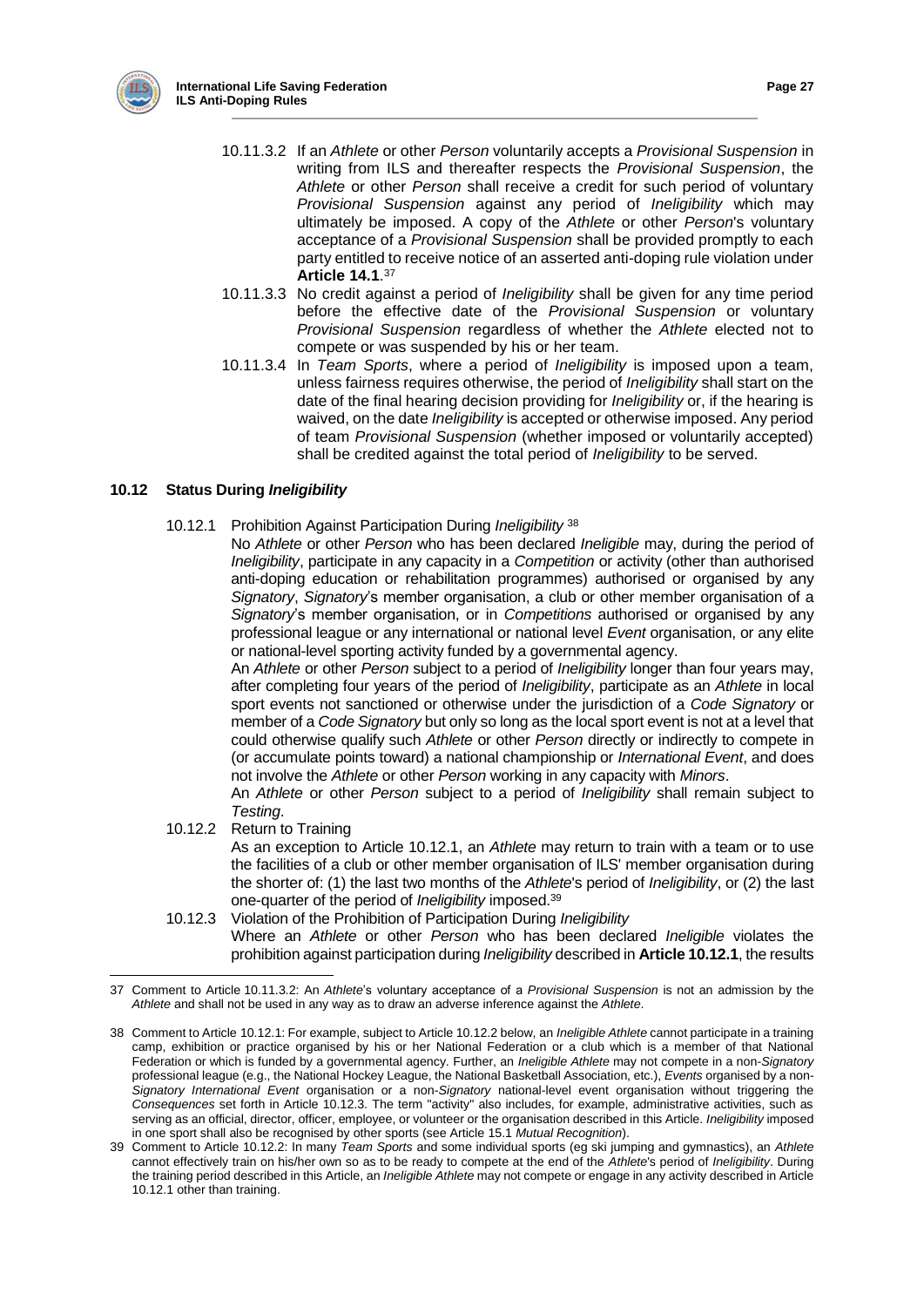

of such participation shall be *Disqualified* and a new period of *Ineligibility* equal in length up to the original period of *Ineligibility* shall be added to the end of the original period of *Ineligibility*. The new period of *Ineligibility* may be adjusted based on the *Athlete* or other *Person*'s degree of *Fault* and other circumstances of the case. The determination of whether an *Athlete* or other *Person* has violated the prohibition against participation, and whether an adjustment is appropriate, shall be made by the *Anti-Doping Organisation* whose results management led to the imposition to the initial period of *Ineligibility*. This decision may be appealed under Article 13. Where an *Athlete Support Person* or other *Person* assists a *Person* in violating the prohibition against participation during *Ineligibility*, ILS shall impose sanctions for a violation of Article 2.9 for such assistance.

10.12.4 Withholding of Financial Support during *Ineligibility* In addition, for any anti-doping rule violation not involving a reduced sanction as described in Article 10.4 or 10.5, some or all sport-related financial support or other sportrelated benefits received by such *Person* will be withheld by ILS and its *National Federations*.

## **10.13 Automatic Publication of Sanction**

A mandatory part of each sanction shall include automatic publication, as provided in Article 14.3.

## **ARTICLE 11.** *CONSEQUENCES* **TO TEAMS**

## **11.1** *Testing* **of Teams**

Where more than one member of a team has been notified of an anti-doping rule violation under **Article 7** in connection with an *Event*, the ruling body for the *Event* may conduct appropriate *Target Testing* of the team during the *Event Period*.

#### **11.2** *Consequences* **for Teams**

If a member of a team is found to have committed a violation of these ILS Anti-Doping Rules during an *Event Period*, the team shall be *Disqualified* from the *Event* in addition to any *Consequences*  imposed upon the individual *Athletes* committing the anti-doping rule violation.

## **11.3** *Event* **Ruling Body may Establish Stricter** *Consequences* **for Team**

The ruling body for an *Event* may elect to establish rules for the *Event* which impose *Consequences*  for *Team Sports* stricter than those in **Article 11.2** for purposes of the *Event*.

## **ARTICLE 12. SANCTIONS AND COSTS ASSESSED AGAINST SPORTING BODIES**

- **12.1** The ILS Board of Directors has the authority to withhold some or all funding or other non-financial support to *National Federations* that are not in compliance with these ILS Anti-Doping Rules.
- **12.2** *National Federations* shall be obligated to reimburse ILS for all costs (including but not limited to laboratory fees, hearing expenses and travel) related to a violation of these Anti-Doping Rules committed by an *Athlete* or other *Person* affiliated with that *National Federation*.
- **12.3** ILS may elect to take additional disciplinary action against National Federations with respect to recognition, the eligibility of its officials and *Athletes* to participate in International Events and fines based on the following:
	- 12.3.1 Four or more violations of these Anti-Doping Rules (other than violations involving **Article 2.4**) are committed by *Athletes* or other *Persons* affiliated with a *National Federation* within a 12-month period in testing conducted by ILS or Anti-Doping Organisations other than the *National Federation* or its *National Anti-Doping Organisation*. In such event ILS may in its discretion elect to: (a) ban all officials from that *National Federation* for participation in any ILS activities for a period of up to two years and/or (b) fine the *National Federation* in an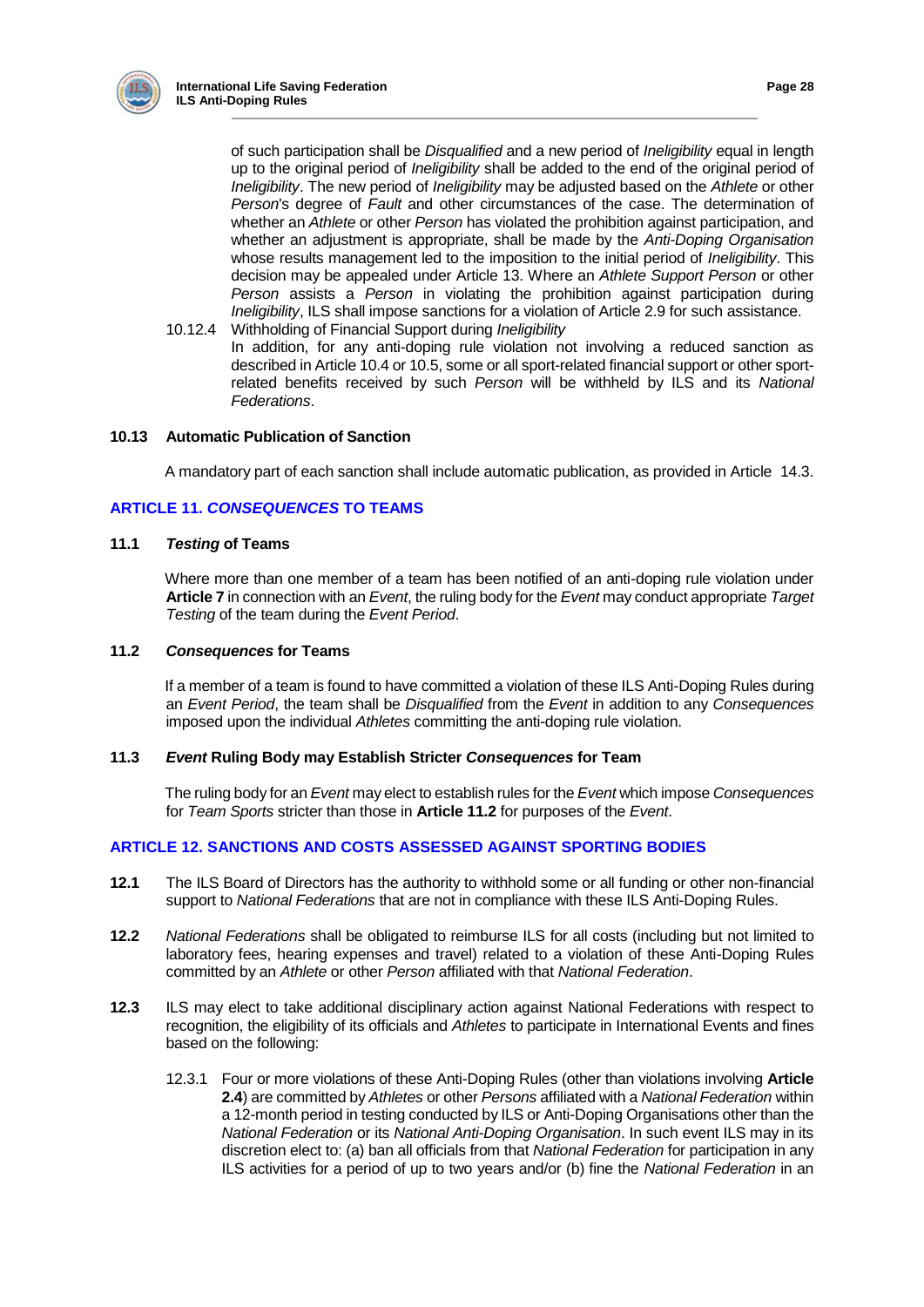

amount up to €500. (For purposes of this Article, any fine paid under **Article 12.3.2** shall be credited against any fine assessed.)

- 12.3.1.1 If four or more violations of these Anti-Doping Rules (other than violations involving **Article 2.4**) are committed in addition to the violations described in **Article 12.3.1** by *Athletes* or other *Persons* affiliated with a *National Federation* within a 12-month period in *Testing* conducted by ILS or Anti-Doping Organisations other than the *National Federation* or its *National Anti-Doping Organisation,* then ILS may suspend that *National Federation's* membership for a period of up to 4 years.
- 12.3.2 More than one *Athlete* or other *Person* from a *National Federation* commits an *Anti-Doping Rule* violation during an *International Event.* In such event ILS may fine that *National Federation* in an amount up to €500.
- 12.3.3 A *National Federation* has failed to make diligent efforts to keep ILS informed about an *Athlete's* whereabouts after receiving a request for that information from ILS. In such event ILS may fine the National Federation in an amount up to €500 per *Athlete* in addition to all of ILS costs incurred in *Testing* that *National Federation's Athletes*.

# **ARTICLE 13. APPEALS**

## **13.1 Decisions Subject to Appeal**

Decisions made under these Anti-Doping Rules may be appealed as set out below in **Articles 13.2 through 13.7** or as otherwise provided in these ILS Anti-Doping Rules, the *Code* or the *International Standards*. Such decisions shall remain in effect while under appeal unless the appellate body orders otherwise. Before an appeal is commenced, any post-decision review provided in the *Anti-Doping Organisation*'s rules must be exhausted, provided that such review respects the principles set forth in Article 13.2.2 below (except as provided in Article 13.1.3).

13.1.1 Scope of Review Not Limited

The scope of review on appeal includes all issues relevant to the matter and is expressly not limited to the issues or scope of review before the initial decision maker.

- 13.1.2 CAS Shall Not Defer to the Findings Being Appealed<sup>40</sup> In making its decision, *CAS* need not give deference to the discretion exercised by the body whose decision is being appealed.
- 13.1.3 *WADA* Not Required to Exhaust Internal Remedies Where *WADA* has a right to appeal under **Article 13** and no other party has appealed a final decision within the ILS' process, *WADA* may appeal such decision directly to *CAS* without having to exhaust other remedies in the ILS' process.<sup>41</sup>

## **13.2 Appeals from Decisions Regarding** *Anti-Doping* **Rule Violations,** *Consequences***,**  *Provisional Suspensions***, Recognition of Decisions and Jurisdiction**

A decision that an anti-doping rule violation was committed, a decision imposing *Consequences* or not imposing *Consequences* for an anti-doping rule violation, or a decision that no anti-doping rule violation was committed; a decision that an anti-doping rule violation proceeding cannot go forward for procedural reasons (including, for example, prescription); a decision by *WADA* not to grant an exception to the six months' notice requirement for a retired *Athlete* to return to *Competition* under Article 5.7.1; a decision by *WADA* assigning results management under Article 7.1 of the *Code*; a decision by ILS not to bring forward an *Adverse Analytical Finding* or an *Atypical Finding* as an antidoping rule violation, or a decision not to go forward with an anti-doping rule violation after an investigation under **Article 7.7**; a decision to impose a *Provisional Suspension* as a result of a *Provisional Hearing*; ILS' failure to comply with Article 7.9; a decision that ILS lacks jurisdiction to

 40 Comment to Article 13.1.2: CAS proceedings are de novo. Prior proceedings do not limit the evidence or carry weight in the hearing before CAS.

<sup>41</sup> Comment to Article 13.1.3: Where a decision has been rendered before the final stage of ILS' process (for example, a first hearing) and no party elects to appeal that decision to the next level of ILS' process (e.g., the Managing Board), then WADA may bypass the remaining steps in ILS' internal process and appeal directly to CAS.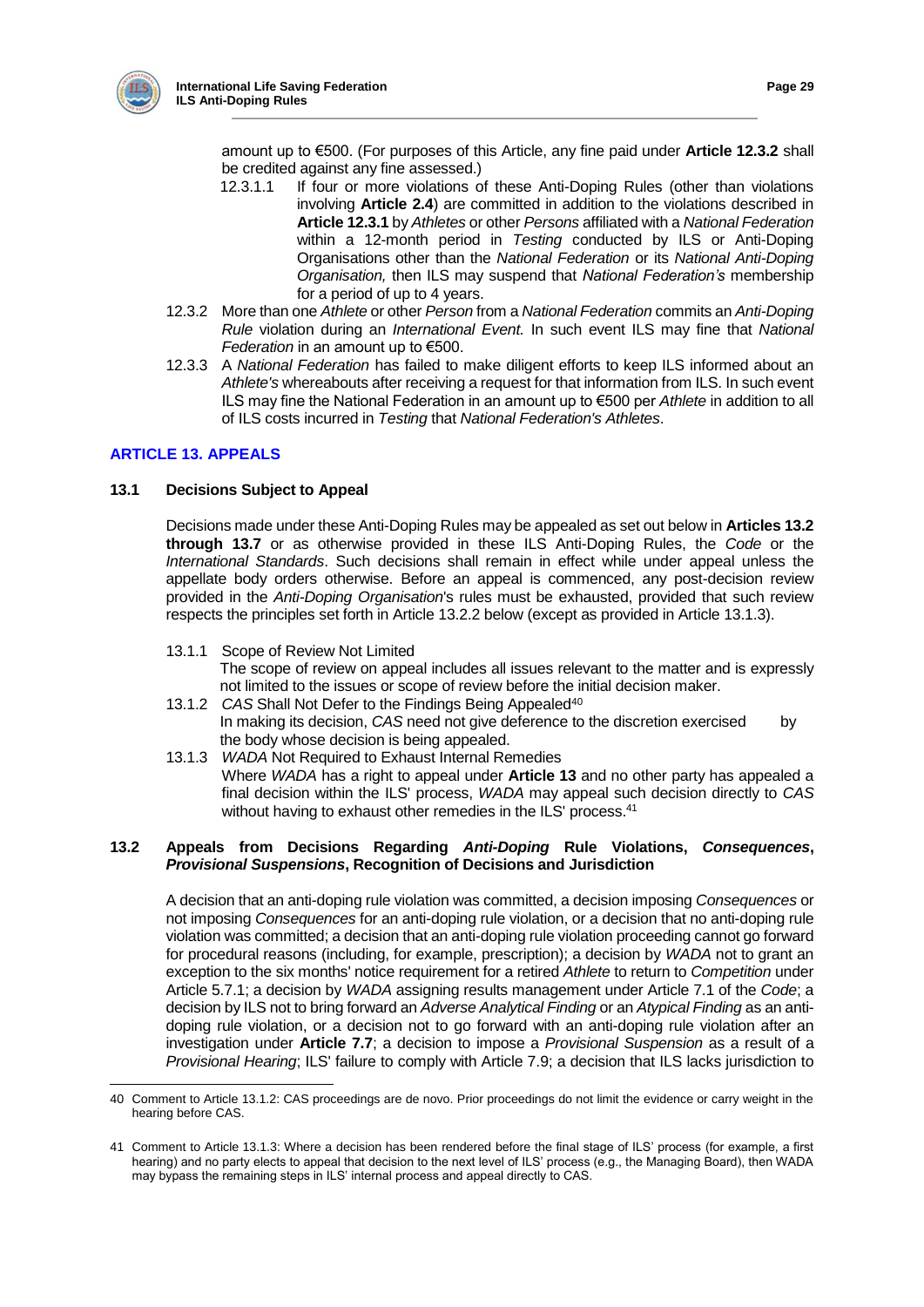

rule on an alleged anti-doping rule violation or its *Consequences*; a decision to suspend, or not suspend, a period of *Ineligibility* or to reinstate, or not reinstate, a suspended period or *Ineligibility*  under Article 10.6.1; a decision under Article 10.12.3; and a decision by ILS not to recognise another *Anti-Doping Organisation*'s decision under Article 15, may be appealed exclusively as provided in Articles 13.2 - 13.7.

- 13.2.1 Appeals Involving *International-Level Athletes* or *International Events*<sup>42</sup> In cases arising from participation in an *International Event* or in cases involving *International-Level Athletes*, the decision may be appealed exclusively to CAS.
- 13.2.2 Appeals Involving Other *Athletes* or Other *Persons* <sup>43</sup>
	- In cases where Article 13.2.1 is not applicable, the decision may be appealed to a national-level appeal body, being an independent and impartial body established in accordance with rules adopted by the *National Anti-Doping Organisation* having jurisdiction over the *Athlete* or other *Person*. The rules for such appeal shall respect the following principles: a timely hearing; a fair and impartial hearing panel; the right to be represented by counsel at the *Person*'s own expense; and a timely, written, reasoned decision. If the *National Anti-Doping Organisation* has not established such a body, the decision may be appealed to *CAS* in accordance with the provisions applicable before such court.
- 13.2.3 *Persons* Entitled to Appeal

In cases under **Article 13.2.1**, the following parties shall have the right to appeal to CAS: (a) the *Athlete* or other *Person* who is the subject of the decision being appealed; (b) the other party to the case in which the decision was rendered; (c) ILS and any other *Anti-Doping Organisation* under whose rules a sanction could have been imposed; (d) the International Olympic Committee or International Paralympic Committee, as applicable, where the decision may have an effect in relation to the Olympic Games or Paralympic Games, including decisions affecting eligibility for the Olympic Games or Paralympic Games; and (e) *WADA*. In cases under Article **13.2.2**, the parties having the right to appeal to the national-level appeal body shall be as provided in the *National Federation's* rules but, at a minimum, shall include the following parties: (a) the *Athlete*  or other *Person* who is the subject of the decision being appealed; (b) the other party to the case in which the decision was rendered; (c) ILS; (d) the *National Anti-Doping Organisation* of the *Person*'s country of residence; and (e) *WADA*. For cases under **Article 13.2.2**, *WADA* and ILS shall also have the right to appeal to *CAS* with respect to the decision of the national-level appeal body. Any party filing an appeal shall be entitled to assistance from *CAS* to obtain all relevant information from the *Anti-Doping Organisation* whose decision is being appealed and the information shall be provided if *CAS* so directs. Notwithstanding any other provision herein, the only *Person* who may appeal from a *Provisional Suspension* is the *Athlete* or other *Person* upon whom the *Provisional Suspension* is imposed.

13.2.4 Cross Appeals and other Subsequent Appeals Allowed

Cross appeals and other subsequent appeals by any respondent named in cases brought to *CAS* under the *Code* are specifically permitted. Any party with a right to appeal under this Article 13 must file a cross appeal or subsequent appeal at the latest with the party's answer.<sup>44</sup>

## **13.3 Failure to Render a Timely Decision**

Where, in a particular case, ILS fails to render a decision with respect to whether an anti-doping rule violation was committed within a reasonable deadline set by *WADA*, *WADA* may elect to appeal directly to *CAS* as if ILS had rendered a decision finding no anti-doping rule violation. If

 42 Comment to Article 13.2.1: CAS decisions are final and binding except for any review required by law applicable to the annulment or enforcement of arbitral awards.

<sup>43</sup> Comment to Article 13.2.2: ILS may elect to comply with this Article by giving its national-level *Athletes* the right to appeal directly to CAS.

<sup>44</sup> Comment to Article 13.2.4: This provision is necessary because since 2011, CAS rules no longer permit an *Athlete* the right to cross appeal when an Anti-Doping Organisation appeals a decision after the *Athlete*'s time for appeal has expired. This provision permits a full hearing for all parties.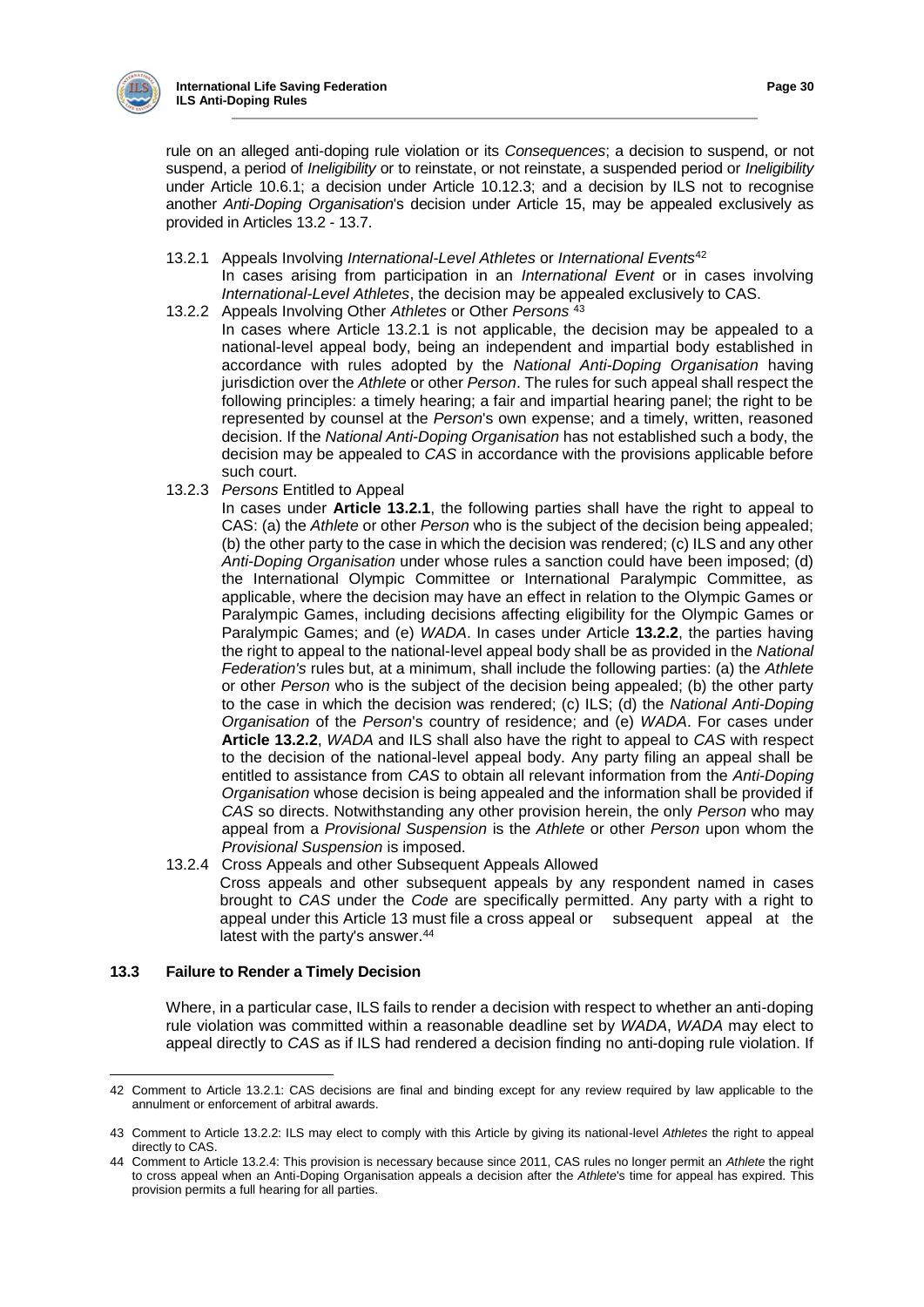

 $\overline{a}$ 

the *CAS* panel determines that an anti-doping rule violation was committed and that *WADA* acted reasonably in electing to appeal directly to *CAS*, then *WADA*'s costs and attorney fees in prosecuting the appeal shall be reimbursed to *WADA* by ILS.<sup>45</sup>

## **13.4 Appeals Relating to TUEs**

*TUE* decisions may be appealed exclusively as provided in Article 4.4.

## **13.5 Notification of Appeal Decisions**

Any *Anti-Doping Organisation* that is a party to an appeal shall promptly provide the appeal decision to the *Athlete* or other *Person* and to the other *Anti-Doping Organisations* that would have been entitled to appeal under Article 13.2.3 as provided under Article 14.2.

## **13.6 Appeal from Decisions Pursuant to Article 12**

Decisions by ILS pursuant to Article 12 may be appealed exclusively to *CAS* by the *National Federation*.

## **13.7 Time for Filing Appeals**

13.7.1 Appeals to *CAS*

The time to file an appeal to CAS shall be twenty-one days from the date of receipt of the decision by the appealing party. The above notwithstanding, the following shall apply in connection with appeals filed by a party entitled to appeal but which was not a party to the proceedings that led to the decision being appealed:

- (a) Within fifteen days from notice of the decision, such party/ies shall have the right to request a copy of the case file from the body that issued the decision;
- (b) If such a request is made within the fifteen-day period, then the party making such request shall have twenty-one days from receipt of the file to file an appeal to CAS.

The above notwithstanding, the filing deadline for an appeal or intervention filed by *WADA* shall be the later of:

- (a) Twenty-one (21) days after the last day on which any other party in the case could have appealed, or
- (b) Twenty-one (21) days after *WADA*'s receipt of the complete file relating to the decision.
- 13.7.2 Appeals Under Article 13.2.2

The time to file an appeal to an independent and impartial body established at national level in accordance with rules established by the *National Anti-Doping Organisation* shall be indicated by the same rules of the *National Anti-Doping Organisation.*

The above notwithstanding, the filing deadline for an appeal or intervention filed by *WADA* shall be the later of:

- (a) Twenty-one (21) days after the last day on which any other party in the case could have appealed, or
- (b) Twenty-one (21) days after *WADA*'s receipt of the complete file relating to the decision.

<sup>45</sup> Comment to Article 13.3: Given the different circumstances of each anti-doping rule violation investigation and results management process, it is not feasible to establish a fixed time period for ILS to render a decision before WADA may intervene by appealing directly to CAS. Before taking such action, however, WADA will consult with ILS and give ILS an opportunity to explain why it has not yet rendered a decision. Nothing in this rule prohibits ILS from also having rules which authorise it to assume jurisdiction for matters in which the results management performed by one of its National Federations has been inappropriately delayed.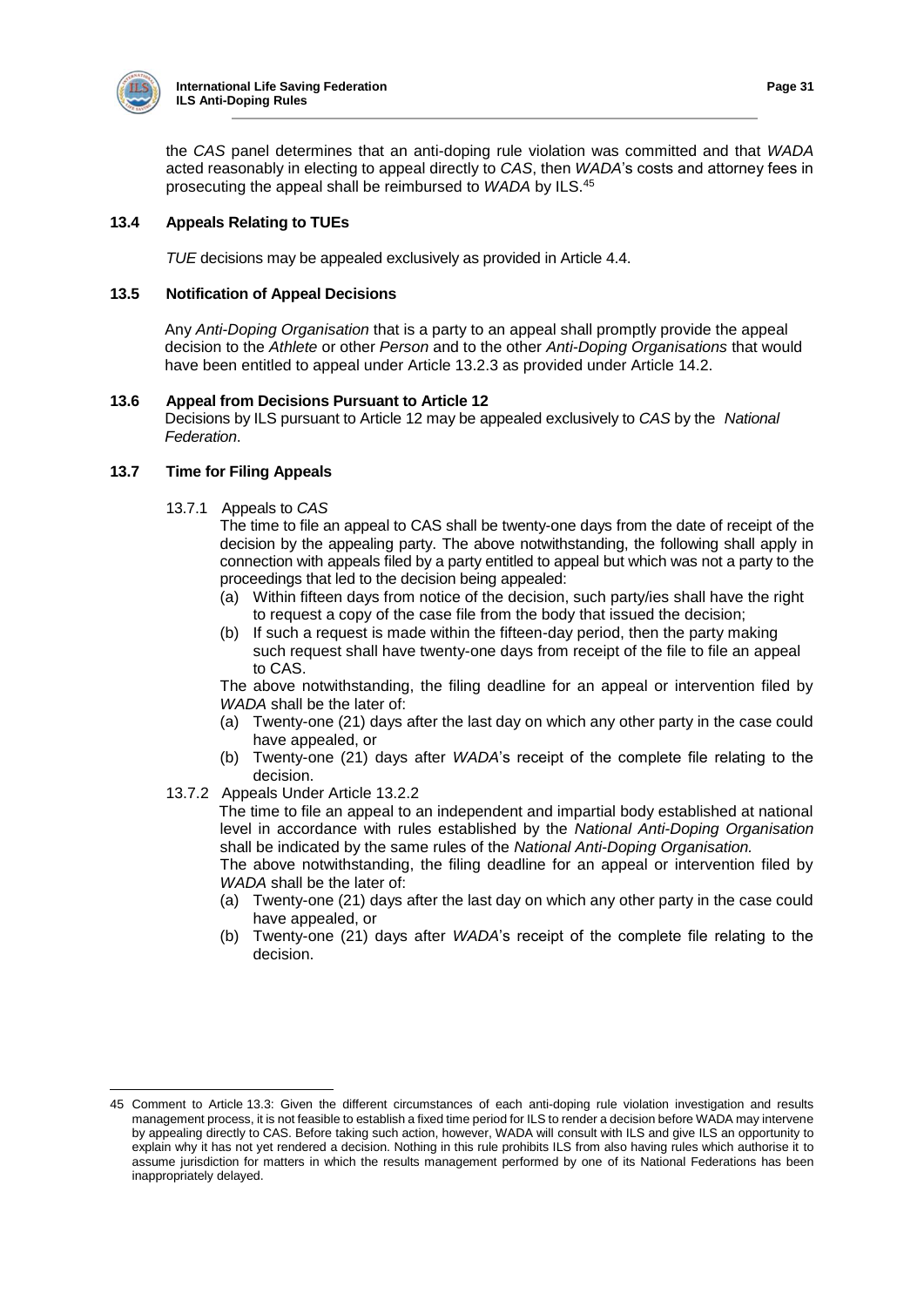

# **ARTICLE 14. CONFIDENTIALITY AND REPORTING**

## **14.1 Incorporation of ILS Anti-Doping Rules**

All *National Federation*s shall comply with these ILS Anti-Doping Rules. These ILS Anti-Doping Rules shall also be incorporated either directly or by reference into each *National Federations* Rules. All *National Federation*s shall include in their regulations the procedural rules necessary to effectively implement these ILS Anti-Doping Rules. Each *National Federation* shall obtain the written acknowledgement and agreement, in the form attached as Appendix 2, of all *Athletes* subject to *Doping Control* and *Athlete Support Personnel* for such *Athletes*. Notwithstanding whether or not the required form has been signed, the rules of each *National Federation* shall specifically provide that all *Athletes*, *Athlete Support Personnel* and other *Persons* under the jurisdiction of the *National Federation* shall be bound by these ILS Anti-Doping Rules.

## **14.2 Statistical Reporting**

- 14.2.1 *National Federation*s shall report to ILS at the end of every year results of all *Doping Control*s within their jurisdiction sorted by *Athlete* and identifying each date on which the *Athlete* was tested, the entity conducting the test, and whether the test was *In-Competition* or *Out-of-Competition*. ILS may periodically publish *Testing* data received from *National Federations* as well as comparable data from *Testing* under ILS' jurisdiction.
- 14.2.2 ILS shall publish annually a general statistical report of its Doping Control activities during the calendar year with a copy provided to WADA.

## **14.3** *Doping Control* **Information Clearinghouse**

When a *National Federation* has received an *Adverse Analytical Finding* on one of its *Athletes* it shall report the following information to ILS and *WADA* within fourteen (14) days of the process described in **Articles 7.1.2 and 7.1.3**: the *Athlete's* name, country, sport and discipline within the sport, whether the test was *In-Competition* or *Out-of-Competition,* the date of *Sample* collection and the analytical result reported by the laboratory. The *National Federation* shall also regularly update ILS and *WADA* on the status and findings of any review or proceedings conducted under **Article 7** *(Results Management)*, **Article 8** *(Right to a Fair Hearing)* or **Article 13** *(Appeals*), and comparable information shall be provided to ILS and *WADA* within 14 days of the notification described in **Article 7.1.9**, with respect to other violations of these Anti-Doping Rules. In any case in which the period of *Ineligibility* is eliminated under **Article 10.5.1** (*No Fault or Negligence)* or reduced under **Article 10.5.2** *(No Significant Fault or Negligence),* ILS and *WADA* shall be provided with a written reasoned decision explaining the basis for the elimination or reduction. Neither ILS nor *WADA* shall disclose this information beyond those persons within their organisations with a need to know until the *National Federation* has made public disclosure or has failed to make public disclosure as required in **Article 14.4**.

## **14.4 Public Disclosure**

- 14.4.1 Neither ILS nor its *National Federation* shall publicly identify *Athletes* whose *Samples* have resulted in *Adverse Analytical Findings*, or who were alleged to have violated other Articles of these Anti-Doping Rules until it has been determined in a hearing in accordance with **Article 8** that an anti-doping rule violation has occurred, or such hearing has been waived, or the assertion of an anti-doping rule violation has not been timely challenged or the *Athlete* has been *Provisionally Suspended*. Once a violation of these Anti-Doping Rules has been established, it shall be publicly reported within 20 days. ILS or its *National Federation* must also report within 20 days appeal decisions on an anti-doping rule violation. ILS or its *National Federation* shall also, within the time period for publication, send all hearing and appeal decisions to *WADA*.
- 14.4.2 In any case where it is determined, after a hearing or appeal, that the *Athlete* or other *Person* did not commit an anti-doping rule violation, the decision may be disclosed publicly only with the consent of the *Athlete* or other *Person* who is the subject of the decision. ILS or its *National Federation* shall use reasonable efforts to obtain such consent, and if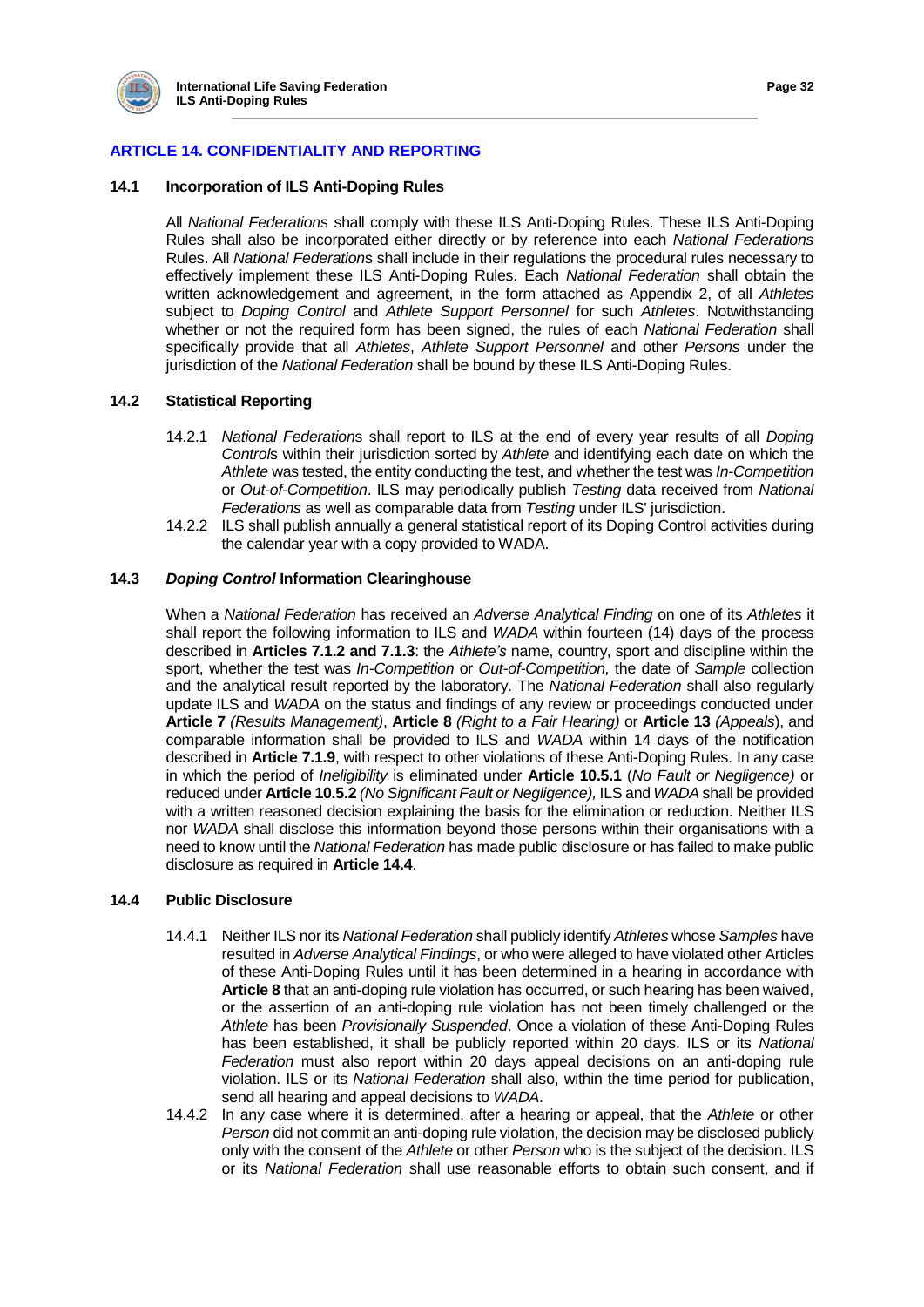

consent is obtained, shall publicly disclose the decision in its entirety or in such redacted form as the *Athlete* or other *Person* may approve.

14.4.3 Neither ILS nor its *National Federation* or *WADA* accredited laboratory, or official of either, shall publicly comment on the specific facts of a pending case (as opposed to general description of process and science) except in response to public comments attributed to the *Athlete*, other *Person* or their representatives.

## **14.5 Data privacy**

- 14.5.1 WADA and/or ILS may collect, store, process or disclose personal information relating to *Athletes* and other *Persons* where necessary and appropriate to conduct their antidoping activities under the *Code*, the *International Standard*s (including specifically the *International Standard for the Protection of Privacy and Personal Information*) and this Anti-Doping Policy as in force from time to time.
- 14.5.2 Any *Participant* who submits information including personal data to any *Person* in accordance with this Anti-Doping Policy shall be deemed to have agreed, under applicable data protection laws and otherwise, that such information may be collected, processed, disclosed and used by such *Person* for the purposes of the implementation of this Anti-Doping Policy, in accordance with the *International Standard for the Protection of Privacy and Personal Information* as in force from time to time, and otherwise as required to implement this Anti-Doping Policy.

## **14.6 Intelligence Sharing**

 $\overline{a}$ 

- ILS shall, within its specific resource and risk context, work with WADA to ensure that:
- (a) anti-doping intelligence captured or received by either party is handled securely and confidentially;
- (b) sources of intelligence are protected;
- (c) the risk of leaks or inadvertent disclosure is properly addressed;
- (d) intelligence shared with either of them by law enforcement, other relevant authorities and/or other third parties, is processed, used and disclosed only for legitimate anti-doping purposes in accordance with the Code (any relevant Interntational Standard) and this Anti-Doping Policy;
- (e) any anti-doping intelligence shared with other Anti-Doping Organizations and/or law enforcement and/or other relevant regulatory or disciplinary authorities is only shared in accordance with relevant laws and other regulatory frameworks.

## **14.7 Recognition of Decisions by ILS and** *National Federations*

Any decision of ILS or a *National Federation* regarding a violation of these ILS Anti-Doping Rules shall be recognised by all *National Federation*s, which shall take all necessary action to render such decisions effective.

## **ARTICLE 15. APPLICATION AND RECOGNITION OF DECISIONS**

- **15.1** Subject to the right to appeal provided in **Article 13**, the *Testing*, hearing results or other final adjudications of any *Signatory* to the *Code* which are consistent with the *Code* and are within the *Signatory's* authority, shall be applicable worldwide and shall be recognised and respected by ILS and its *National Federations*. 46
- **15.2** ILS and its *National Federations* shall recognise the measures taken by other bodies which have not accepted the *Code* if the rules of those bodies are otherwise consistent with the *Code*. 47

<sup>46</sup> Comment to Article 15.1: The extent or recognition of *TUE* decisions of other Anti-Doping Organisations shall be determined by Article 4.4 and the International Standard for Therapeutic Use Exemptions.

<sup>47</sup> Comment to Article 15.2: Where the decision of a body that has not accepted the *Code* is in some respects *Code* compliant and in other respects not *Code* compliant, ILS and its National Federation shall attempt to apply the decision in harmony with the principles of the *Code*. For example, if in a process consistent with the *Code* a non-Signatory has found an *Athlete* to have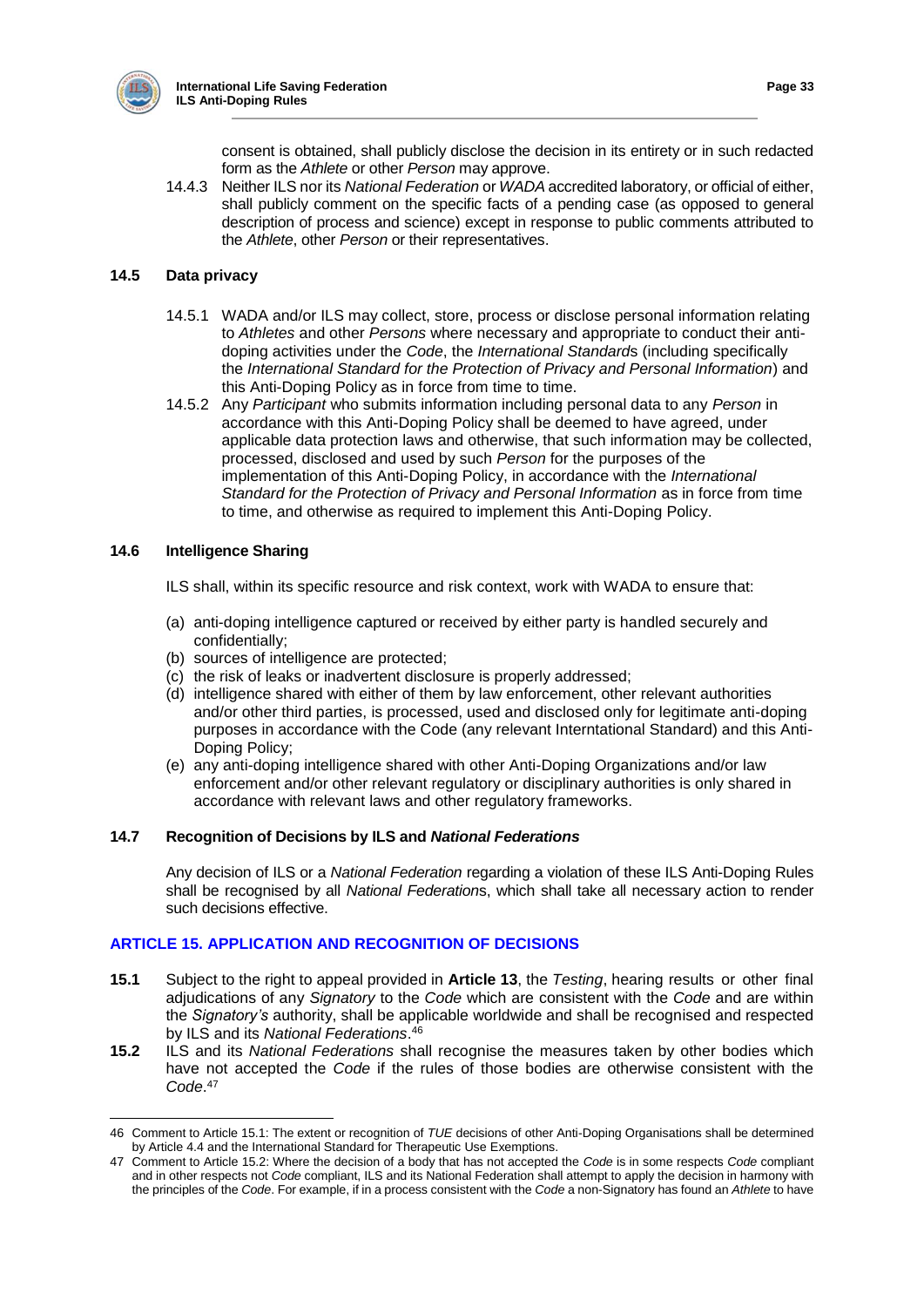

**15.3** Subject to the right to appeal provided in Article 13, any decision of ILS regarding a violation of these Anti-Doping Rules shall be recognised by all *National Federations*, which shall take all necessary action to render such decision effective.

## **ARTICLE 16. INCORPORATION OF ILS ANTI-DOPING RULES AND OBLIGATIONS OF NATIONAL FEDERATIONS**

- **16.1** All National Federations and their members shall comply with these Anti-Doping Rules. All National Federations and other members shall include in their regulations the provisions necessary to ensure that ILS may enforce these Anti-Doping Rules directly as against Athletes under their anti-doping jurisdiction (including National-Level Athletes). These Anti-Doping Rules shall also be incorporated either directly or by reference into each National Federation's rules so that the National Federation may enforce them itself directly as against Athletes under its anti-doping jurisdiction (including National-Level Athletes).
- **16.2** All National Federations shall establish rules requiring all Athletes and each Athlete Support Personnel who participates as coach, trainer, manager, team staff, official, medical or paramedical personnel in a Competition or activity authorised or organised by a National Federation or one of its member organisations to agree to be bound by these Anti-Doping Rules and to submit to the results management authority of the Anti-Doping Organisation responsible under the Code as a condition of such participation.
- **16.3** All National Federations shall report any information suggesting or relating to an anti-doping rule violation to ILS and to their National Anti-Doping Organisations, and shall cooperate with investigations conducted by any Anti-Doping Organisation with authority to conduct the investigation.
- **16.4** All National Federations shall have disciplinary rules in place to prevent Athlete Support Personnel who are Using Prohibited Substances or Prohibited Methods without valid justification from providing support to Athletes under the jurisdiction of ILS or the National Federation.
- **16.5** All National Federations shall be required to conduct anti-doping education in coordination with their National Anti-Doping Organisations.

## **ARTICLE 17. STATUTE OF LIMITATIONS**

No anti-doping rule violation proceeding may be commenced under these ILS Anti-Doping Rules against an *Athlete* or other *Person* unless he or she has been notified of the anti-doping rule violation as provided in Article 7, or notification has been reasonably attempted, within ten years from the date the violation is asserted to have occurred.

## **ARTICLE 18. ILS COMPLIANCE REPORTS TO WADA**

ILS will report to *WADA* on ILS' compliance with the *Code* in accordance with Article 23.5.2 of the *Code.*

## **ARTICLE 19. EDUCATION**

ILS shall plan, implement, evaluate and monitor information, education and prevention programmes for doping-free sport on at least the issues listed at Article 18.2 of the Code, and shall support active participation by Athletes and Athlete Support Personnel in such programmes.

## **ARTICLE 20. INTERPRETATION OF ANTI-DOPING RULES**

- 20.1 These ILS Anti-Doping Rules may be amended from time to time by the *ILS* Board.
- 20.2 These ILS Anti-Doping Rules shall be interpreted as an independent and autonomous text and not by reference to existing law or statutes.

committed an anti-doping rule violation on account of the presence of a *Prohibited Substance* in his or her body but the period of Ineligibility applied is shorter than the period provided for in these Anti-Doping Rules, then ILS shall recognise the finding of an anti-doping rule violation and they should conduct a hearing consistent with Article 8 to determine whether the longer period of *Ineligibility* provided in the *Code* should be imposed.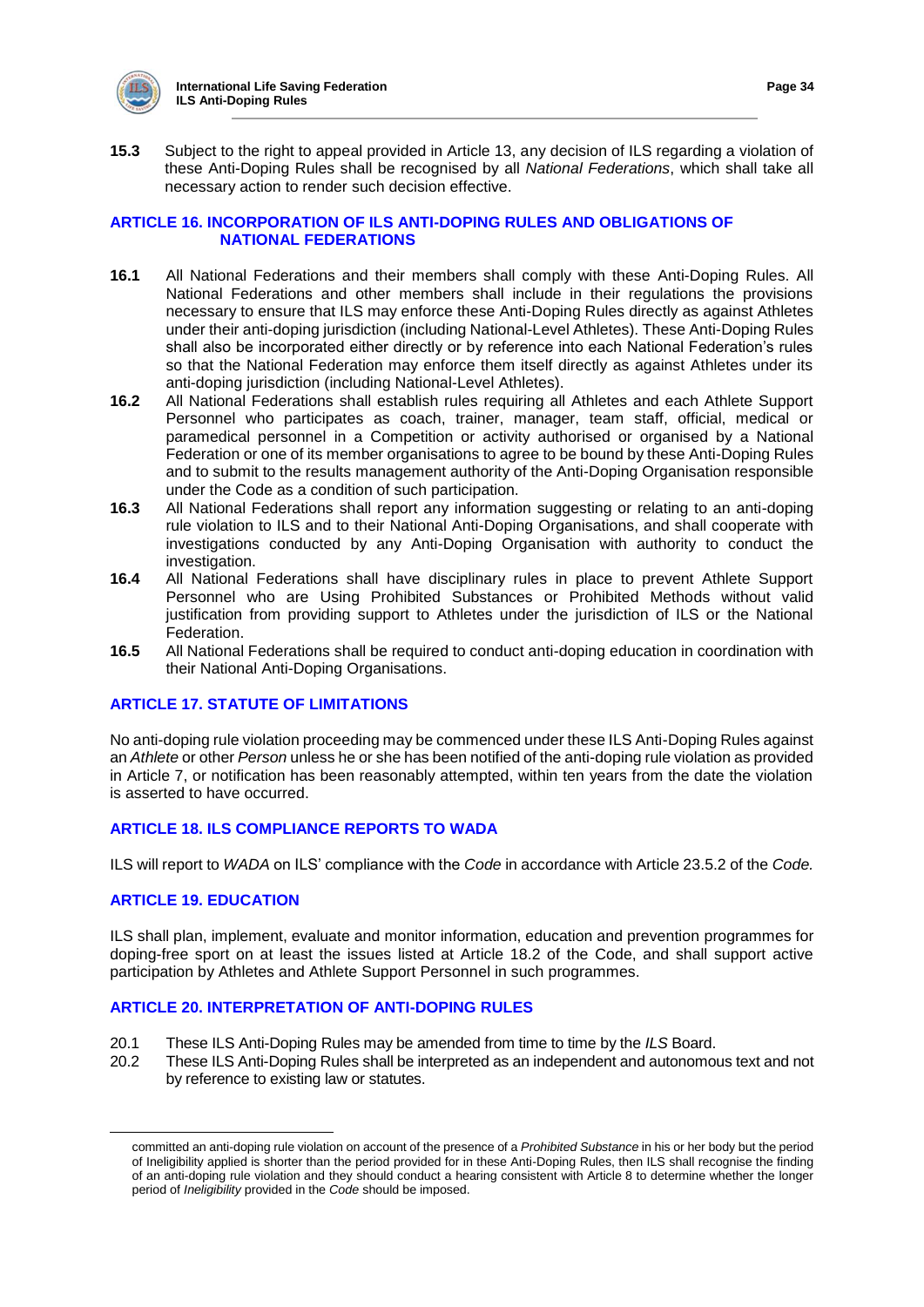

- 20.3 The headings used for the various Parts and Articles of these *ILS* Anti-Doping Rules are for convenience only and shall not be deemed part of the substance of these *ILS* Anti-Doping Rules or to affect in any way the language of the provisions to which they refer.
- 20.4 The *Code* and the *International Standards* shall be considered integral parts of these ILS Anti-Doping Rules and shall prevail in case of conflict.
- 20.5 These ILS Anti-Doping Rules have been adopted under the applicable provisions of the *Code* and shall be interpreted in a manner that is consistent with applicable provisions of the *Code*. The comments annotating various provisions of the *Code* and these Anti-Doping Rules shall be used to interpret these Anti-Doping Rules. The Introduction shall be considered an integral part of these Anti-Doping Rules.
- 20.6 Notice to an *Athlete* or other *Person* who is a member of a *National Federation* may be accomplished by delivery of the notice to the *National Federation*.
- 20.7 These ILS Anti-Doping Rules shall come into full force and effect on 1 January 2015 (**"Effective Date"**). They shall not apply retroactively to matters pending before the Effective Date; provided, however, that:
	- 20.7.1 Anti-doping rule violations taking place prior to the Effective Date count as "first violations" or "second violations" for purposes of determining sanctions under Article 10 for violations taking place after the Effective Date.
	- 20.7.2 The retrospective periods in which prior violations can be considered for purposes of multiple violations under Article 10.7.5 and the statute of limitations set forth in Article 17 are procedural rules and should be applied retroactively; provided, however, that Article 17 shall only be applied retroactively if the statute of limitations period has not already expired by the Effective Date. Otherwise, with respect to any case pending prior to the Effective Date, or brought after the Effective Date based on an anti-doping rule violation that occurred prior to the Effective Date, shall be governed by the predecessor to these ILS Anti-Doping Rules in force at the time of the anti-doping rule violation, subject to any application of the principle of lex mitior by the hearing panel determining the case.
	- 20.7.3 Any **Article 2.4** whereabouts failure (whether a Filing Failure or a Missed Test, as those terms are defined in the *International Standard* for *Testing* and Investigations) prior to the Effective Date shall be carried forward and may be relied upon, prior to expiry, as one of the three Filing Failures and/or Missed Tests giving rise to an anti-doping rule violation under **Article 2.4** of these Anti-Doping Rules. Unless otherwise stated by ILS, however:
		- (a) a filing failure that is carried forward in this manner may only be combined with (post-Effective Date) Filing Failures;
		- (b) a missed test that is carried forward in this manner may only be combined with (post-Effective Date) Missed Tests; and
		- (c) a filing failure or missed test declared by any Anti-Doping Organisation other than ILS and a National Federation prior to the Effective Date may not be combined with any Filing Failure or Missed Test declared under these ILS Anti-Doping Rules.
	- 20.7.4 Where a period of *Ineligibility* imposed by ILS under rules in force prior to the Effective Date has not yet expired as of the Effective Date, the *Person* who is *Ineligible* may apply to ILS for a reduction in the period of *Ineligibility* in light of the amendments made to the *Code* as from the Effective Date. To be valid, such application must be made before the period of *Ineligibility* has expired.
	- 20.7.5 For purposes of assessing the period of *Ineligibility* for a second violation under Article 10.7.1, where the sanction for the first violation was determined based on rules in force prior to the Effective Date, the period of *Ineligibility* which would have been assessed for that first violation had these Anti-Doping Rules been applicable, shall be applied.

# **ARTICLE 21. INTERPRETATION OF THE CODE**

- **21.1** The official text of the Code shall be maintained by WADA and shall be published in English and French. In the event of any conflict between the English and French versions, the English version shall prevail.
- **21.2** The comments annotating various provisions of the Code shall be used to interpret the Code.
- **21.3** The Code shall be interpreted as an independent and autonomous text and not by reference to the existing law or statutes of the Signatories or governments.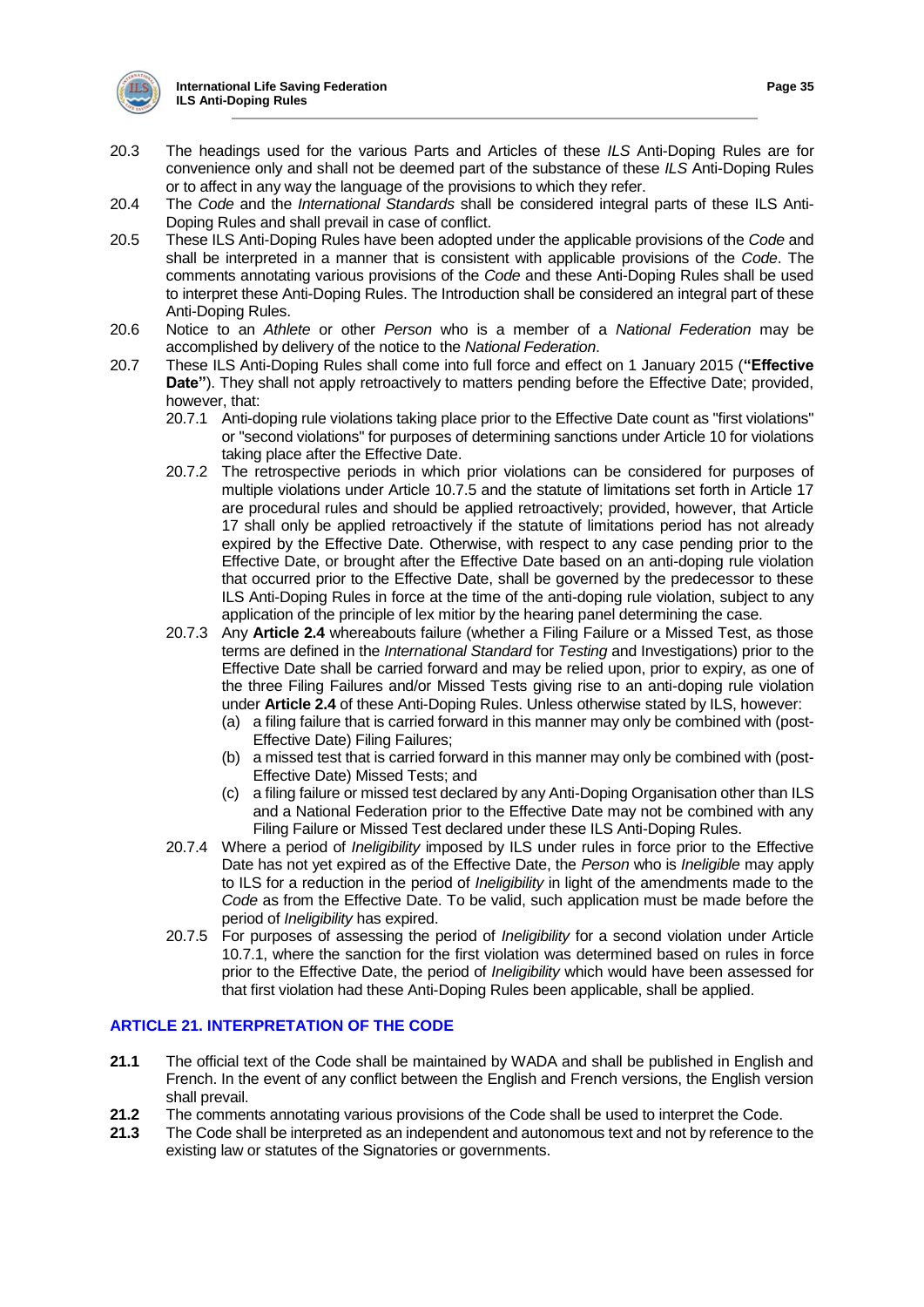

- **21.4** The headings used for the various Parts and Articles of the Code are for convenience only and shall not be deemed part of the substance of the Code or to affect in any way the language of the provisions to which they refer.
- **21.5** The Code shall not apply retroactively to matters pending before the date the Code is accepted by a Signatory and implemented in its rules. However, pre-Code anti-doping rule violations would continue to count as "first violations" or "second violations" for purposes of determining sanctions under Article 10 for subsequent post-Code violations.
- **21.6** The Purpose, Scope and Organisation of the *World Anti-Doping Programme* and the Code and Appendix 1, Definitions, and Appendix 2, Examples of the Application of Article 10, shall be considered integral parts of the Code.

## **ARTICLE 22. ADDITIONAL ROLES AND RESPONSIBILITIES OF ATHLETES AND OTHER PERSONS**

## **22.1 Roles and Responsibilities of** *Athletes*

- 22.1.1 To be knowledgeable of and comply with these Anti-Doping Rules.
- 22.1.2 To be available for *Sample* collection at all times.<sup>48</sup>
- 22.1.3 To take responsibility, in the context of anti-doping, for what they ingest and *Use*.
- 22.1.4 To inform medical personnel of their obligation not to *Use Prohibited Substances* and *Prohibited Methods* and to take responsibility to make sure that any medical treatment received does not violate these Anti-Doping Rules.
- 22.1.5 To disclose to their *National Anti-Doping Organisation* and to ILS any decision by a non-*Signatory* finding that the *Athlete* committed an anti-doping rule violation within the previous ten years.
- 22.1.6 To cooperate with *Anti-Doping Organisations* investigating anti-doping rule violations.
- 22.1.7 Failure by any *Athlete* to cooperate in full with *Anti-Doping Organisations* investigating antidoping rule violations may result in a charge of misconduct under ILS' disciplinary rules.

## **22.2 Roles and Responsibilities of** *Athlete Support Personnel*

- 22.2.1 To be knowledgeable of and comply with these Anti-Doping Rules.
- 22.2.2 To cooperate with the *Athlete Testing* programme.
- 22.2.3 To use his or her influence on *Athlete* values and behaviour to foster anti-doping attitudes.
- 22.2.4 To disclose to his or her *National Anti-Doping Organisation* and to ILS any decision by a non-*Signatory* finding that he or she committed an anti-doping rule violation within the previous ten years.
- 22.2.5 To cooperate with *Anti-Doping Organisations* investigating anti-doping rule violations. Failure to cooperate is not an anti-doping rule violation under the *Code*, but International Federations are strongly urged to make it the basis for disciplinary action under their general codes of conduct/disciplinary rules. The following Article 22.2.6 provides an example of the type of clause that an International Federation could include in its antidoping rules.
- 22.2.6 Failure by any *Athlete Support Personnel* to cooperate in full with *Anti-Doping Organisations* investigating anti-doping rule violations may result in a charge of misconduct under ILS' disciplinary rules.
- 22.2.7 *Athlete Support Personnel* shall not *Use* or *Possess* any *Prohibited Substance* or *Prohibited Method* without valid justification.
- 22.2.8 *Use* or *Possession* of a *Prohibited Substance* or *Prohibited Method* by an *Athlete Support Personnel* without a valid justification may result in a charge of misconduct under ILS' disciplinary rules.

 48 Comment to Article 22.1.2: With due regard to an Athlete's human rights and privacy, legitimate anti-doping considerations sometimes require Sample collection late at night or early in the morning. For example, it is known that some Athletes use low doses of EPO during these hours so that it will be undetectable in the morning.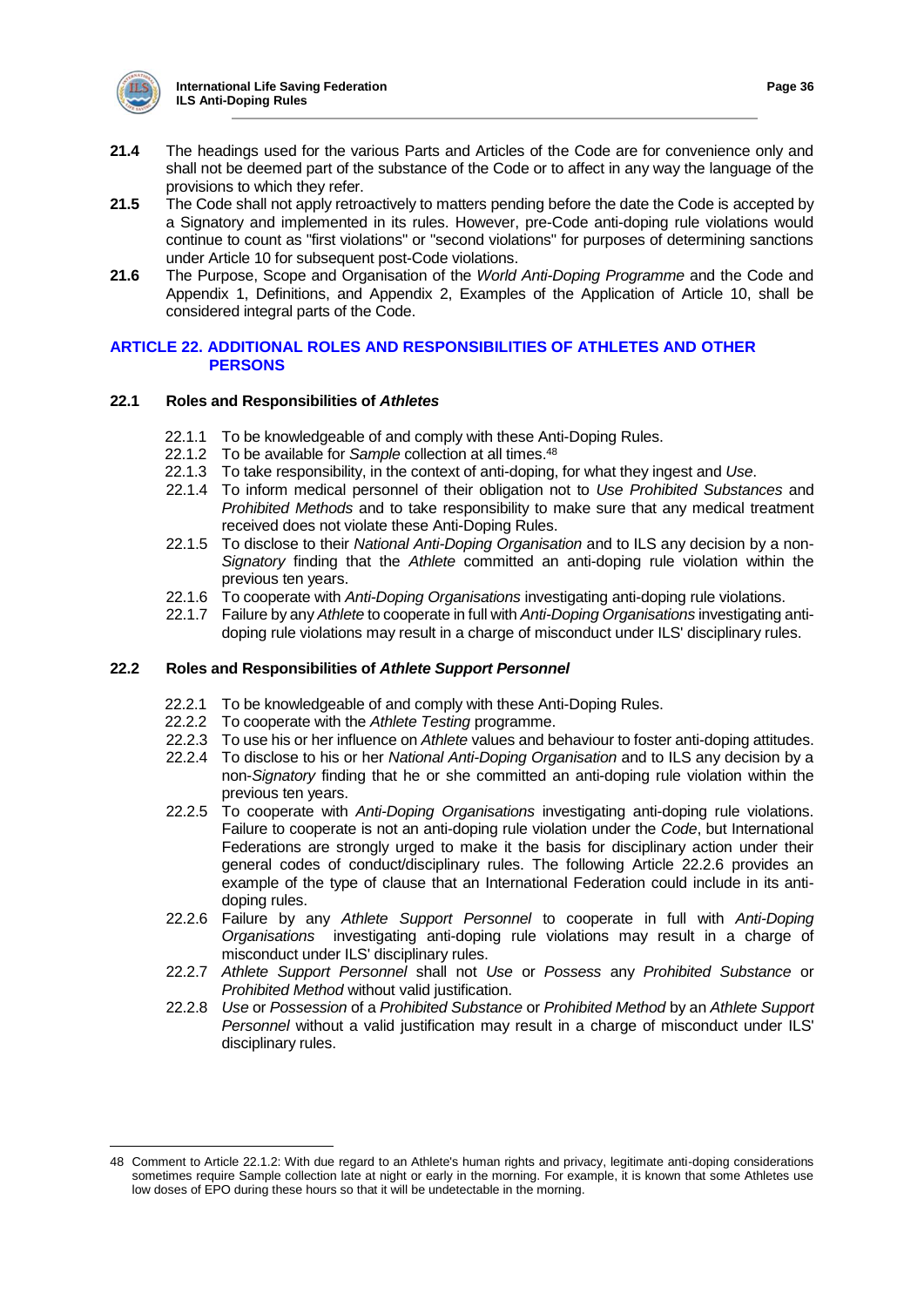$\overline{a}$ 

## **APPENDIX 1 - DEFINITIONS**<sup>49</sup> **APPLICABLE TO DOPING CONTROL RULES**

- *ADAMS.* The Anti-Doping Administration and Management System is a Web-based database management tool for data entry, storage, sharing, and reporting designed to assist stakeholders and *WADA* in their anti-doping operations in conjunction with data protection legislation.
- *Administration.* Providing, supplying, supervising, facilitating, or otherwise participating in the Use or Attempted Use by another Person of a Prohibited Substance or Prohibited Method. However, this definition shall not include the actions of bona fide medical personnel involving a Prohibited Substance or Prohibited Method used for genuine and legal therapeutic purposes or other acceptable justification and shall not include actions involving Prohibited Substances which are not prohibited in Out-of-Competition Testing unless the circumstances as a whole demonstrate that such Prohibited Substances are not intended for genuine and legal therapeutic purposes or are intended to enhance sport performance.
- *Adverse Analytical Finding*. A report from a *WADA-*accredited laboratory or other *WADA-*approved laboratory that, consistent with the International Standard for Laboratories and related Technical Documents, identifies in a *Sample* the presence of a *Prohibited Substance* or its *Metabolites* or *Markers* (including elevated quantities of endogenous substances) or evidence of the *Use* of a *Prohibited Method*.
- *Adverse Passport Finding*. A report identified as an *Adverse Passport Finding* as described in the applicable *International Standards*.
- *Anti-Doping Organisation*. A *Signatory* that is responsible for adopting rules for initiating, implementing or enforcing any part of the *Doping Control* process. This includes, for example, the International Olympic Committee, the International Paralympic Committee, other *Major Event Organisations* that conduct *Testing* at their *Events*, *WADA*, International Federations, and *National Anti-Doping Organisations.*
- *Athlete*. Any *Person* who competes in sport at the international level (as defined by each International Federation), or the national level (as defined by each *National Anti-Doping Organisation*. An *Anti-Doping Organisation* has discretion to apply anti-doping rules to an *Athlete* who is neither an *International-Level Athlete* nor a *National-Level Athlete*, and thus to bring them within the definition of "Athlete". In relation to *Athletes* who are neither *International-Level* nor *National-Level Athletes*, an *Anti-Doping Organisation* may elect to: conduct limited *Testing* or no *Testing* at all; analyse *Samples* for less than the full menu of *Prohibited Substances*; require limited or no whereabouts information; or not require advance *TUEs*. However, if an Article 2.1, 2.3 or 2.5 antidoping rule violation is committed by any *Athlete* over whom an *Anti-Doping Organisation* has authority who competes below the international or national level, then the *Consequences* set forth in the *Code* (except Article 14.3.2) must be applied. For purposes of **Article 2.8** and Article 2.9 and for purposes of anti-doping information and education, any *Person* who participates in sport under the authority of any *Signatory*, government, or other sports organisation accepting the *Code* is an *Athlete*. 50

<sup>49</sup> Comment to Definitions: Defined terms shall include their plural and possessive forms, as well as those terms used as other parts of speech.

<sup>50</sup> Comment to Athlete: This definition makes it clear that all International and National-Level Athletes are subject to the antidoping rules of the Code, with the precise definitions of international and national level sport to be set forth in the anti-doping rules of ILS and National Anti-Doping Organisations, respectively. The definition also allows each National Anti-Doping Organisation, if it chooses to do so, to expand its anti-doping control programme beyond International or National-Level Athletes to competitors at lower levels of Competition or to individuals who engage in fitness activities but do not compete at all. Thus, a National Anti-Doping Organisation could, for example, elect to test recreational-level competitors but not require advance TUEs. But an anti-doping rule violation involving an Adverse Analytical Finding or Tampering results in all of the Consequences provided for in the Code (with the exception of Article 14.3.2). The decision on whether Consequences apply to recreational-level Athletes who engage in fitness activities but never compete is left to the National Anti-Doping Organisation. In the same manner, a Major Event Organisation holding an Event only for masters-level competitors could elect to test the competitors but not analyse Samples for the full menu of Prohibited Substances. Competitors at all levels of Competition should receive the benefit of anti-doping information and education.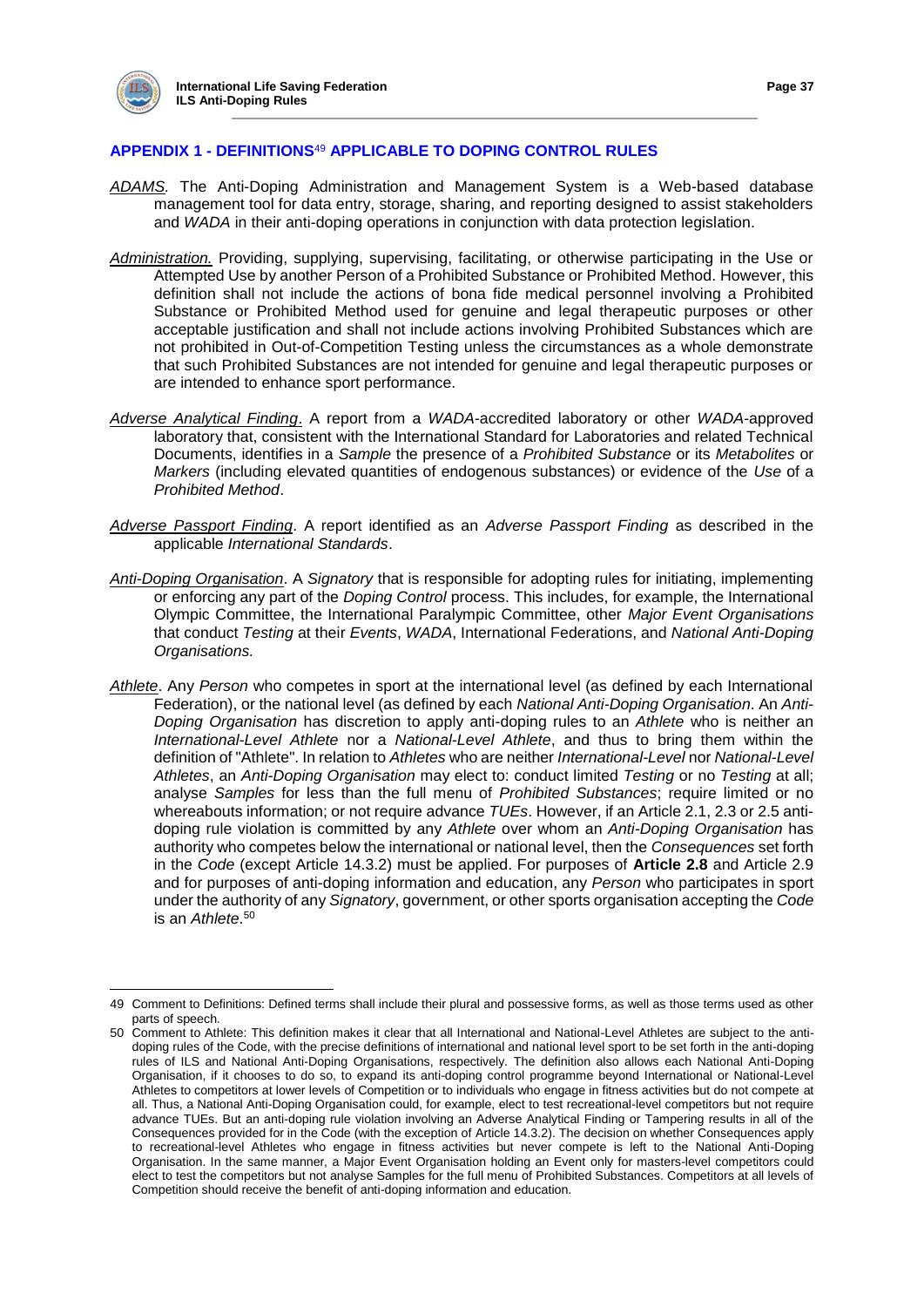

- *Athlete Biological Passport.* The programme and methods of gathering and collating data as described in the International Standard for Testing and Investigations and International Standard for Laboratories.
- *Athlete Support Personnel*. Any coach, trainer, manager, agent, team staff, official, medical, paramedical personnel, parent or any other *Person* working with, treating or assisting an *Athlete* participating in or preparing for sports *Competition*.
- *Attempt.* Purposely engaging in conduct that constitutes a substantial step in a course of conduct planned to culminate in the commission of an anti-doping rule violation. Provided, however, there shall be no anti-doping rule violation based solely on an *Attempt* to commit a violation if the *Person* renounces the attempt prior to it being discovered by a third party not involved in the *Attempt*.
- *Atypical Finding*. A report from a *WADA-*accredited laboratory or other *WADA*-approved laboratory which requires further investigation as provided by the *International Standard* for Laboratories or related Technical Documents prior to the determination of an *Adverse Analytical Finding*.
- *Atypical Passport Finding.* A report described as an Atypical Passport Finding as described in the applicable International Standards.

*CAS*. The Court of Arbitration for Sport.

*Code.* The World Anti-Doping *Code*.

*Competition.* A lifesaving competition as determined by ILS under its Competition Manual.

- *Consequences of anti-doping rule violations ("Consequences")*. An *Athlete's* or other *Person's* violation of an anti-doping rule may result in one or more of the following: (a) *Disqualification* means the *Athlete's* results in a particular *Competition* or *Event* are invalidated, with all resulting consequences including forfeiture of any medals, points and prizes; (b) *Ineligibility* means the *Athlete* or other *Person* is barred on account of an anti-doping rule violation for a specified period of time from participating in any *Competition* or other activity or funding as provided in **Article 10.12.1**; (c) *Provisional Suspension* means the *Athlete* or other *Person* is barred temporarily from participating in any *Competition* or activity prior to the final decision at a hearing conducted under **Article 8**; (d) *Financial Consequences* means a financial sanction imposed for an anti-doping rule violation or to recover costs associated with an anti-doping rule violation; and (e) *Public Disclosure*  or *Public Reporting* means the dissemination or distribution of information to the general public or *Persons* beyond those *Persons* entitled to earlier notification in accordance with Article 14. Teams in *Team Sports* may also be subject to *Consequences* as provided in Article 11 of the *Code*.
- *Contaminated Product.* A product that contains a *Prohibited Substance* that is not disclosed on the product label or in information available in a reasonable Internet search.

*Disqualification*. See *Consequences of anti-doping rule violations*, above.

- *Doping Control*. All steps and processes from test distribution planning through to ultimate disposition of any appeal including all steps and processes in between such as provision of whereabouts information, sample collection and handling, laboratory analysis, TUEs, results management and hearings.
- *Event.* A series of individual *Competitions* conducted together under one ruling body (e.g., the Olympic Games, Lifesaving World Championships, or Military World Games).

*Event Venues*. Those venues so designated by the ruling body for the *Event.*

- *Event Period*. The time between the beginning and end of an *Event*, as established by the ruling body of the *Event*.
- *Fault.* Fault is any breach of duty or any lack of care appropriate to a particular situation. Factors to be taken into consideration in assessing an Athlete or other Person's degree of Fault include, for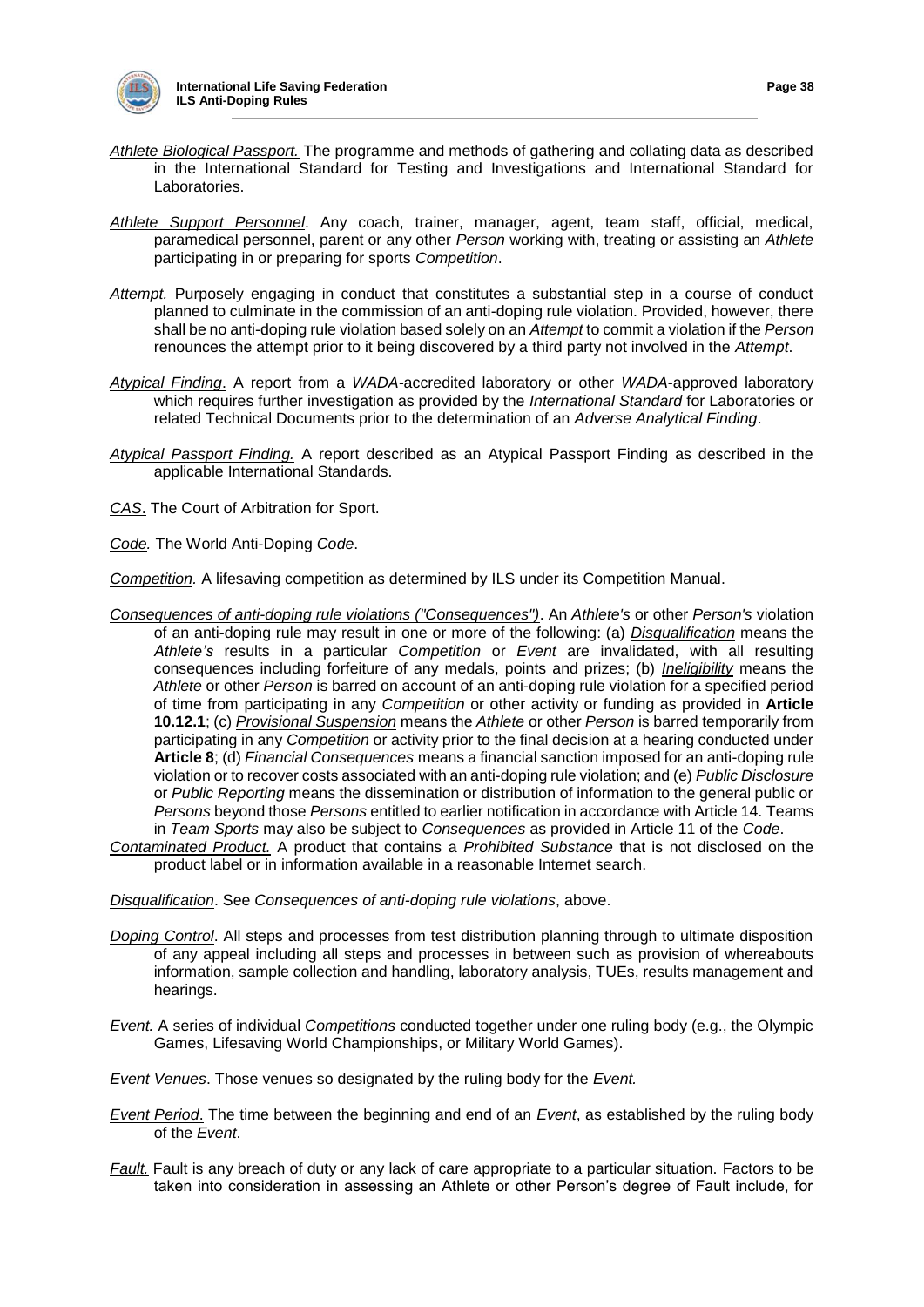

example, the Athlete's or other Person's experience, whether the Athlete or other Person is a Minor, special considerations such as impairment, the degree of risk that should have been perceived by the Athlete and the level of care and investigation exercised by the Athlete in relation to what should have been the perceived level of risk. In assessing the Athlete's or other Person's degree of Fault, the circumstances considered must be specific and relevant to explain the Athlete's or other Person's departure from the expected standard of behaviour. Thus, for example, the fact that an Athlete would lose the opportunity to earn large sums of money during a period of Ineligibility, or the fact that the Athlete only has a short time left in his or her career, or the timing of the sporting calendar, would not be relevant factors to be considered in reducing the period of Ineligibility under Article 10.5.1 or 10.5.2.<sup>51</sup>

*Financial Consequences.* see Consequences of Anti-Doping Rule Violations, above.

- *In-Competition*. "*In-Competition*" means the period commencing twelve hours before a *Competition* in which the *Athlete* is scheduled to participate through the end of such *Competition* and the *Sample* collection process related to such *Competition*. 52
- *Independent Observer Programme*. A team of observers, under the supervision of *WADA*, who observe and provide guidance on the *Doping Control* process at certain *Events* and report on their observations.
- *Individual Sport*. As defined in Rule 3.5.1 of the ILS Competition Manual under the heading "Individual Events."
- *Ineligibility*. See *Consequences of Anti-Doping Rule Violations* above.
- *International Event.* An *Event* or *Competition* where the International Olympic Committee, the International Paralympic Committee, an International Federation, a *Major Event Organisation,* or another international sport organisation is the ruling body for the *Event* or appoints the technical officials for the *Event.*
- *International-Level Athlete. Athletes* who compete in sport at the international level, as defined by each International Federation, consistent with the International Standard for Testing and Investigations. For the sport of Lifesaving, *International-Level Athletes* are defined as set out in the Scope section of the Introduction to these Anti-Doping Rules.<sup>53</sup>
- *International Standard.* A standard adopted by *WADA* in support of the *Code*. Compliance with an *International Standard* (as opposed to another alternative standard, practice or procedure) shall be sufficient to conclude that the procedures addressed by the *International Standard* were performed properly. *Internationa*l *Standards* shall include any Technical Documents issued under the *International Standard*.
- *Major Event Organisations*. The continental associations of *National Olympic Committee*s and other international multi-sport organisations that function as the ruling body for any continental, regional or other *International Event*.
- *Marker*. A compound, group of compounds or biological variable(s) that indicates the *Use* of a *Prohibited Substance* or *Prohibited Method.*

<sup>51</sup> Comment to Fault: The criteria for assessing an Athlete's degree of Fault is the same under all Articles where Fault is to be considered. However, under Article 10.5.2, no reduction of sanction is appropriate unless, when the degree of Fault is assessed, the conclusion is that No Significant Fault or Negligence on the part of the Athlete or other Person was involved.

<sup>52</sup> Comment to *In-Competition*: An International Federation or ruling body for an Event may establish an "In-Competition" period that is different than the Event Period.

<sup>53</sup> Comment to International-Level Athlete: Consistent with the International Standard for Testing and Investigations, the International Federation is free to determine the criteria it will use to classify Athletes as International-Level Athletes, e.g., by ranking, by participation in particular International Events, by type of license, etc. However, it must publish those criteria in clear and concise form, so that Athletes are able to ascertain quickly and easily when they will become classified as International-Level Athletes. For example, if the criteria include participation in certain International Events, then the International Federation must publish a list of those International Events.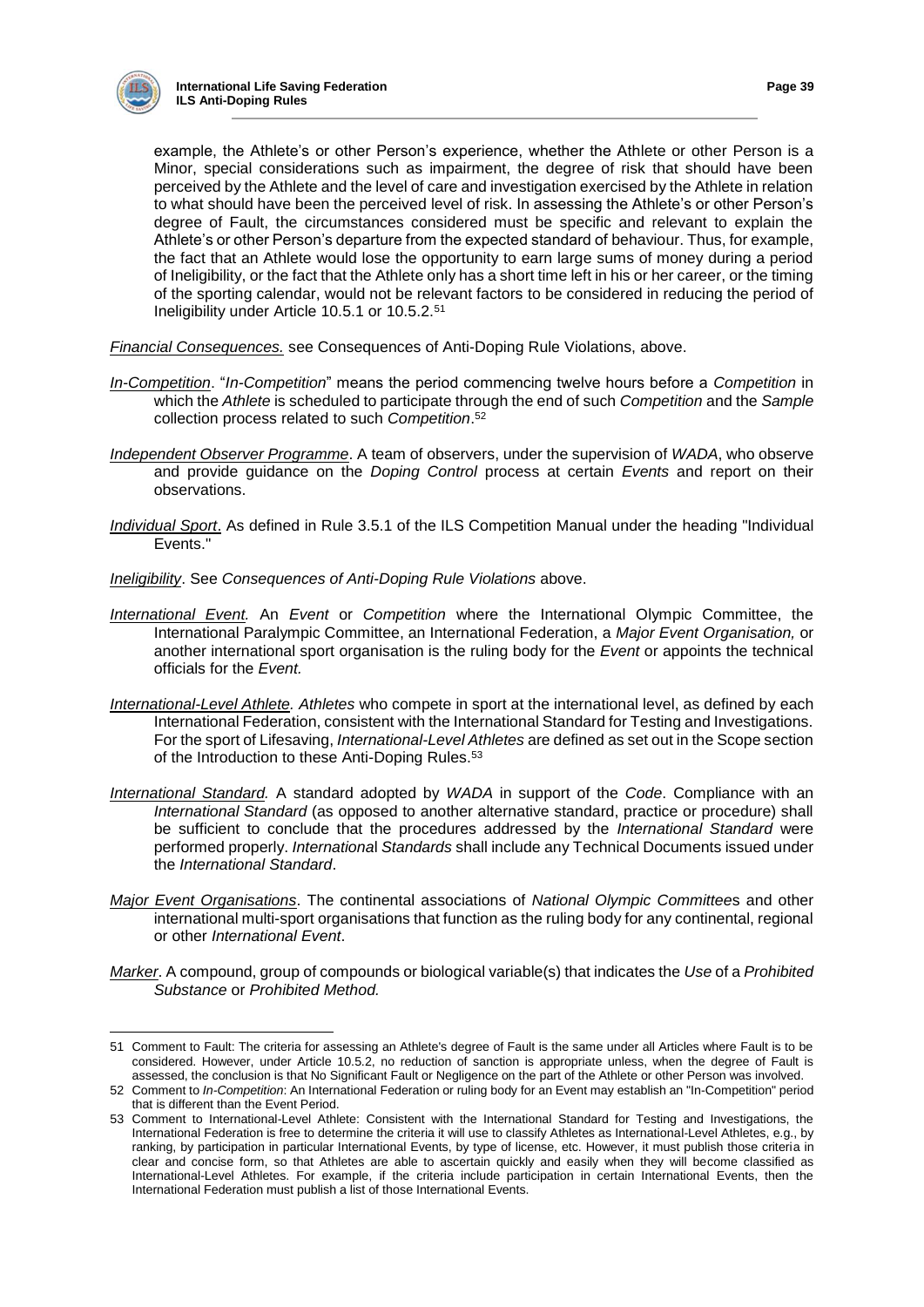

*Metabolite*. Any substance produced by a biotransformation process.

*Minor*. A natural *Person* who has not reached the age of eighteen years.

- *National Anti-Doping Organisation.* The entity(ies) designated by each country as possessing the primary authority and responsibility to adopt and implement anti-doping rules, direct the collection of *Samples*, the management of test results, and the conduct of hearings, at the national level. If this designation has not been made by the competent public authority(ies), the entity shall be the country's *National Olympic Committee* or its designee.
- *National Event*. A sport *Event* or *Competition* involving *International* or *National-Level Athletes* that is not an *International Event*.
- *National Federation*. A national or regional entity which is a member of or is recognised by ILS as the entity governing Lifesaving sport in that nation or region.
- *National-Level Athlete.* Athletes who compete in sport at the national level, as defined by each National Anti-Doping Organisation, consistent with the International Standard for Testing and Investigations.
- *National Olympic Committee*. The organisation recognised by the International Olympic Committee. The term *National Olympic Committee* shall also include the National Sport Confederation in those countries where the National Sport Confederation assumes typical *National Olympic Committee* responsibilities in the anti-doping area.
- *No Fault or Negligence*. The *Athlete* or other *Person*'s establishing that he or she did not know or suspect, and could not reasonably have known or suspected even with the exercise of utmost caution, that he or she had *Used* or been administered the *Prohibited Substance* or *Prohibited Method* or otherwise violated an anti-doping rule. Except in the case of a *Minor*, for any violation of Article 2.1, the *Athlete* must also establish how the *Prohibited Substance* entered his or her system.
- *No Significant Fault or Negligence*. The *Athlete* or other *Person's* establishing that his or her *Fault* or negligence, when viewed in the totality of the circumstances and taking into account the criteria for *No Fault* or negligence, was not significant in relationship to the anti-doping rule violation. Except in the case of a *Minor*, for any violation of Article 2.1, the *Athlete* must also establish how the *Prohibited Substance* entered his or her system.<sup>54</sup>

*Out-of-Competition*. Any period which is not *In-Competition*.

*Participant.* Any *Athlete* or *Athlete Support Person*.

- *Person*. A natural *Person* or an organisation or other entity.
- *Possession*. The actual, physical possession, or the constructive possession (which shall be found only if the person has exclusive control or intends to exercise control over the *Prohibited Substance or Prohibited Method* or the premises in which a *Prohibited Substance or Prohibited Method* exists); provided, however, that if the person does not have exclusive control over the *Prohibited Substance or Prohibited Method* or the premises in which a *Prohibited Substance or Prohibited Method* exists, constructive possession shall only be found if the person knew about the presence of the *Prohibited Substance or Prohibited Method* and intended to exercise control over it. Provided, however, there shall be no anti-doping rule violation based solely on possession if, prior to receiving notification of any kind that the *Person* has committed an anti-doping rule violation, the *Person* has taken concrete action demonstrating that the *Person* never intended to have possession and has renounced possession by explicitly declaring it to an *Anti-Doping Organisation*. Notwithstanding anything to the contrary in this definition, the purchase (including

 54 Comment to *No Significant Fault or Negligence*: For Cannabinoids, an Athlete may establish No Significant Fault or Negligence by clearly demonstrating that the context of the Use was unrelated to sport performance.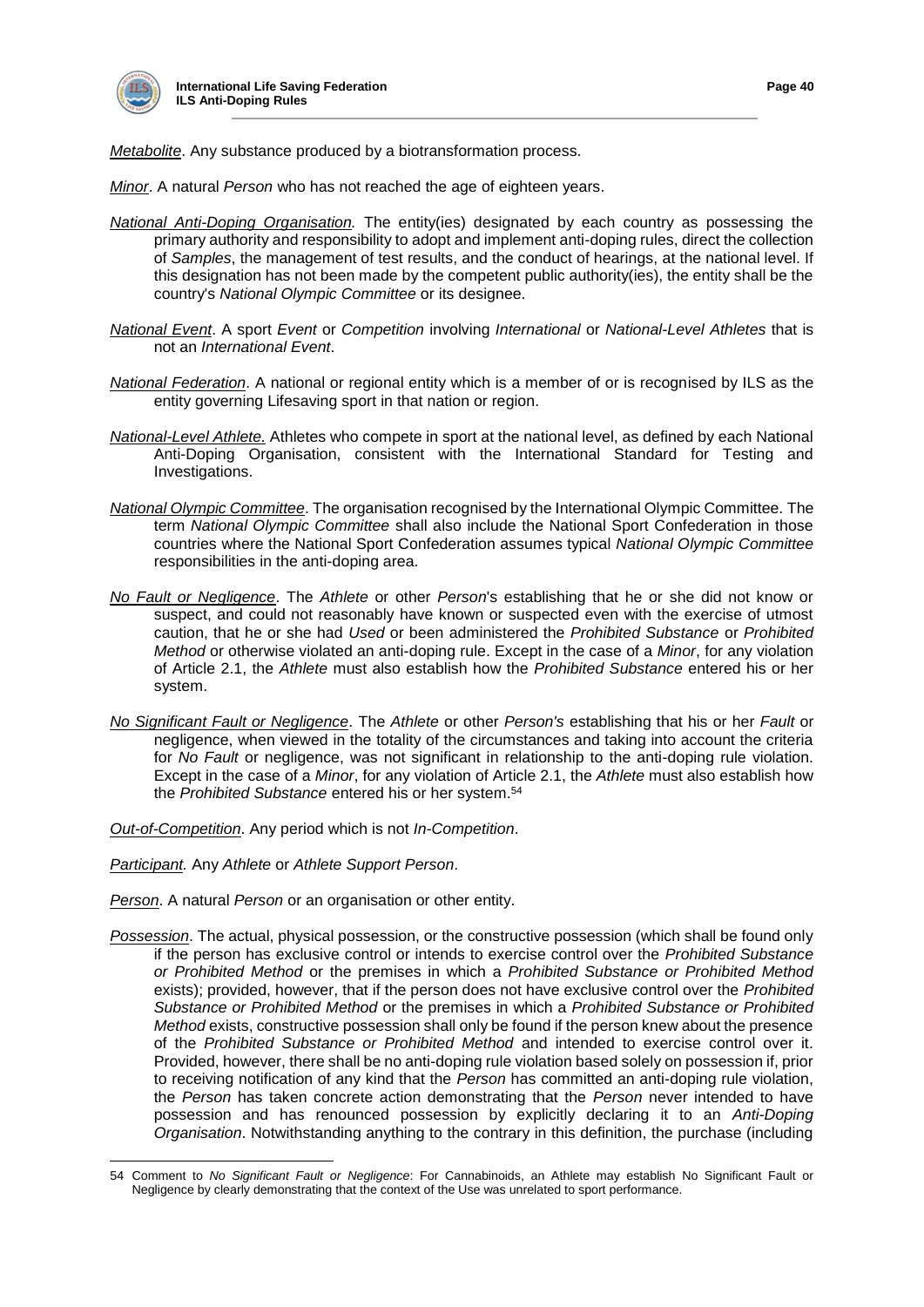

by any electronic or other means) of a *Prohibited Substance* or *Prohibited Method* constitutes possession by the *Person* who makes the purchase.<sup>55</sup>

*Prohibited List*. The List identifying the *Prohibited Substances* and *Prohibited Methods*.

*Prohibited Method*. Any method so described on the *Prohibited List*.

*Prohibited Substance*. Any substance, or classes of substance, so described on the *Prohibited List*.

*Provisional Hearing*. For purposes of **Article 7.9**, an expedited abbreviated hearing occurring prior to a hearing under **Article 8** that provides the *Athlete* with notice and an opportunity to be heard in either written or oral form.<sup>56</sup>

*Provisional Suspension*. See *Consequences of Anti-Doping Rule Violations* above.

*Publicly Disclose or Publicly Report*. See *Consequences of Anti-Doping Rule Violations* above.

- *Regional Anti-Doping Organisation*. A regional entity designated by member countries to coordinate and manage delegated areas of their national anti-doping programmes, which may include the adoption and implementation of anti-doping rules, the planning and collection of *Samples*, the management of results, the review of *TUEs*, the conduct of hearings, and the conduct of educational programmes at a regional level.
- *Registered Testing Pool*. The pool of highest priority *Athletes* established separately at the international level by International Federations and at the national level by *National Anti-Doping Organisations,* who are subject to focused *In-Competition* and *Out-of-Competition Testing* as part of that International Federation's or National Anti-Doping Organisation's test distribution plan and therefore are required to provide whereabouts information as provided in Article 5.6 of the *Code* and the International Standard for Testing and Investigations.

*Retroactive TUE*. As defined in the *International Standard* for Therapeutic Use Exemptions.

*Sample*. Any biological material collected for the purposes of *Doping Control*. 57

*Signatories.* Those entities signing the *Code* and agreeing to comply with the *Code*, including the International Olympic Committee, International Federations, International Paralympic Committee, *National Olympic Committee*s, National Paralympic Committees, *Major Event Organisations*, *National Anti-Doping Organisations*, and *WADA*.

*Specified Substance.* As defined in **Article 4.2.2**.

*Strict Liability.* The rule which provides that under Article 2.1 and Article 2.2, it is not necessary that intent, *Fault*, negligence or knowing *Use* on the *Athlete*'s part be demonstrated by the Anti-Doping Organisation in order to establish an anti-doping rule violation.

 $\overline{a}$ 55 Comment: Under this definition, steroids found in an Athlete's car would constitute a violation unless the Athlete establishes that someone else used the car; in that event, the Anti-Doping Organisation must establish that, even though the Athlete did not have exclusive control over the car, the Athlete knew about the steroids and intended to have control over the steroids. Similarly, in the example of steroids found in a home medicine cabinet under the joint control of an Athlete and spouse, the Anti-Doping Organisation must establish that the Athlete knew the steroids were in the cabinet and that the Athlete intended to exercise control over the steroids. The act of purchasing a Prohibited Substance alone constitutes Possession, even where, for example, the product does not arrive, is received by someone else or is sent to a third party address.

<sup>56</sup> Comment to *Provisional Hearing*: A Provisional Hearing is only a preliminary proceeding which may not involve a full review of the facts of the case. Following a Provisional Hearing, the Athlete remains entitled to a subsequent full hearing on the merits of the case. By contrast, an "expedited hearing," as that term is used in Article 7.9, is a full hearing on the merits conducted on an expedited time schedule.

<sup>57</sup> Comment to Sample: It has sometimes been claimed that the collection of blood samples violates the tenets of certain religious or cultural groups. It has been determined that there is no basis for any such claim.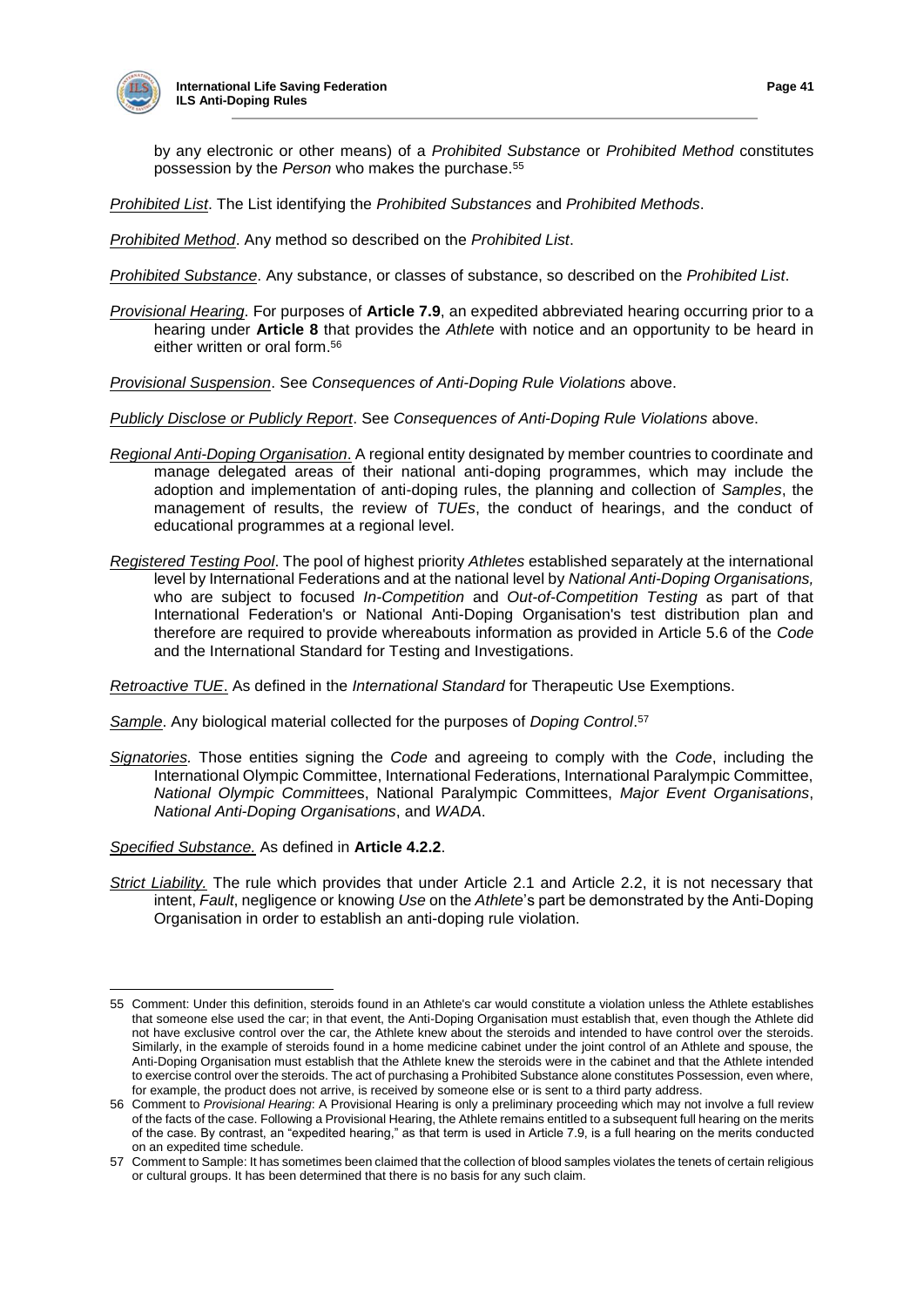

- *Substantial Assistance*. For purposes of **Article 10.6.1**, a *Person* providing *Substantial Assistance* must: (1) fully disclose in a signed written statement all information he or she possesses in relation to anti-doping rule violations, and (2) fully cooperate with the investigation and adjudication of any case related to that information, including, for example, presenting testimony at a hearing if requested to do so by an *Anti-Doping Organisation* or hearing panel. Further, the information provided must be credible and must comprise an important part of any case which is initiated or, if no case is initiated, must have provided a sufficient basis on which a case could have been brought.
- *Tampering*. Altering for an improper purpose or in an improper way; bringing improper influence to bear; interfering improperly; obstructing, misleading or engaging in any fraudulent conduct to alter results or prevent normal procedures from occurring.
- *Target Testing*. Selection of specific *Athletes* for *Testing* based on criteria set forth in the International Standard for Testing and Investigations.
- *Team Sport.* As defined in Rule 3.5.1 of the ILS Competition Manual under the heading "Team Events."
- *Testing.* The parts of the *Doping Control* process involving test distribution planning, *Sample* collection, *Sample* handling, and *Sample* transport to the laboratory.
- *Trafficking*. Selling, giving, transporting, sending, delivering or distributing (or *Possessing* for any such purpose) a *Prohibited Substance* or *Prohibited Method* (either physically or by any electronic or other means) by an *Athlete*, *Athlete Support Person* or any other *Person* subject to the jurisdiction of an *Anti-Doping Organisation* to any third party; provided, however, this definition shall not include the actions of bona fide medical personnel involving a *Prohibited Substance* used for genuine and legal therapeutic purposes or other acceptable justification, and shall not include actions involving *Prohibited Substances* which are not prohibited in *Out-of-Competition Testing* unless the circumstances as a whole demonstrate such *Prohibited Substances* are not intended for genuine and legal therapeutic purposes or are intended to enhance sport performance.
- *TUE*. Therapeutic Use Exemption, as described in **Article 4.4**.
- *UNESCO Convention*. The International Convention against Doping in Sport adopted by the 33<sup>rd</sup> session of the UNESCO General Conference on 19 October 2005 including any and all amendments adopted by the States Parties to the Convention and the Conference of Parties to the International Convention against Doping in Sport.
- *Use*. The utilisation, application, ingestion, injection or consumption by any means whatsoever of any *Prohibited Substance* or *Prohibited Method*.

*WADA.* The World Anti-Doping Agency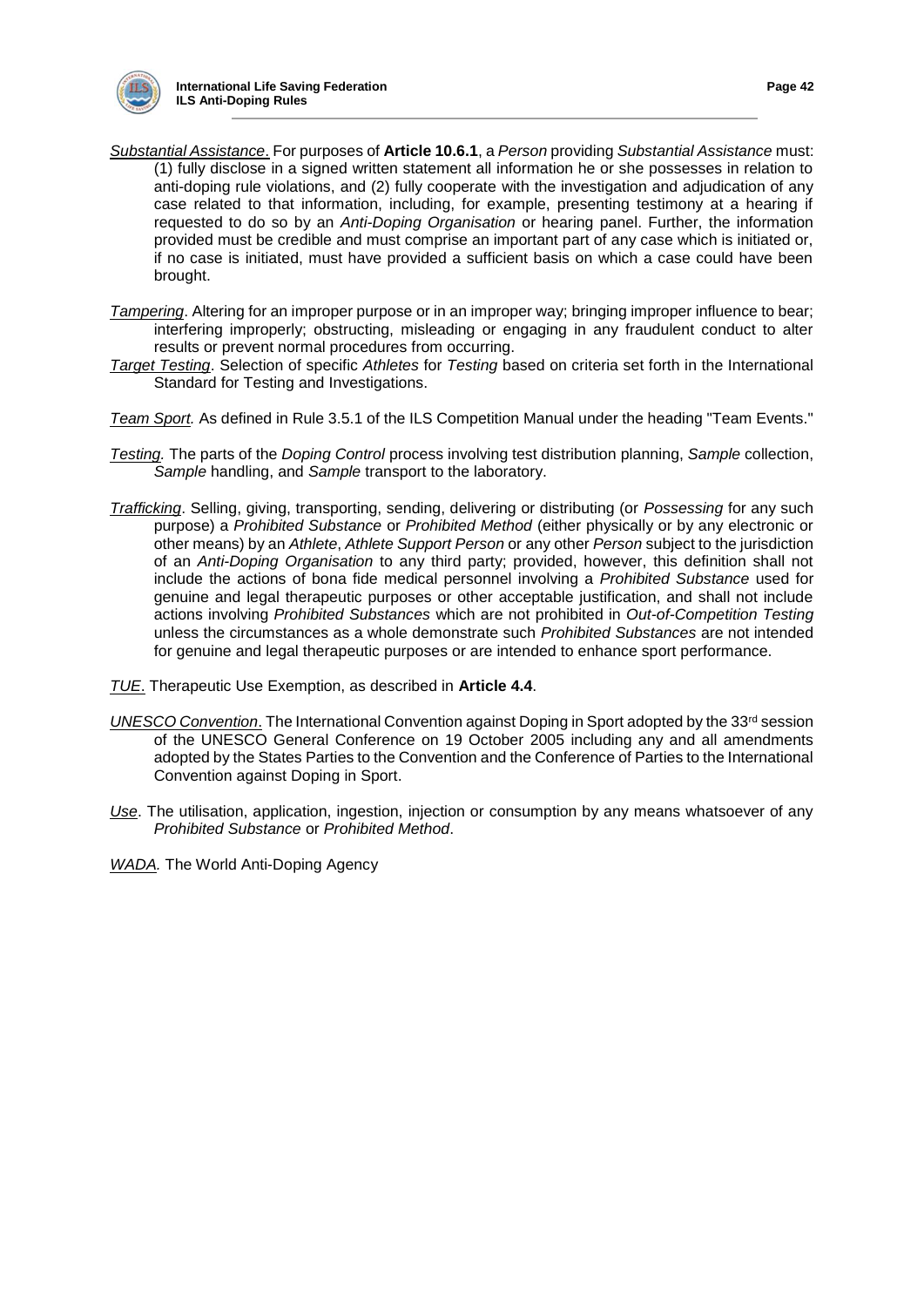

# **APPENDIX 2 - EXAMPLES OF THE APPLICATION OF ARTICLE 10**

## **EXAMPLE 1**

Facts: An Adverse Analytical Finding results from the presence of an anabolic steroid in an In-Competition test (Article 2.1); the Athlete promptly admits the anti-doping rule violation; the Athlete establishes No Significant Fault or Negligence; and the Athlete provides Substantial Assistance.

Application of Consequences:

- 1. The starting point would be Article 10.2. Because the Athlete is deemed to have No Significant Fault that would be sufficient corroborating evidence (Articles 10.2.1.1 and 10.2.3) that the antidoping rule violation was not intentional, the period of Ineligibility would thus be two years, not four years (Article 10.2.2).
- 2. In a second step, the panel would analyse whether the Fault-related reductions (Articles 10.4 and 10.5) apply. Based on No Significant Fault or Negligence (Article 10.5.2) since the anabolic steroid is not a Specified Substance, the applicable range of sanctions would be reduced to a range of two years to one year (minimum one-half of the two year sanction). The panel would then determine the applicable period of Ineligibility within this range based on the Athlete's degree of Fault. (Assume for purposes of illustration in this example that the panel would otherwise impose a period of Ineligibility of 16 months.)
- 3. In a third step, the panel would assess the possibility for suspension or reduction under Article 10.6 (reductions not related to Fault). In this case, only Article 10.6.1 (Substantial Assistance) applies. (Article 10.6.3, Prompt Admission, is not applicable because the period of Ineligibility is already below the two-year minimum set forth in Article 10.6.3.) Based on Substantial Assistance, the period of Ineligibility could be suspended by three-quarters of 16 months.\* The minimum period of Ineligibility would thus be four months. (Assume for purposes of illustration in this example that the panel suspends ten months and the period of Ineligibility would thus be six months.)
- 4. Under Article 10.11, the period of Ineligibility, in principle, starts on the date of the final hearing decision. However, because the Athlete promptly admitted the anti-doping rule violation, the period of Ineligibility could start as early as the date of Sample collection, but in any event the Athlete would have to serve at least one-half of the Ineligibility period (i.e., three months) after the date of the hearing decision (Article 10.11.2).
- 5. Since the Adverse Analytical Finding was committed in a Competition, the panel would have to automatically Disqualify the result obtained in that Competition (Article 9).
- 6. According to Article 10.8, all results obtained by the Athlete subsequent to the date of the Sample collection until the start of the period of Ineligibility would also be Disqualified unless fairness requires otherwise.
- 7. The information referred to in Article 14.3.2 must be Publicly Disclosed, unless the Athlete is a Minor, since this is a mandatory part of each sanction (Article 10.13).
- 8. The Athlete is not allowed to participate in any capacity in a Competition or other sport-related activity under the authority of any Signatory or its affiliates during the Athlete's period of Ineligibility (Article 10.12.1). However, the Athlete may return to train with a team or to use the facilities of a club or other member organisation of a Signatory or its affiliates during the shorter of: (a) the last two months of the Athlete's period of Ineligibility, or (b) the last one-quarter of the period of Ineligibility imposed (Article 10.12.2). Thus, the Athlete would be allowed to return to training one and one-half months before the end of the period of Ineligibility.

## **EXAMPLE 2**

Facts: An Adverse Analytical Finding results from the presence of a stimulant which is a Specified Substance in an In-Competition test (Article 2.1); the Anti-Doping Organisation is able to establish that the Athlete committed the anti-doping rule violation intentionally; the Athlete is not able to establish that the Prohibited Substance was Used Out-of-Competition in a context unrelated to sport performance; the Athlete does not promptly admit the anti-doping rule violation as alleged; the Athlete does provide Substantial Assistance.

Application of Consequences:

1. The starting point would be Article 10.2. Because the Anti-Doping Organisation can establish that the anti-doping rule violation was committed intentionally and the Athlete is unable to establish that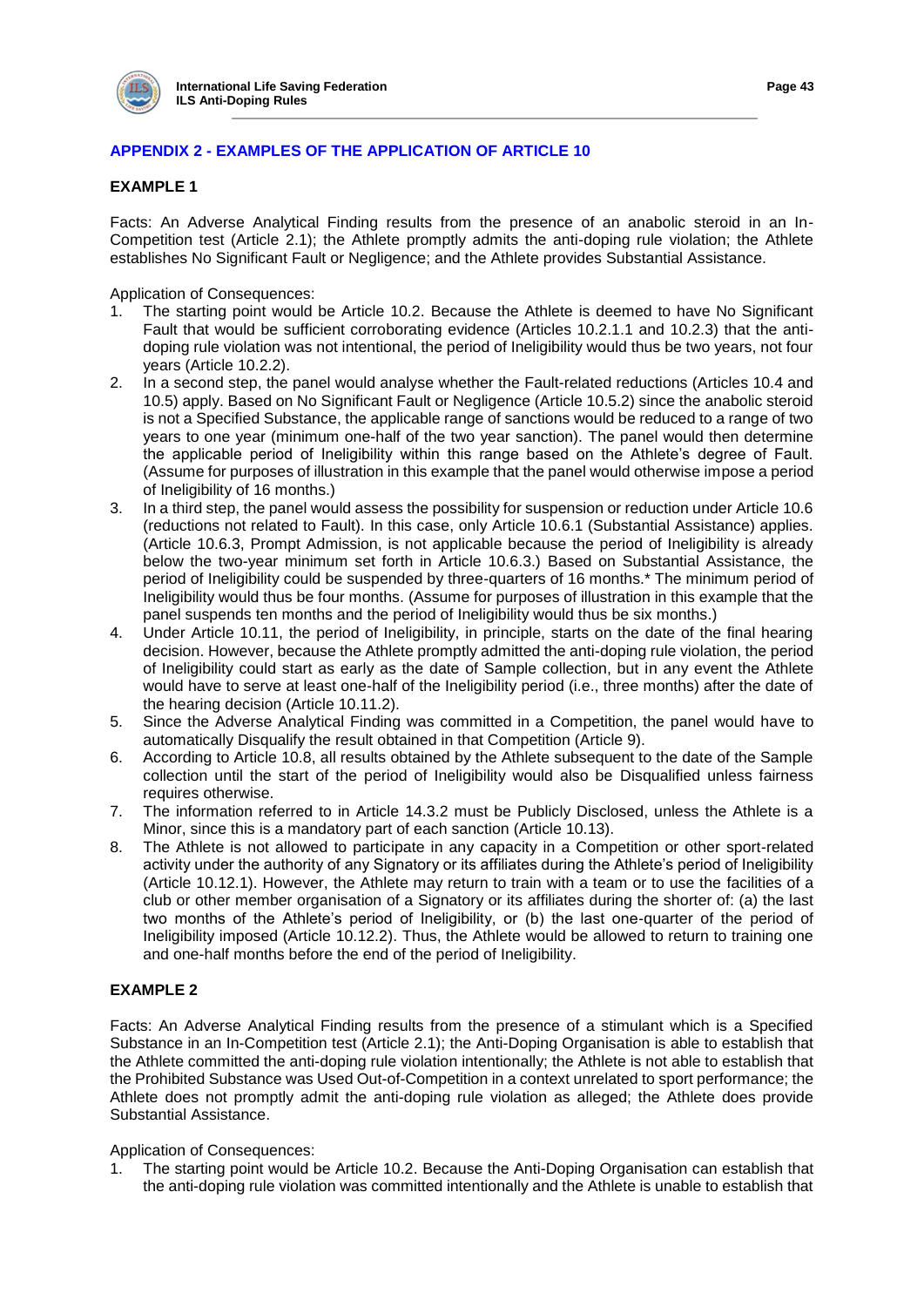

the substance was permitted Out-of-Competition and the Use was unrelated to the Athlete's sport performance (Article 10.2.3), the period of Ineligibility would be four years (Article 10.2.1.2).

- 2. Because the violation was intentional, there is no room for a reduction based on Fault (no application of Articles 10.4 and 10.5). Based on Substantial Assistance, the sanction could be suspended by up to three-quarters of the four years.\* The minimum period of Ineligibility would thus be one year.
- 3. Under Article 10.11, the period of Ineligibility would start on the date of the final hearing decision.<br>4. Since the Adverse Analytical Finding was committed in a Competition, the panel would
- Since the Adverse Analytical Finding was committed in a Competition, the panel would automatically Disqualify the result obtained in the Competition.
- 5. According to Article 10.8, all results obtained by the Athlete subsequent to the date of Sample collection until the start of the period of Ineligibility would also be Disqualified unless fairness requires otherwise.
- 6. The information referred to in Article 14.3.2 must be Publicly Disclosed, unless the Athlete is a Minor, since this is a mandatory part of each sanction (Article 10.13).
- 7. The Athlete is not allowed to participate in any capacity in a Competition or other sport-related activity under the authority of any Signatory or its affiliates during the Athlete's period of Ineligibility (Article 10.12.1). However, the Athlete may return to train with a team or to use the facilities of a club or other member organisation of a Signatory or its affiliates during the shorter of: (a) the last two months of the Athlete's period of Ineligibility, or (b) the last one-quarter of the period of Ineligibility imposed (Article 10.12.2). Thus, the Athlete would be allowed to return to training two months before the end of the period of Ineligibility.

# **EXAMPLE 3**

Facts: An Adverse Analytical Finding results from the presence of an anabolic steroid in an Out-of-Competition test (Article 2.1); the Athlete establishes No Significant Fault or Negligence; the Athlete also establishes that the Adverse Analytical Finding was caused by a Contaminated Product.

Application of Consequences:

- 1. The starting point would be Article 10.2. Because the Athlete can establish through corroborating evidence that he did not commit the anti-doping rule violation intentionally, i.e., he had No Significant Fault in Using a Contaminated Product (Articles 10.2.1.1 and 10.2.3), the period of Ineligibility would be two years (Articles 10.2.2).
- 2. In a second step, the panel would analyse the Fault-related possibilities for reductions (Articles 10.4 and 10.5). Since the Athlete can establish that the anti-doping rule violation was caused by a Contaminated Product and that he acted with No Significant Fault or Negligence based on Article 10.5.1.2, the applicable range for the period of Ineligibility would be reduced to a range of two years to a reprimand. The panel would determine the period of Ineligibility within this range, based on the Athlete's degree of Fault. (Assume for purposes of illustration in this example that the panel would otherwise impose a period of Ineligibility of four months.)
- 3. According to Article 10.8, all results obtained by the Athlete subsequent to the date of Sample collection until the start of the period of Ineligibility would be Disqualified unless fairness requires otherwise.
- 4. The information referred to in Article 14.3.2 must be Publicly Disclosed, unless the Athlete is a Minor, since this is a mandatory part of each sanction (Article 10.13).
- 5. The Athlete is not allowed to participate in any capacity in a Competition or other sport-related activity under the authority of any Signatory or its affiliates during the Athlete's period of Ineligibility (Article 10.12.1). However, the Athlete may return to train with a team or to use the facilities of a club or other member organisation of a Signatory or its affiliates during the shorter of: (a) the last two months of the Athlete's period of Ineligibility, or (b) the last one-quarter of the period of Ineligibility imposed (Article 10.12.2). Thus, the Athlete would be allowed to return to training one month before the end of the period of Ineligibility.

# **EXAMPLE 4**

Facts: An Athlete who has never had an Adverse Analytical Finding or been confronted with an antidoping rule violation spontaneously admits that she Used an anabolic steroid to enhance her performance. The Athlete also provides Substantial Assistance.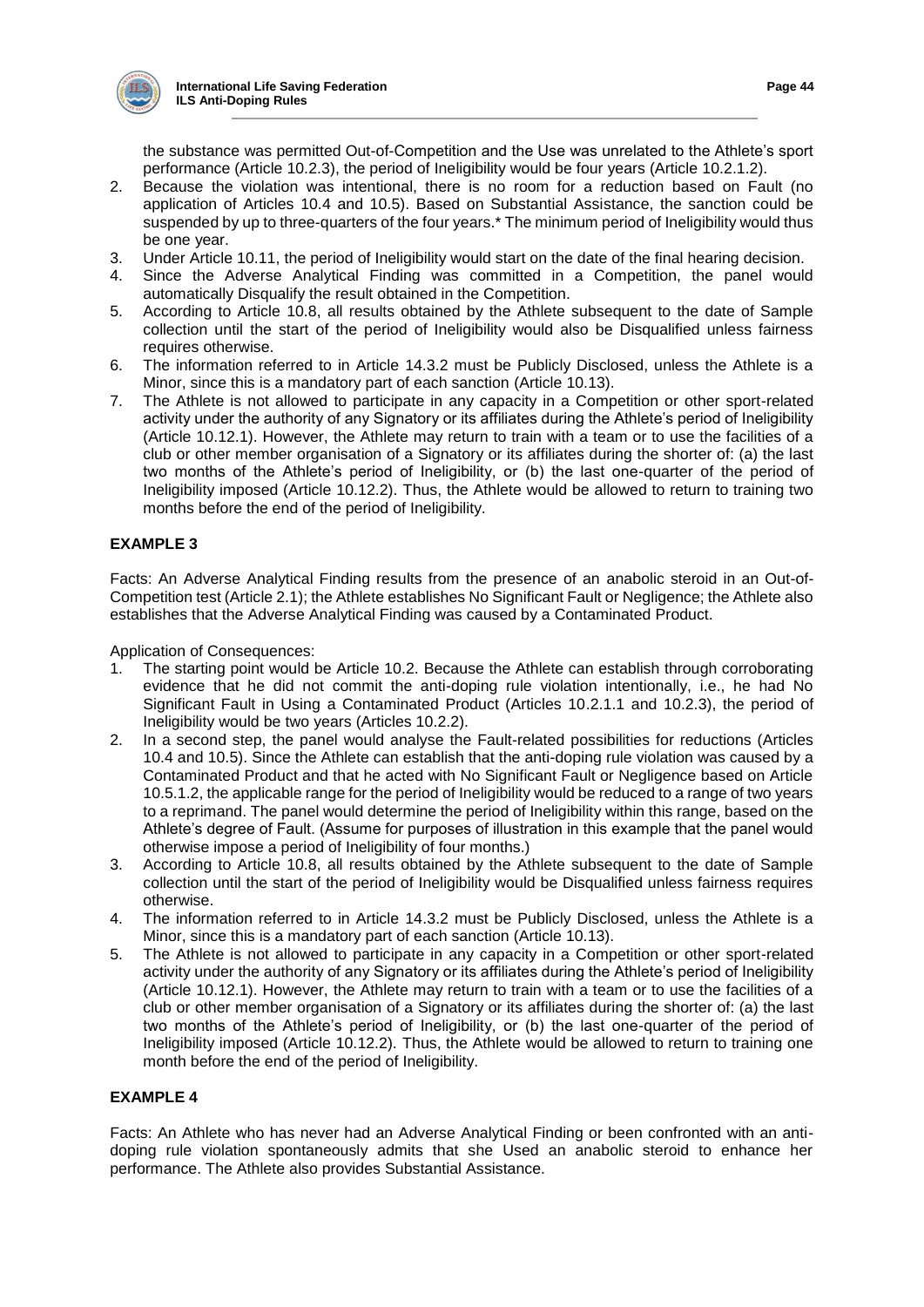

## Application of Consequences:

- 1. Since the violation was intentional, Article 10.2.1 would be applicable and the basic period of Ineligibility imposed would be four years.
- 2. There is no room for Fault-related reductions of the period of Ineligibility (no application of Articles 10.4 and 10.5).
- 3. Based on the Athlete's spontaneous admission (Article 10.6.2) alone, the period of Ineligibility could be reduced by up to one-half of the four years. Based on the Athlete's Substantial Assistance (Article 10.6.1) alone, the period of Ineligibility could be suspended up to three-quarters of the four years.\* Under Article 10.6.4, in considering the spontaneous admission and Substantial Assistance together, the most the sanction could be reduced or suspended would be up to three-quarters of the four years. The minimum period of Ineligibility would be one year.
- 4. The period of Ineligibility, in principle, starts on the day of the final hearing decision (Article 10.11). If the spontaneous admission is factored into the reduction of the period of Ineligibility, an early start of the period of Ineligibility under Article 10.11.2 would not be permitted. The provision seeks to prevent an Athlete from benefitting twice from the same set of circumstances. However, if the period of Ineligibility was suspended solely on the basis of Substantial Assistance, Article 10.11.2 may still be applied, and the period of Ineligibility started as early as the Athlete's last Use of the anabolic steroid.
- 5. According to Article 10.8, all results obtained by the Athlete subsequent to the date of the antidoping rule violation until the start of the period of Ineligibility would be Disqualified unless fairness requires otherwise.
- 6. The information referred to in Article 14.3.2 must be Publicly Disclosed, unless the Athlete is a Minor, since this is a mandatory part of each sanction (Article 10.13).
- 7. The Athlete is not allowed to participate in any capacity in a Competition or other sport-related activity under the authority of any Signatory or its affiliates during the Athlete's period of Ineligibility (Article 10.12.1). However, the Athlete may return to train with a team or to use the facilities of a club or other member organisation of a Signatory or its affiliates during the shorter of: (a) the last two months of the Athlete's period of Ineligibility, or (b) the last one-quarter of the period of Ineligibility imposed (Article 10.12.2). Thus, the Athlete would be allowed to return to training two months before the end of the period of Ineligibility.

## **EXAMPLE 5**

Facts: An Athlete Support Person helps to circumvent a period of Ineligibility imposed on an Athlete by entering him into a Competition under a false name. The Athlete Support Person comes forward with this anti-doping rule violation (Article 2.9) spontaneously before being notified of an anti-doping rule violation by an Anti-Doping Organisation.

Application of Consequences:

- 1. According to Article 10.3.4, the period of Ineligibility would be from two up to four years, depending on the seriousness of the violation. (Assume for purposes of illustration in this example that the panel would otherwise impose a period of Ineligibility of three years.)
- 2. There is no room for Fault-related reductions since intent is an element of the anti-doping rule violation in Article 2.9 (see comment to Article 10.5.2).
- 3. According to Article 10.6.2, provided that the admission is the only reliable evidence, the period of Ineligibility may be reduced down to one-half. (Assume for purposes of illustration in this example that the panel would impose a period of Ineligibility of 18 months.)
- 4. The information referred to in Article 14.3.2 must be Publicly Disclosed unless the Athlete Support Person is a Minor, since this is a mandatory part of each sanction (Article 10.13).

## **EXAMPLE 6**

Facts: An Athlete was sanctioned for a first anti-doping rule violation with a period of Ineligibility of 14 months, of which four months were suspended because of Substantial Assistance. Now, the Athlete commits a second anti-doping rule violation resulting from the presence of a stimulant which is not a Specified Substance in an In-Competition test (Article 2.1); the Athlete establishes No Significant Fault or Negligence; and the Athlete provided Substantial Assistance. If this were a first violation, the panel